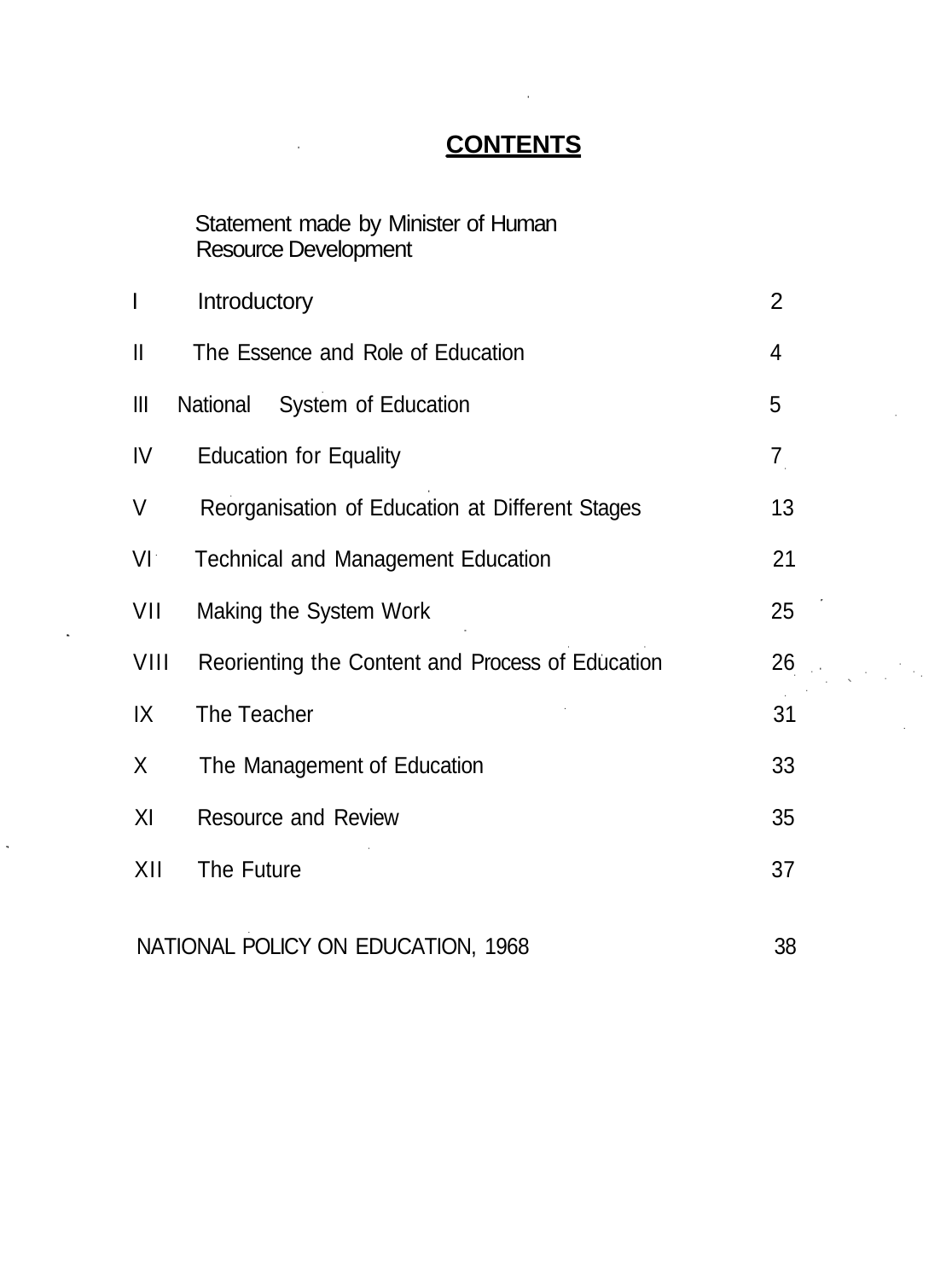# **STATEMENT BY SHRI ARJUN SINGH, MINISTER OF HUMAN RESOURCE DEVELOPMENT REGARDING MODIFICATIONS TO THE NATIONAL POLICY ON EDUCATION (NPE) 1986**

The National Policy on Education (NPE) was adopted by Parliament in May 1986. A committee was set up under the chairmanship of Acharya Ramamurti in May 1990 to review NPE and to make recommendations for its modifications. That Committee submitted its report in December 1990. At the request of the Central Advisory Board of Education (CABE) a committee was set up in July 1991 under the chairmanship of Shri N. Janardhana Reddy, Chief Minister of Andhra Pradesh, to consider modifications in NPE taking into consideration the report of the Ramamurti Committee and other relevant developments having a bearing on the Policy, and to make recommendations regarding modifications to be made in the NPE. This Committee submitted its report in January 1992. The report of the Committee was considered by the CABE in its meeting held on 5-6 May, 1992. While broadly endorsing the NPE, CABE has recommended a few changes in the Policy.

The NPE has stood the test of time. Based on an in-depth review of the whole gamut of educational situation and formulated on the basis of a national consensus, it enunciated a comprehensive framework to guide the development of education in its entirety. That framework continues to be of relevance. However, the developments during the last few years and experience in the implementation of the Policy have necessitated certain modifications. The modifications required have been specified in the paper "National Policy on Education, 1986 - Revised Policy Formulations" laid on the Table of the House. I also lay on the Table of the House the report of the CABE Committee on Policy.

(7 May1992)

 $\mathbf{1}$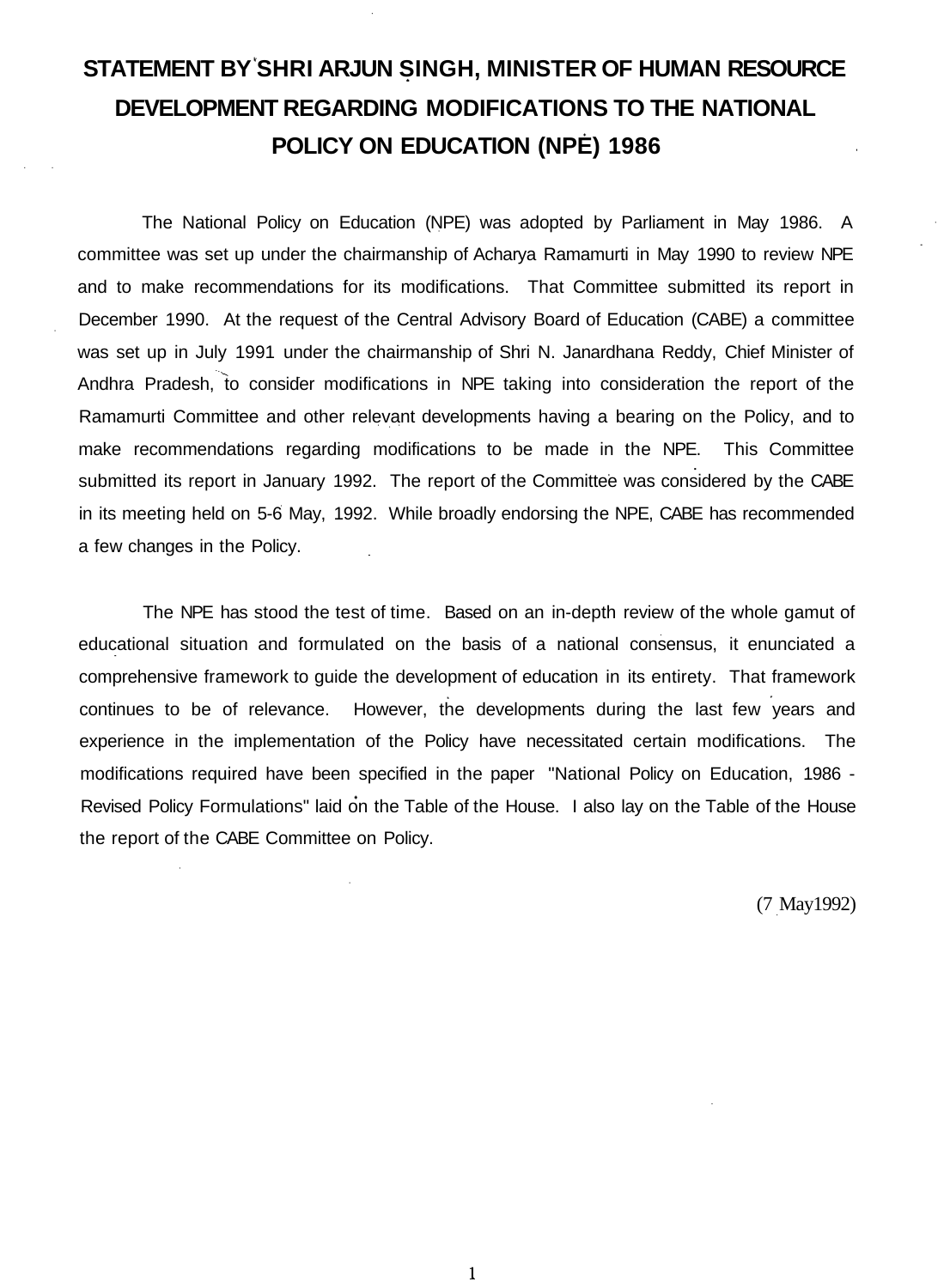# **NATIONAL POLICY ON EDUCATION**

## **(WITH MODIFICATIONS UNDERTAKEN IN 1992)**

## **PART-I**

### **INTRODUCTORY**

1.1 Education has continued to evolve, diversify and extend its reach and coverage since the dawn of human history. Every country develops its system of education to express and promote its unique socio-cultural identity and also to meet the challenges of the times. There are moments in history when a new direction has to be given to an age-old process. That moment is today.

1.2 The country has reached a stage in its economic and technical development when a major effort must be made to derive the maximum benefit from the assets already created and to ensure that the fruits of change reach all sections. Education is the highway to that goal.

1.3 With this aim in view, the Government of India announced in January 1985 that a new Education Policy would be formulated for the country. A comprehensive appraisal of the existing educational scene was made followed by a countrywide debate. The views and suggestions received from different quarters were carefully studied.

#### **THE 1968 EDUCATION POLICY AND AFTER**

1.4 The National Policy of 1968 marked a significant step in the history of education in post-Independence India. It aimed to promote national progress, a sense of common citizenship and culture, and to strengthen national integration. It laid stress on the need for a radical reconstruction of the education system, to improve its quality at all stages, and gave much greater attention to science and technology, the cultivation of moral values and a closer relation between education and the life of the people.

 $\overline{2}$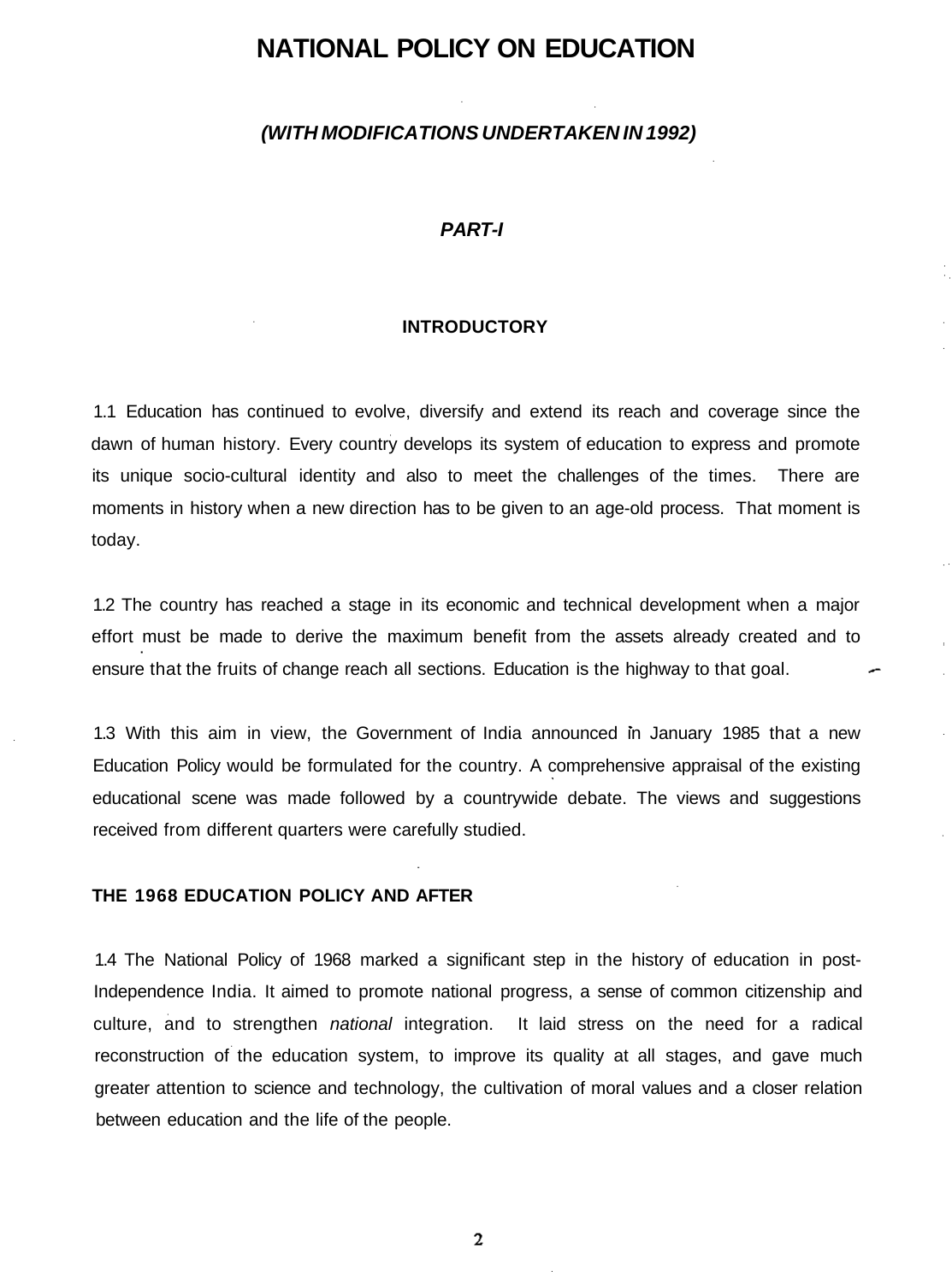1.5 Since the adoption of the 1968 Policy, there has been considerable expansion in educational facilities all over the country at all levels. More than 90 per cent of the country's rural habitations now have schooling facilities within a radius of one kilometre. There has been sizeable augmentation of facilities at other stages also.

1.6 Perhaps the most notable development has been the acceptance of a common structure of education throughout the Country and the introduction of the 10+2+3 system by most States. In the school curricula, in addition to laying down a common scheme of studies for boys and girls, science and mathematics were incorporated as compulsory subjects and work experience assigned a place of importance.

1.7 A beginning was also made in restructuring of courses at the undergraduate level. Centres of Advanced Studies were set up for post-graduate education and research. And we have been able to meet our requirements of educated manpower.

1.8 While these achievements are impressive by themselves, the general formulations incorporated in the 1968 Policy did not, however, get translated into a detailed strategy of implementation, accompanied by the assignment of specific responsibilities and financial and organisational support. As a result, problems of access, quality, quantity, utility and financial outlay, accumulated over the years, have now assumed such massive proportions that they must be tackled with the utmost urgency.

1.9 Education in India stands at the crossroads today. Neither normal linear expansion nor the existing pace and nature of improvement can meet the needs of the situation.

1.10 In the Indian way of thinking, a human being is a positive asset and a precious national resource, which needs to be cherished, nurtured and developed with tenderness, and care, coupled with dynamism. Each individual's growth presents a different range of problems and requirements, at every stage from the womb to the tomb. The catalytic action of Education in this complex and dynamic growth process needs to be planned meticulously and executed with great sensitivity.

1.11 India's political and social life is passing through a phase, which poses the danger of erosion to long-accepted values. The goats of secularism, socialism, democracy and professional ethics are coming under increasing strain.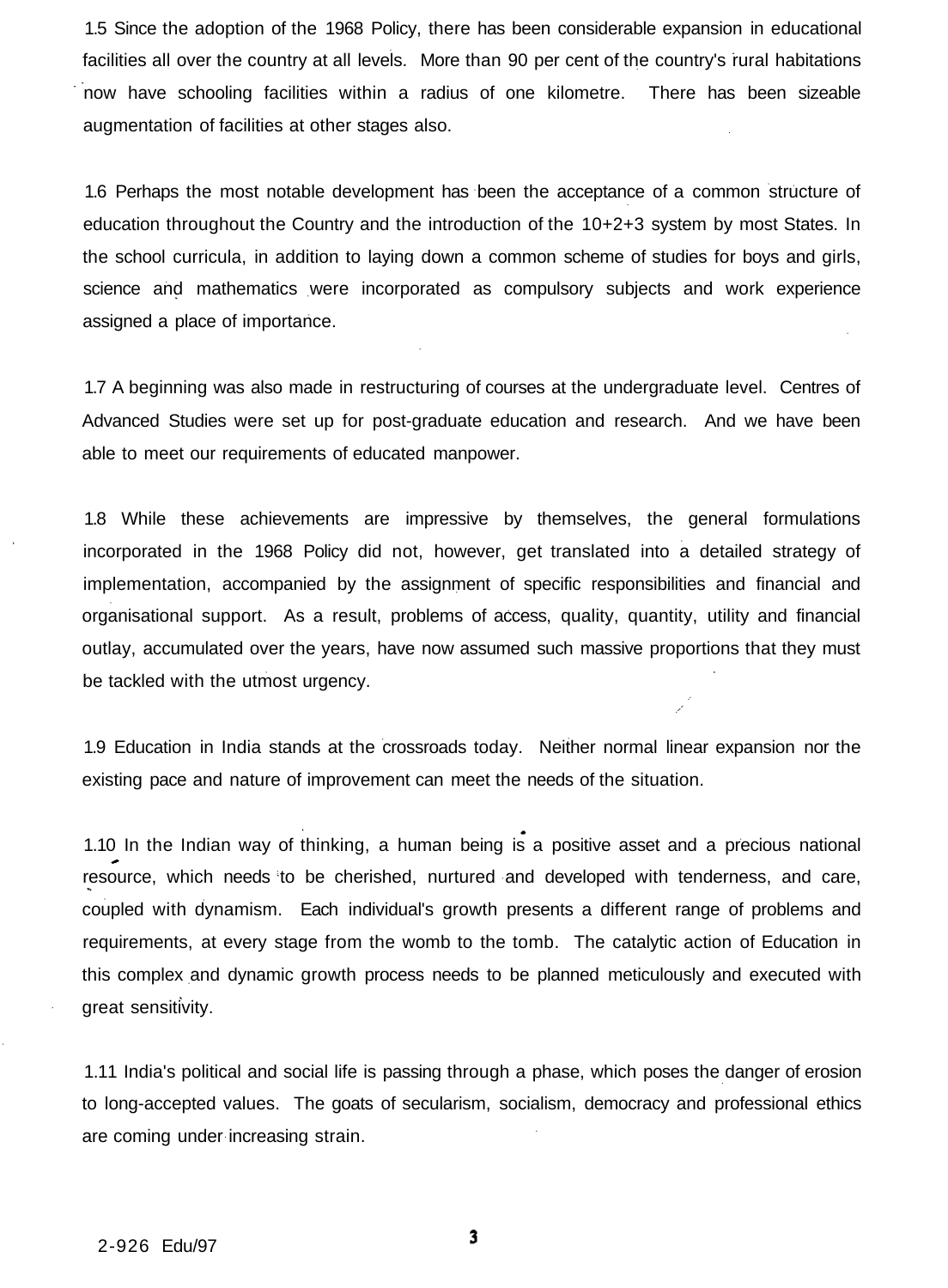1.12 The rural areas, with poor infrastructure and social services, will not get the benefit of trained and educated youth, unless rural-urban disparities are reduced and determined measures are taken to promote diversification and dispersal of employment opportunities.

1.13 The growth of our population needs to be brought down significantly over the coming decades. The largest single factor that could help achieve this is the spread of literacy and education among women.

1.14 Life in the coming decades is likely to bring new tensions together with unprecedented opportunities. To enable the people to benefit in the new environment will require new designs of human resource development. The coming generations should have the ability to internalise new ideas constantly and creatively. They have to be imbued with a strong commitment to humane values and to social justice. All this implies better education.

1.15 Besides, a variety of new challenges and social needs make it imperative for the Government to formulate and implement a new Education Policy for the country. Nothing short of this will meet the situation.

# *PART II*

## **THE ESSENCE AND ROLE OF EDUCATION**

2.1 In our national perception, education is essentially for all. This is fundamental to our allround development, material and spiritual.

2.2 Education has an acculturating role. It refines sensitivities and perceptions that contribute to national cohesion, a scientific temper and independence of mind and spirit - thus furthering the goals of socialism, secularism and democracy enshrined in our Constitution.

2.3 Education develops manpower for different levels of the economy. It is also the substrate on which research and development flourish, being the ultimate guarantee of national self-reliance.

 $\ddot{\bf{4}}$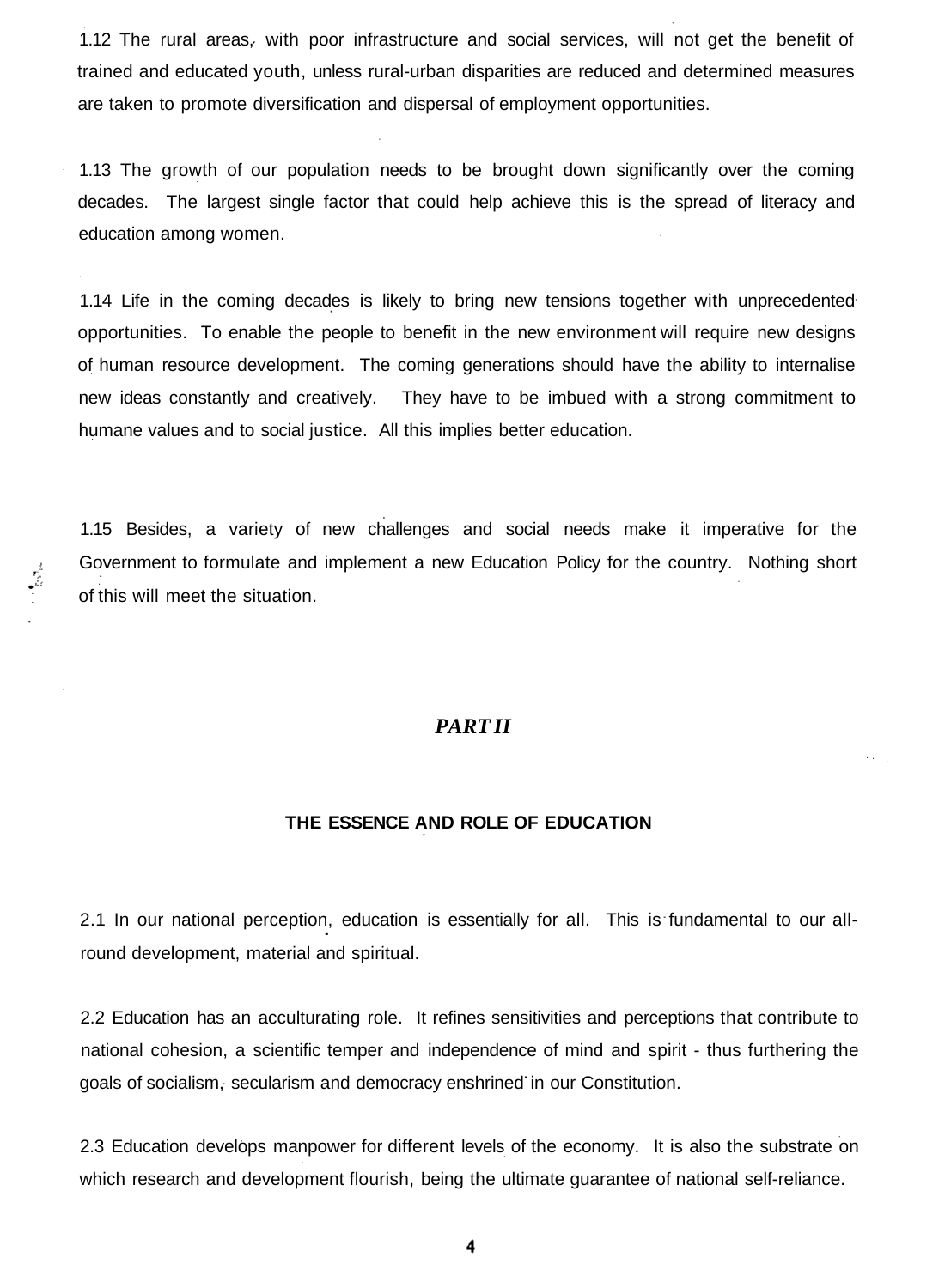2.4 In sum, Education is a unique investment in the present and the future. This cardinal principle is the key to the National Policy on Education.

# **PART III**

### **NATIONAL SYSTEM OF EDUCATION**

3.1 The Constitution embodies the principles on which the National System of Education is conceived of.

3.2 The concept of a National System of Education implies that, up to a given level, all students, irrespective of caste, creed, location or sex, have access to education of a comparable quality. To achieve this, the Government will initiate appropriately funded programmes. Effective measures will be taken in the direction of the Common School System recommended in the 1968 Policy.

3.3 [The National System of Education envisages a common educational structure. The 10+2+3 structure has now been accepted in all parts of the country. Regarding the further break-up of the first 10 years efforts will be made to move towards an elementary system comprising 5 years of primary education and 3 years of upper primary, followed by 2 years of High School. Efforts will also be made to have the +2 stage accepted as a part of school education throughout the country]\*.

3.4 The National System of Education will be based on a national curricular framework which contains a common core along with other components that are flexible. The common core will include the history of India's freedom movement, the constitutional obligations and other content essential to nurture national identity. These elements will cut across subject areas and will be designed to promote values such as India's common cultural heritage, egalitarianism, democracy and secularism, equality of the sexes, protection of the environment, removal of social barriers, observance of the small family norm and inculcation of the scientific temper. All educational programmes will be carried on in strict conformity with secular values.

<sup>\*</sup> Substituted by Revised Policy Formulations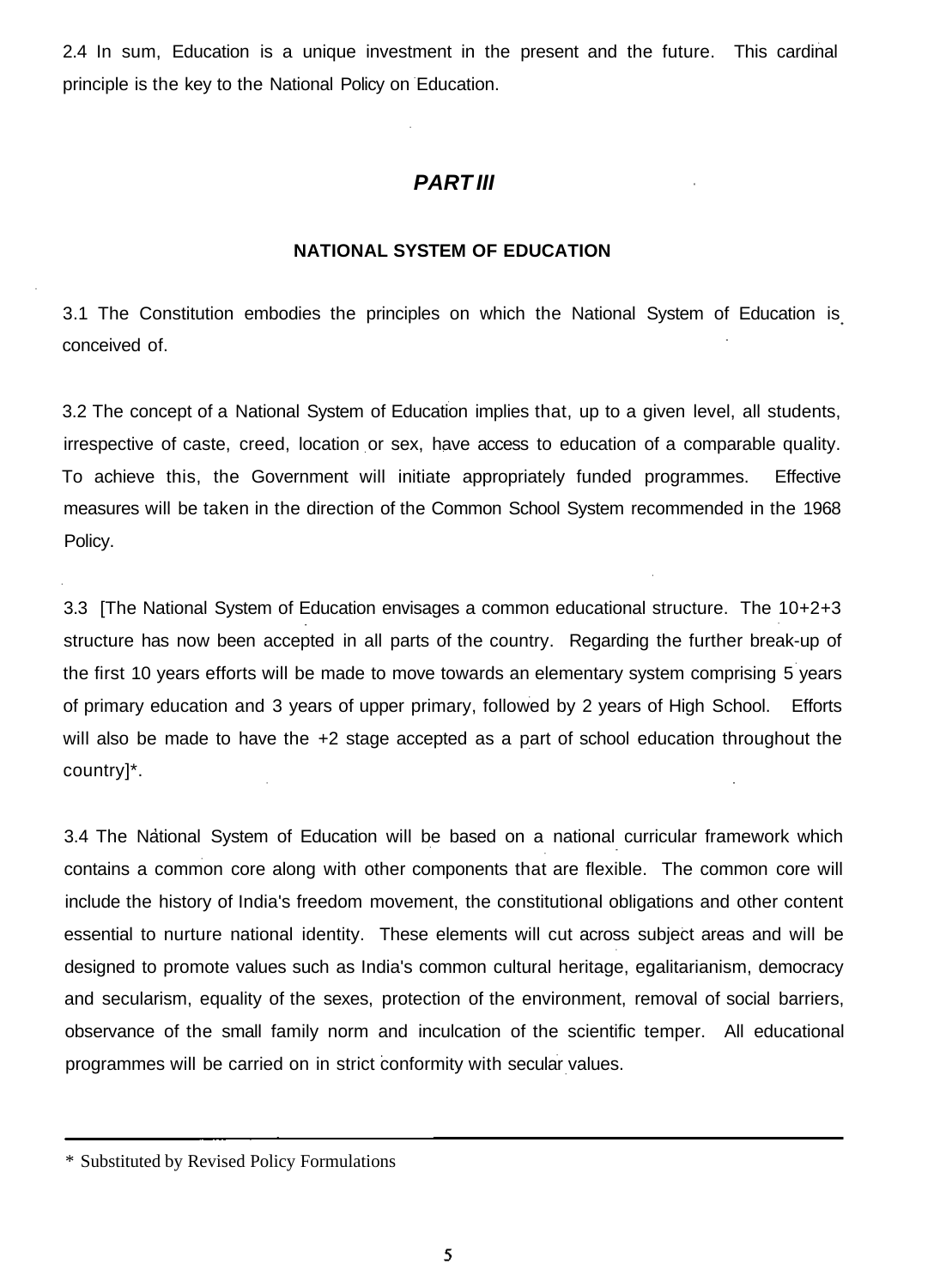3.5 India has always worked for peace and understanding between nations, treating the whole world as one family. True to this hoary tradition, Education has to strengthen this world view and motivate the younger generations for international co-operation and peaceful co-existence. This aspect cannot be neglected.

3.6 To promote equality, it will be necessary to provide for equal opportunity to all not only in access, but also in the conditions for success. Besides, awareness of the inherent equality of all will be created through the core curriculum. The purpose is to remove prejudices and complexes transmitted through the social environment and the accident of birth.

3.7 Minimum levels of learning will be laid down for each stage of education. Steps will also be taken to foster among students an understanding of the diverse cultural and social systems of the people living in different parts of the country. Besides the promotion of the link language, programmes will also be launched to increase substantially the translation of books from one language to another and to publish multi-lingual dictionaries and glossaries. The young will be encouraged to undertake the rediscovery of India, each in his own image and perception.

3.8 In higher education in general, and technical education in particular, steps will be taken to facilitate inter-regional mobility by providing equal access to every Indian of requisite merit, regardless of his origins. The universal character of universities and other institutions of higher education is to be underscored.

3.9 In the areas of research and development, and education in science and technology, special measures will be taken to establish network arrangements between different institutions in the country to pool their resources and participate in projects of national importance.

3.10 The Nation as a whole will assume the responsibility of providing resource support for implementing programmes of educational transformation, reducing disparities, universalisation of elementary education, adult literacy, scientific and technological research, etc.

3.11 Life-long education is a cherished goal of the educational process. This presupposes universal literacy. Opportunities will be provided to the youth, housewives, agricultural and industrial workers and professionals to continue the education of their choice, at the pace suited to them. The future thrust will be in the direction of open and distance learning.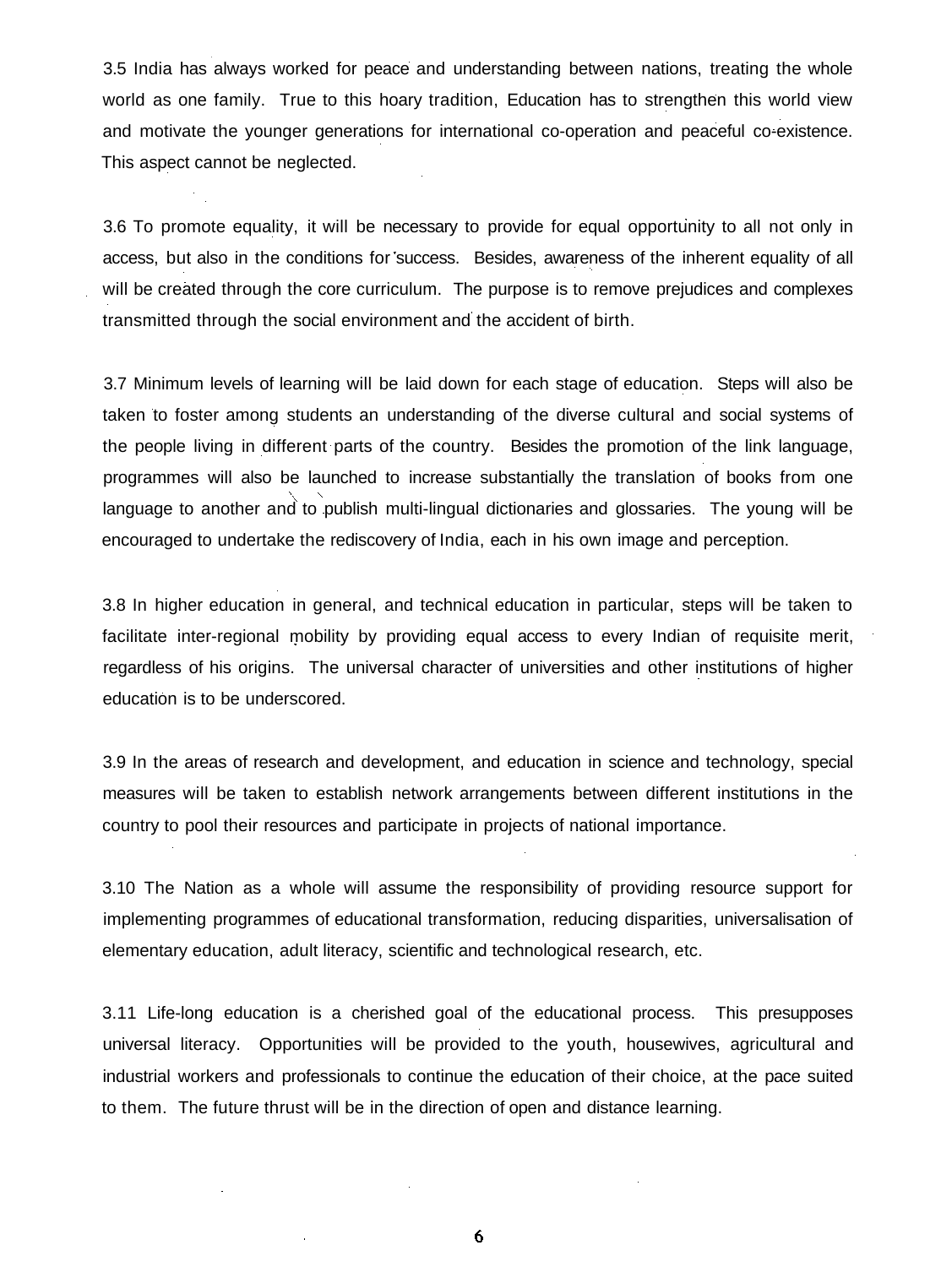3.12 [The institutions which will be strengthened to play an important role in giving shape to the National System of Education are the University Grants Commission, the All India Council of Technical Education, the Indian Council of Agricultural Research and the Indian Medical Council. Integrated planning will be instituted among all these bodies so as to establish functional linkages and reinforce programmes of research and post graduate education. These, together with the National Council of Education Research and Training, the National Institute of Educational Planning and Administration, the National Council of Teacher Education and the National Institute of Adult Education will be involved in implementing the Education Policy]. \*

## **A MEANINGFUL PARTNERSHIP**

3.13 The Constitutional Amendment of 1976, which includes Education in the Concurrent List, was a far-reaching step whose implications-substantive, financial and administrative-require a new sharing of responsibility between the Union Government and the States in respect of this vital area of national life. While the role and responsibility of the States in regard to education will remain essentially unchanged, the Union Government would accept a larger responsibility to reinforce the national and integrative character of education, to maintain quality and standards (including those of the teaching profession at all levels), to study and monitor the educational requirements of the country as a whole in regard to manpower for development, to cater to the needs of research and advanced study, to look after the international aspects of education, culture and Human Resource Development and, in general, to promote excellence at all levels of the educational pyramid throughout the country. Concurrency signifies a partnership, which is at once meaningful and challenging; the National Policy will be oriented towards giving effect to it in letter and spirit.

#### **PART IV**

## **EDUCATION FOR EQUALITY**

#### **DISPARITIES**

4.1 The new Policy will lay special emphasis on the removal of disparities and to equalise educational opportunity by attending to the specific needs of those who have been denied equality so far.

<sup>\*</sup> Substituted by Revised Policy Formulations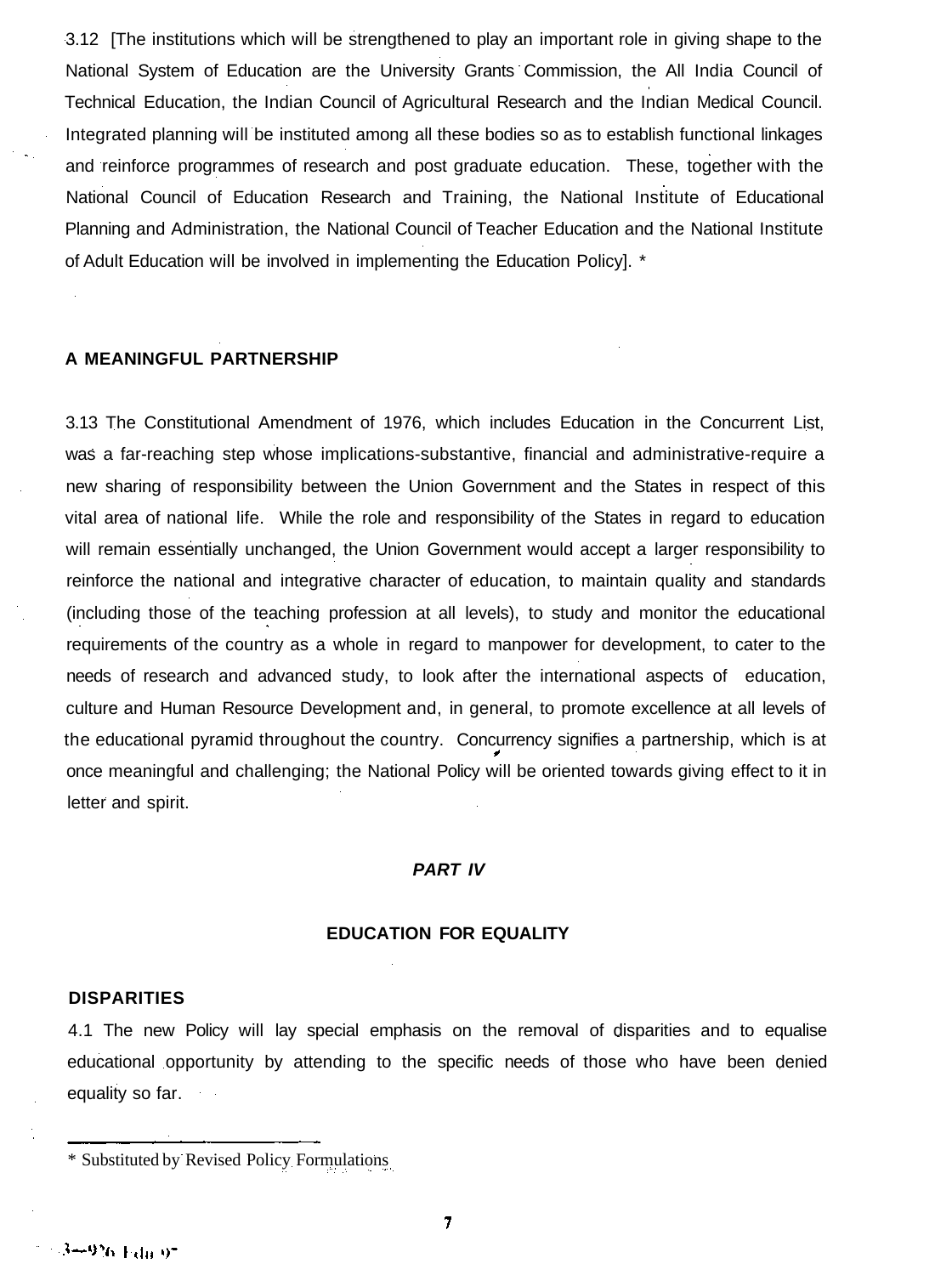## **EDUCATION FOR WOMEN'S EQUALITY**

4.2 Education will be used as an agent of basic change in the status of woman. In order to neutralise the accumulated distortions of the past, there will be a well-conceived edge in favour of women. The National Education System will play a positive, interventionist role in the empowerment of women. It will foster the development of new values through redesigned curricula, textbooks, the training and orientation of teachers, decision-makers and administrators, and the active involvement of educational institutions. This will be an act of faith and social engineering. Women's studies will be promoted as a part of various courses and educational institutions encouraged to take up active programmes to further women's development.

4.3 The removal of women's illiteracy and obstacles inhibiting their access to, and retention in, elementary education will receive overriding priority, through provision of special support services, setting of time targets, and effective monitoring. Major emphasis will be laid on women's participation in vocational, technical and professional education at different levels. The policy of non-discrimination will be pursued vigorously to eliminate sex stereo-typing in vocational and professional courses and to promote women's participation in non-traditional occupations, as well as in existing and emergent technologies.

## **THE EDUCATION OF SCHEDULED CASTES**

4.4 The central focus in the SCs' educational development is their equalisation with the non-SC population at all stages and levels of education, in all areas and in all the four dimensions -rural male, rural female, urban male and urban female.

4.5 The measures contemplated for this purpose include:

- i) Incentives to indigent families to send their children to school regularly till they reach the age of 14;
- ii) Pre-matric Scholarship scheme for children of families engaged in occupations such as scavenging, flaying and tanning to be made applicable from Class I onwards. All children of such families, regardless of incomes, will be covered by this scheme and time-bound programmes targeted on them will be undertaken;

-8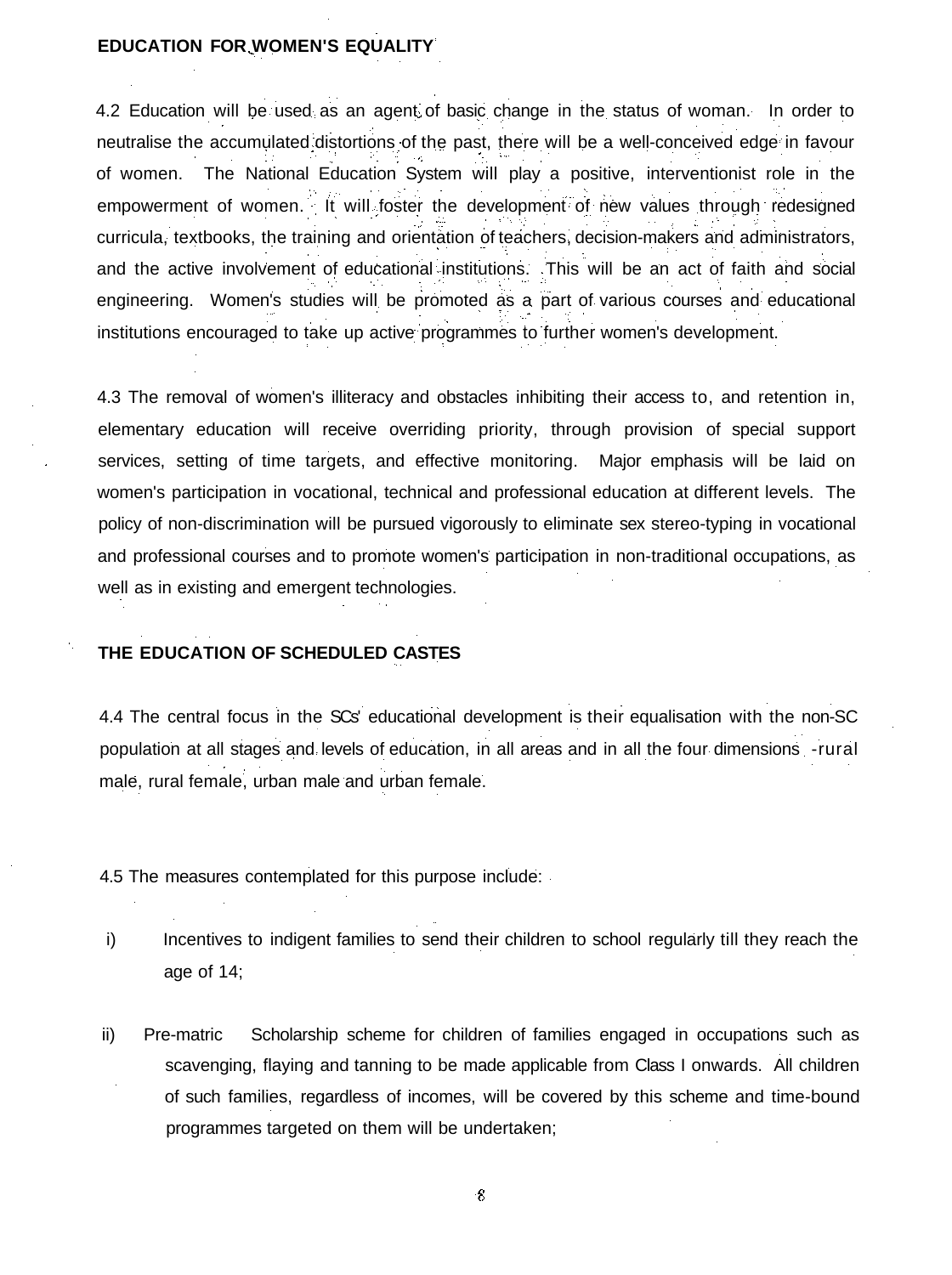- iii) Constant micro-planning and verification to ensure that the enrolment, retention and successful completion of courses by SC students do not fall at any stage, and provision of remedial courses to improve their prospects for further education and employment.
- iv) Recruitment of teachers from Scheduled Castes;

v) Provision of facilities for SC students in students' hostels at district headquarters, according to a phased programme;

- vi) Location of school buildings, Balwadis and Adult Education Centres in such a way as to facilitate full participation of the Scheduled Castes;
- vii) [The utilisation of Jawahar Rozgar Yojana resources so as to make substantial educational facilities available to the Scheduled Castes; and]\*
- viii) Constant innovation in finding new methods to increase the participation of the Scheduled Castes in the educational process.

# **THE EDUCATION OF SCHEDULED TRIBES**

4.6 The following measures will be taken urgently to bring the Scheduled Tribes on par with others: -

- i) [Priority will be accorded to opening primary schools In tribal areas. The construction of school buildings will be undertaken in these areas on a priority basis under the normal funds for education, as well as under the Jawahar Rozgar Yojana, Tribal Welfare schemes, etc.]\*
- ii) The socio-cultural milieu of the STs has its distinctive characteristics Including, in many cases, their own spoken languages. This underlines the need to develop the curricula and devise Instructional materials in tribal languages at the initial stages, with •arrangements for switching over to the regional language.

**<sup>&#</sup>x27;** *Substituted by Revised Policy Formulations*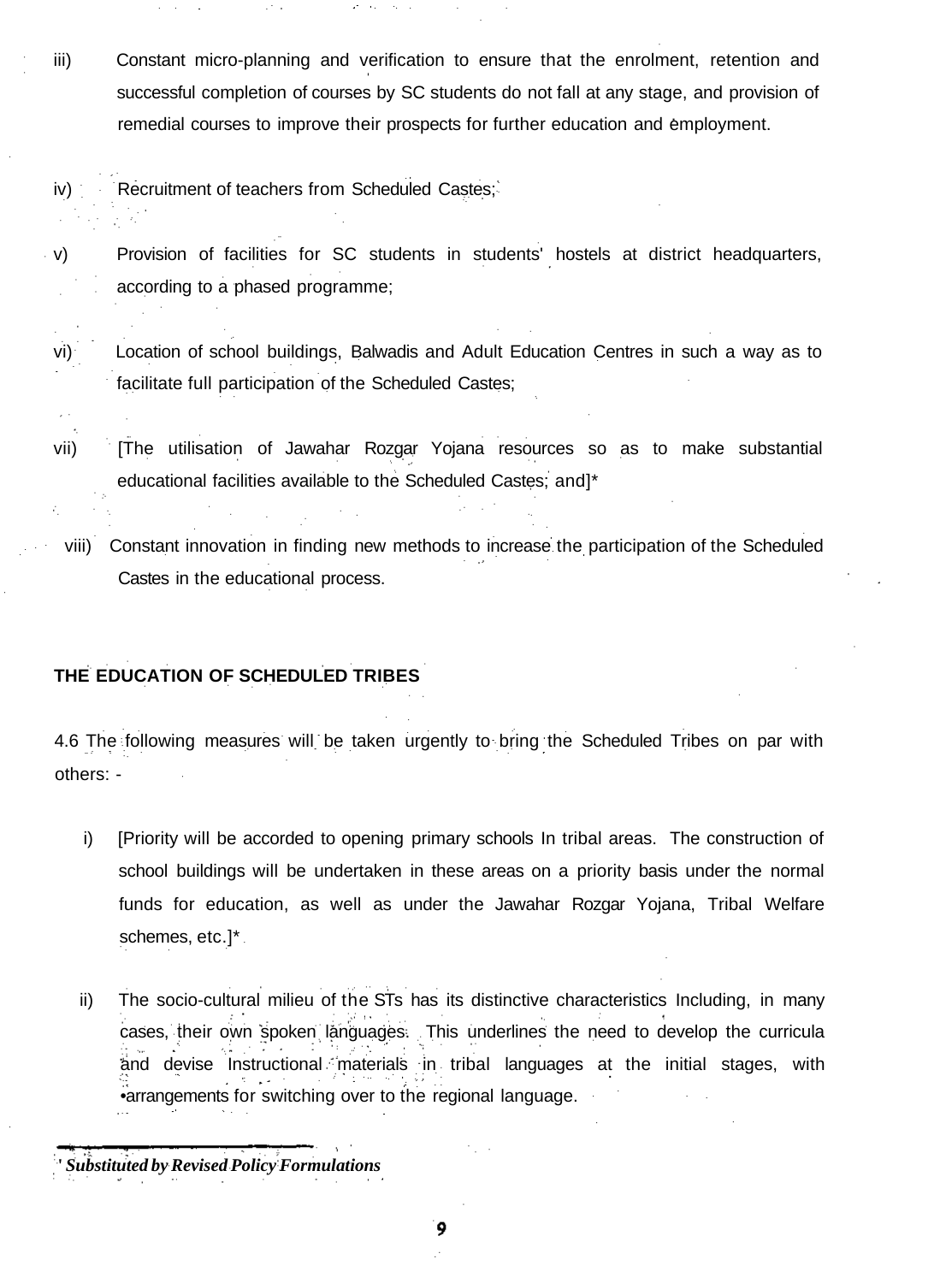- iii) Educated and promising Scheduled Tribe youths will be encouraged and trained to take up teaching in tribal areas.
- iv) Residential schools, including Ashram Schools, will be established on a large scale.
- v) Incentive schemes will be formulated for the Scheduled Tribes, keeping in view their special needs and life styles. Scholarships for higher education will emphasise technical, professional and para-professional courses. Special remedial courses and other programmes to remove psycho-social impediments will be provided to improve their performance in various courses.
- vi) Anganwadis, Non-formal and Adult Education Centres will be opened on a priority basis in areas predominantly inhabited by the Scheduled Tribes.
- vii) The curriculum at all stages of education will be designed to create an awareness of the rich cultural identity of the tribal people as also of their enormous creative talent.

### **OTHER EDUCATIONALLY BACKWARD SECTIONS AND AREAS**

4.7 Suitable incentives will be provided to all educationally backward sections of society, particularly in the rural areas. Hill and desert districts, remote and inaccessible areas and islands will be provided adequate institutional infrastructure.

#### **MINORITIES**

4.8 Some minority groups are educationally deprived or backward. Greater attention will be paid to the education of these groups in the interests of equality and social justice. This will naturally include the Constitutional guarantees given to them to establish and administer their own educational institutions, and protection to their languages and culture. Simultaneously, objectivity will be reflected in the preparation of textbooks and in all school activities, and all possible measures will be taken to promote an integration based on appreciation of common national goals and ideals, in conformity with the core curriculum.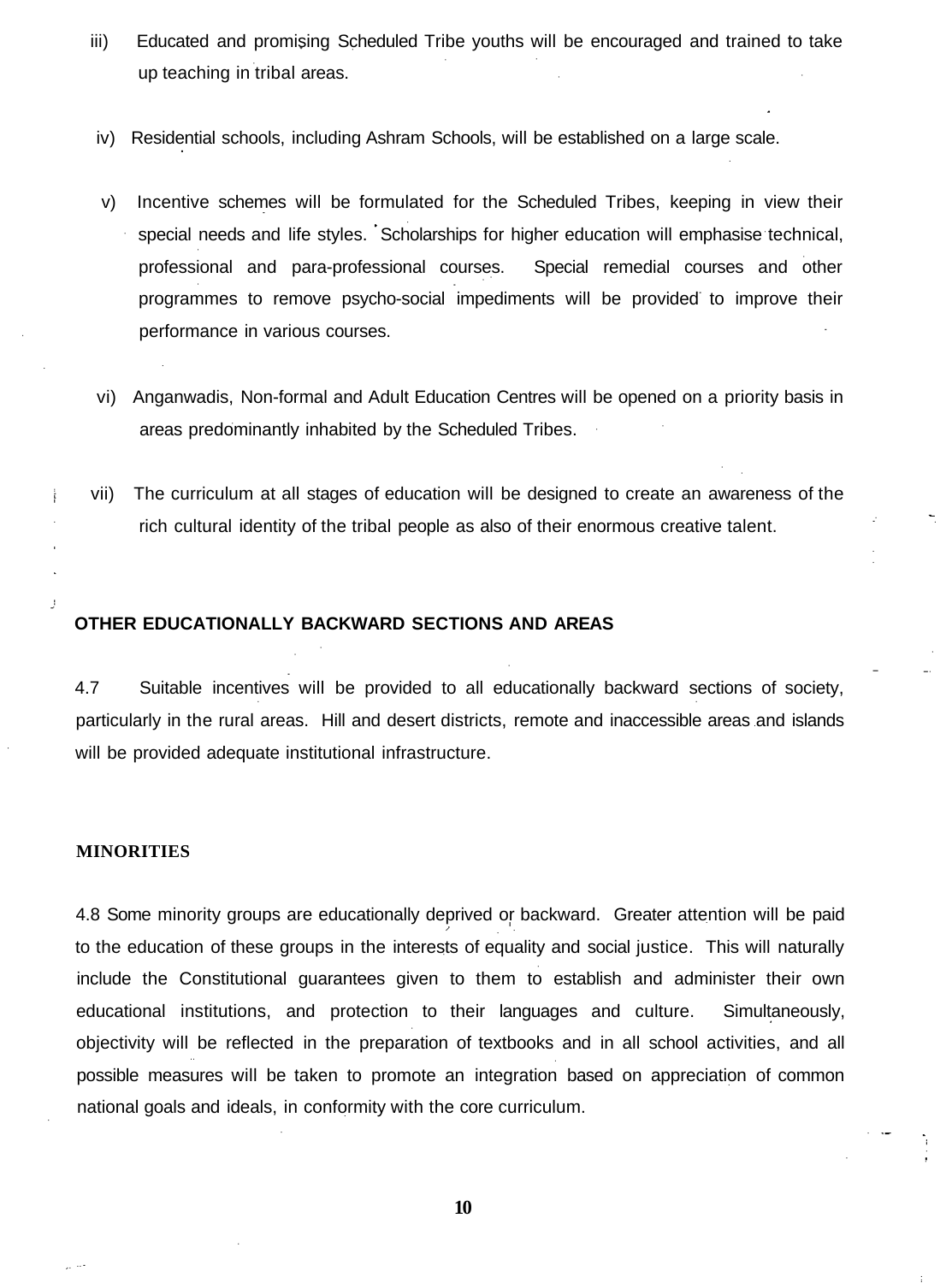#### **HANDICAPPED**

4.9 The objective should be to integrate the physically and mentally handicapped with the general community as equal partners, to prepare them for normal growth and to enable them to face life with courage and confidence. The following measures will be taken in this regard:

- i) Wherever it is feasible, the education of children with motor handicaps and other mild handicaps will be common with that of others.
- ii) Special schools with hostels will be provided, as far as possible at district headquarters, for the severely handicapped children.
- iii) Adequate arrangements will be made to give vocational training to the disabled.
- iv) Teachers' training programmes will be reoriented, in particular for teachers of primary classes, to deal with the special difficulties of the handicapped children; and
- v) Voluntary effort for the education of the disabled, will be encouraged in every possible manner.

#### **ADULT EDUCATION**

4.10 Our ancient scriptures define education as that which liberates-- i.e., provides the instruments for liberation from ignorance and oppression. In the modern world, it would naturally include the ability to read and write, since that is the main instrument of learning. Hence the crucial importance of adult education, including adult literacy.

4.11 [The whole nation has pledged itself, through the National Literacy Mission, to the eradication of illiteracy, particularly in the 15-35 age group through various means, with special emphasis on total literacy campaigns. The Central and State Governments, political parties and their mass organisations, the mass media and educational institutions, teachers, students, youth, voluntary agencies, social activist groups, and employers, must reinforce their commitment to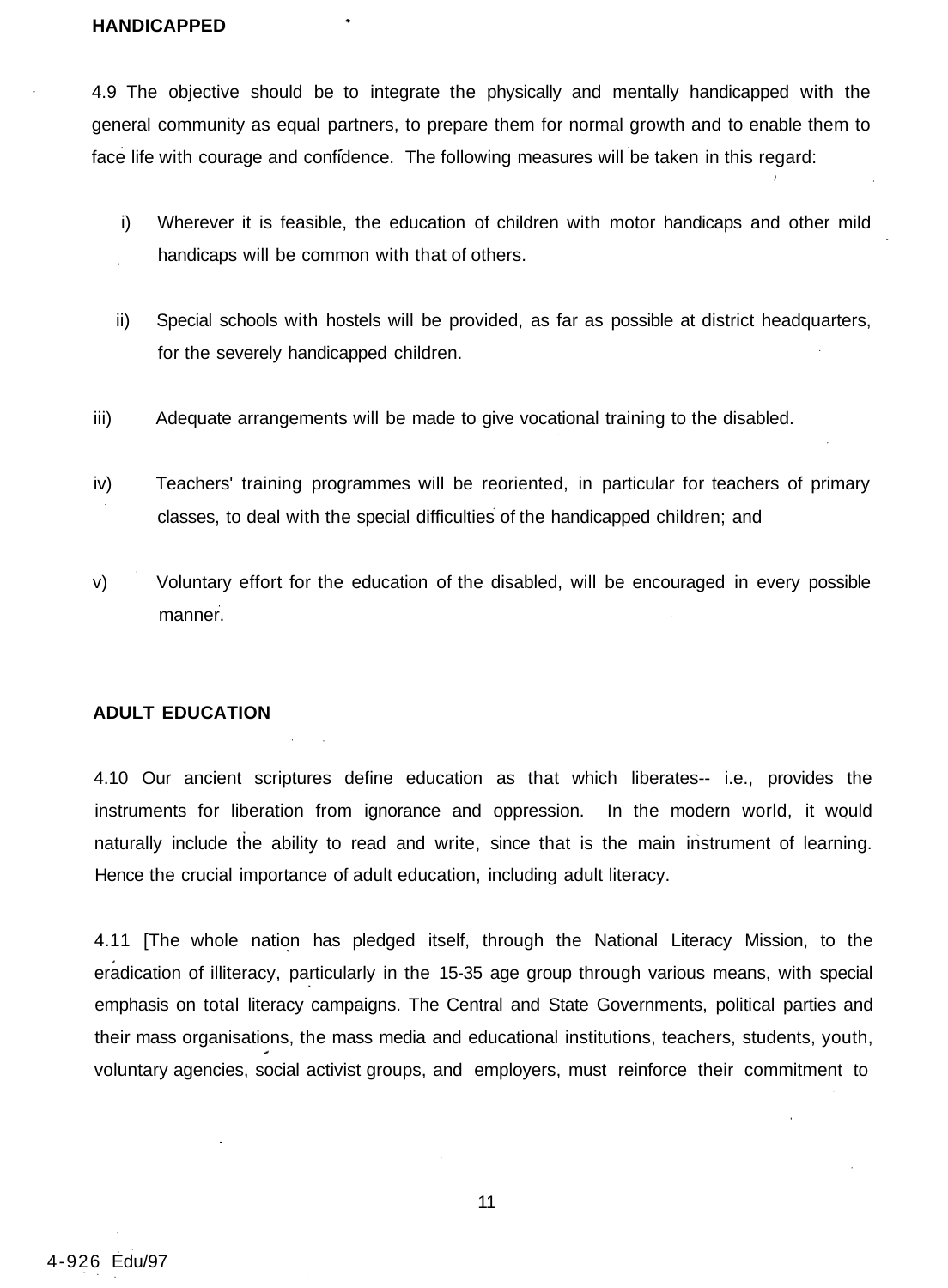mass literacy campaigns, which include literacy and functional knowledge and skills, and awareness among learners about the socio-economic reality and the possibility to change it]. \*

4.12 [Since involvement of the participants of the literacy campaigns in the development programmes is of crucial importance, the National Literacy Mission will be geared to the national goals such as alleviation of poverty, national integration, environmental conservation, observance of the small family norm, promotion of women's equality, universalisation of primary education, basic health-care, etc. It will also facilitate energisation of the cultural creativity of the people and their active participation in development processes]. \*

4.13 [Comprehensive programmes of post-literacy and continuing education will be provided for neo-literates and youth who have received primary education with a view to enabling them to retain and upgrade their literacy skills, and to harness it for the improvement of their living and working condition. These programmes would include:

- (a) establishment of continuing education centres of diverse kind to enable adults to continue their education of their choice;
- (b) workers' education through the employers, trade unions and government;
- (c) wider promotion of books, libraries and reading rooms;
- (d) use of radio, TV and films  $\sim$  as mass as well as group learning media;
- (e) creation of learners' groups and organisations; and
- (f) programmes of distance learning.]\*

4.14 [A critical development issue today is the continuous upgradation of skills so as to produce manpower resources of the kind and the number required by the society. Special emphasis will, therefore, be laid on organisation of employment/self-employment oriented, and need and interest based vocational and skill training programmes]\*.

\* Substituted by Revised Policy Formulations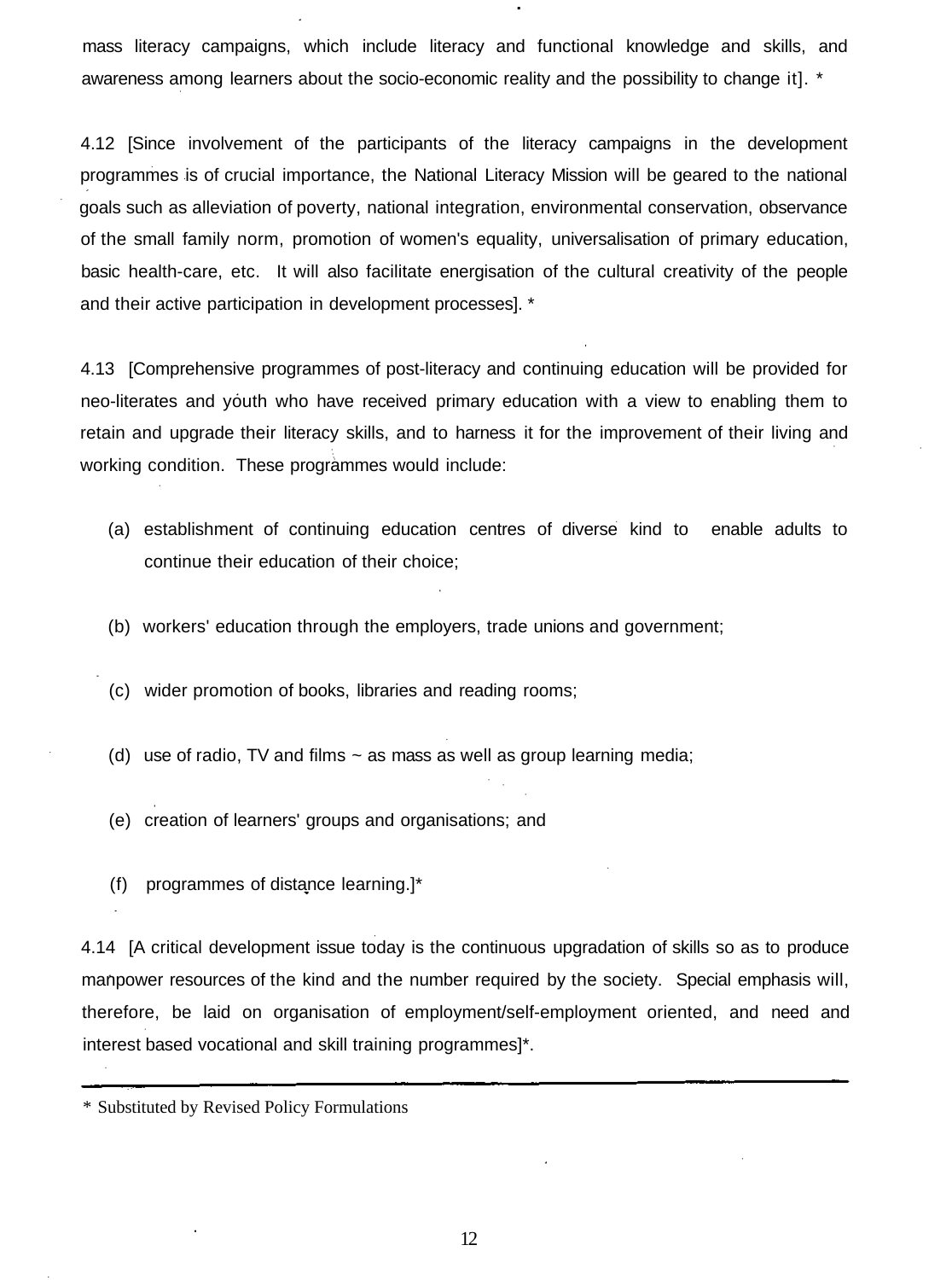## **PART V**

# **REORGANISATION OF EDUCATION AT DIFFERENT STAGES**

#### **EARLY CHILDHOOD CARE & EDUCATION**

5.1 The National Policy on Children specially emphasises investment in the development of young child, particularly children from sections of the population in which first generation learners predominate.

5.2 Recognising the holistic nature of child development, viz., nutrition, health and social, mental, physical, moral and emotional development, Early Childhood Care and Education (ECCE) will receive high priority and be suitably integrated with the Integrated Child Development Services programme, wherever possible. Day-care centres will be provided as a support service for universalisation of primary education, to enable girls engaged in taking care of siblings to attend school and as a support service for working women belonging to poorer sections.

5.3 Programmes of ECCE will be child-oriented, focused around play and the individuality of the child. Formal methods and introduction of the 3 R's will be discouraged at this stage. The local community will be fully involved in these programmes.

5.4 A full integration of child care and pre-primary education will be brought about, both as a feeder and a strengthening factor for primary education and for human resource development in general. In continuation of this stage, the School Health Programme will be strengthened.

## **ELEMENTARY EDUCATION**

5.S [The new thrust in elementary education will emphasise three aspects: (i) universal access and enrolment, (ii) universal retention of children upto 14 years of age; and (iii) a substantial improvement in the quality of education to enable all children to achieve essential levels of learning]\*.

<sup>\*</sup> Substituted by Revised Policy Formulations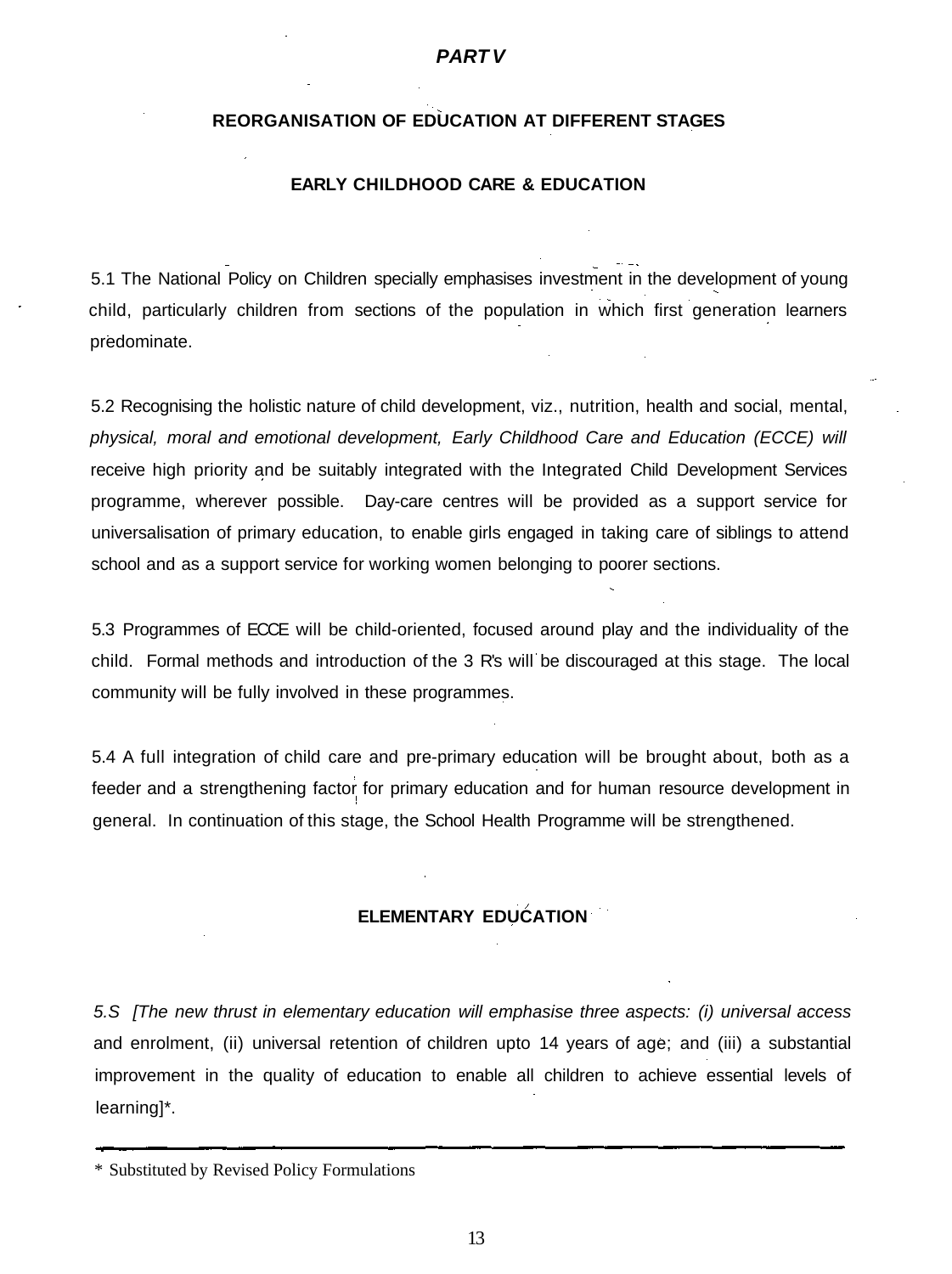#### **CHILD-CENTRED APPROACH**

5.6 A warm, welcoming and encouraging approach, in which ail concerned share a solicitude for the needs of the child, is the best motivation for the child to attend school and learn. A childcentred and activity-based process of learning should be adopted at the primary stage. First generation learners should be allowed to set their own pace and be given supplementary remedial instruction. As the child grows, the component of cognitive learning will be increased and skills organised through practice. The policy of non-detention at the primary stage will be retained, making evaluation as disaggregated as feasible. Corporal punishment will be firmly excluded from the educational system and school timings as well as vacations adjusted to the convenience of children.

## **SCHOOL FACILITIES**

5.7 [Provision will be made of essential facilities in primary schools. The scope of Operation Blackboard will be enlarged to provide three reasonably large rooms that are usable in all weather, and black boards, maps, charts, toys, other necessary learning aids and school library. At least three teachers should work in every school, the number increasing, as early as possible, to one teacher per class. At least 50 per cent of teachers recruited in/future should be women. The Operation Blackboard will be extended to upper primary stage also. Construction of school buildings will be a priority charge on JRY funds]\*.

# **NON-FORMAL EDUCATION**

5.8 [The Non-formal Education Programme, meant for school dropouts, for children from habitations without schools, working children and girls who cannot attend whole-day schools, will be strengthened and enlarged]\*

5.9 [Modern technological aids will be used to improve the learning environment of NFE Centres. Talented and dedicated young men and women from the local community will be chosen to serve as instructors, and particular attention paid to their training. All necessary measures will be taken to ensure that the quality of non-formal education is comparable with the formal education. Steps will be taken to facilitate lateral entry into the formal system of children passing out of the non-formal system]. \*

Substituted by Revised Policy Formulations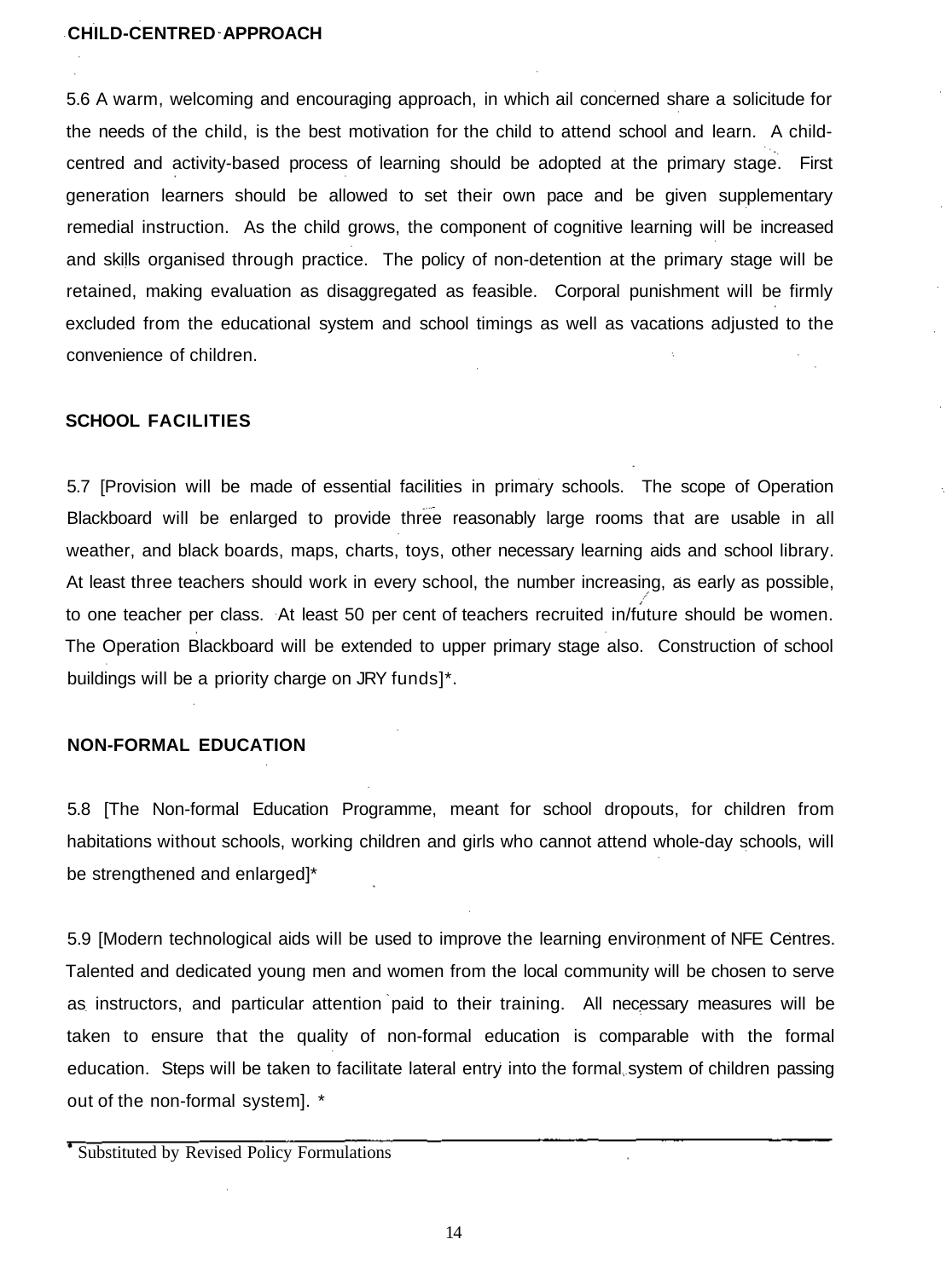5.10 Effective steps will be taken to provide a framework for the curriculum on the lines of the national core curriculum, but based on the needs of the learners and related to the local environment. Learning material of high quality will be developed and provided free of charge to all pupils. NFE programmes will provide participatory learning environment, and activities such as games and sports, cultural programmes, excursions, etc.

5.11 [The Government will take over-all responsibility for this vital sector. Voluntary agencies and Panchayati Raj institutions will take much of the responsibility of running NFE programmes. The provision of funds to these agencies will be adequate and timely]. \*

#### **A RESOLVE**

5.12 [The New Education Policy will give the highest priority to solving the problem of children dropping out of school and will adopt an array of meticulously formulated strategies based on micro-planning, and applied at the grass roots level all over the country, to ensure children's retention at school. This effort will be fully co-ordinated with the network of non-formal education. It shall be ensured that free and compulsory education of satisfactory quality is provided to all children upto 14 years of age before we enter the twenty-first century. A national mission will be launched for the achievement of this goal]. \*

## **SECONDARY EDUCATION**

5.13 [Secondary education begins to expose students to the differentiated roles of science, the humanities and social sciences. This is also an appropriate stage to provide children with a sense of history and national perspective and give them opportunities to understand their constitutional duties and rights as citizens. Access to secondary education will be widened with emphasis on enrolment of girls, SCs and STs, particularly In science, commerce and vocational streams. Boards of Secondary Education will be reorganised and vested with autonomy so that their ability to improve the quality of secondary education is enhanced. Effort will be made to provide computer literacy in as many secondary level institutions as possible so that the children are equipped with necessary computer skills to be effective In the emerging technological world. A proper understanding of the work ethos and of the values of a humane and composite culture

Substituted by Revised Policy Formulations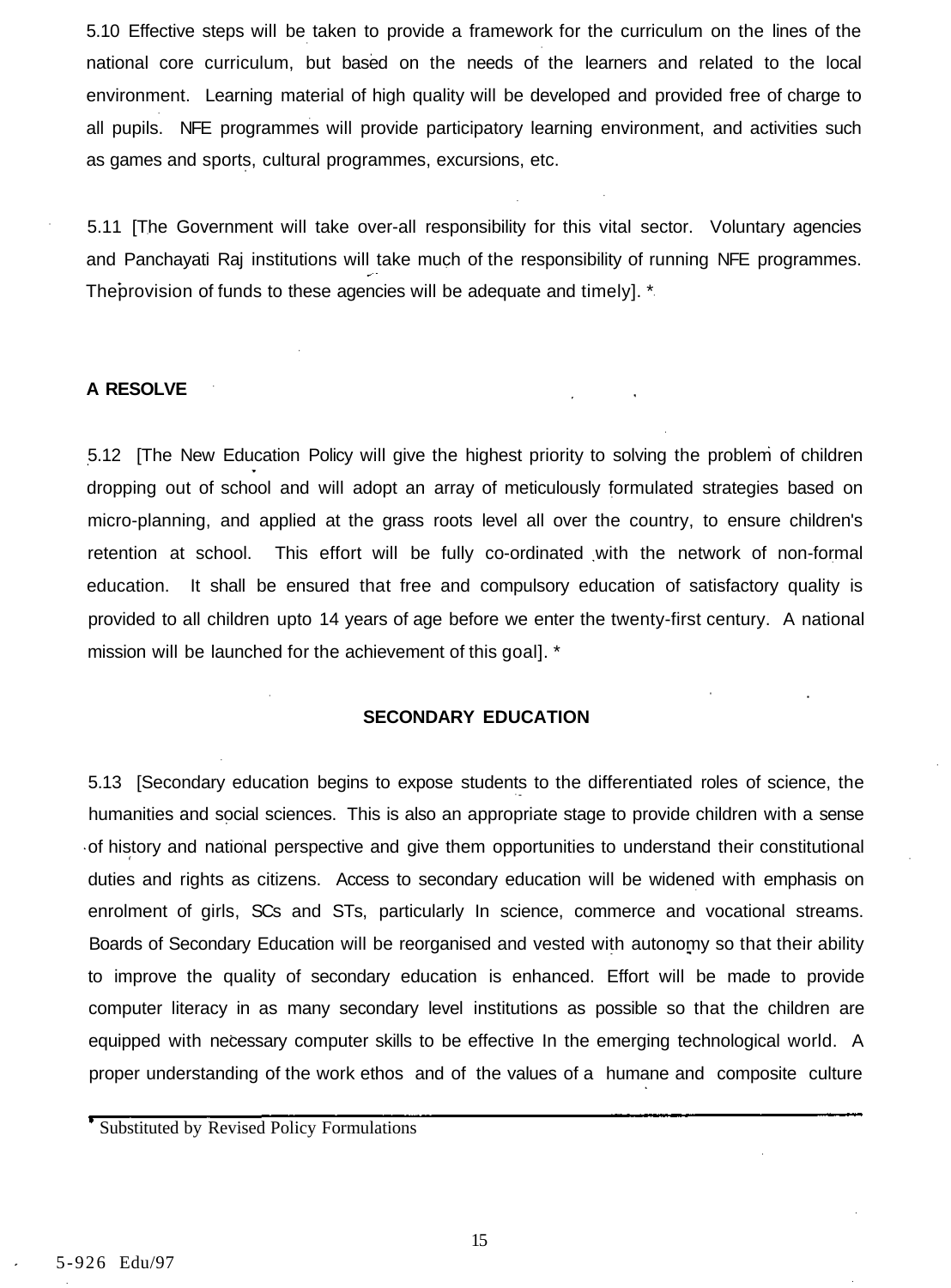will be brought about through appropriately formulated curricula. Vocationalisation through specialised institutions or through the refashioning of secondary education will, at this stage, provide valuable manpower for economic growth]. \*

5.14 It is universally accepted that children with special talent or aptitude should be provided opportunities to proceed at a faster pace, by making good quality education available to them, irrespective of their capacity to pay for it.

5.15 [Pace-setting residential schools, Navodaya Vidyalayas, intended to serve this purpose have been established in most parts of the country on a given pattern, but with full scope for innovation and experimentation. Their broad aim will continue to be to serve the objective of excellence coupled with equity and social justice (with reservation for the rural areas, SCs and STs), to promote national integration by providing opportunities to talented children from different parts of the country, to live and learn together, to develop their full potential, and, most importantly, to become catalysts of a nation-wide programme of school improvement.]\*

# **VOCATIONALISATION**

5.16 [The introduction of systematic, well planned and rigorously implemented programmes of vocational education is crucial in the proposed educational reorganisation. These elements are meant to develop a healthy attitude amongst students towards work and life, to enhance individual employability, to reduce the mis-match between the demand and supply of skilled manpower, and to provide an alternative for those intending to pursue higher education without particular interest or purpose. Efforts will be made to provide children at the higher secondary level with generic vocational courses which cut across several occupational fields and which are not occupation specific]. \*

5.17 [Vocational Education will also be a distinct stream, intended to prepare students for identified occupations spanning several areas of activity. These courses will ordinarily be provided after the secondary stage, but keeping the scheme flexible, they may also be made available after class VIII]. \*

Substituted by Revised Policy Formulations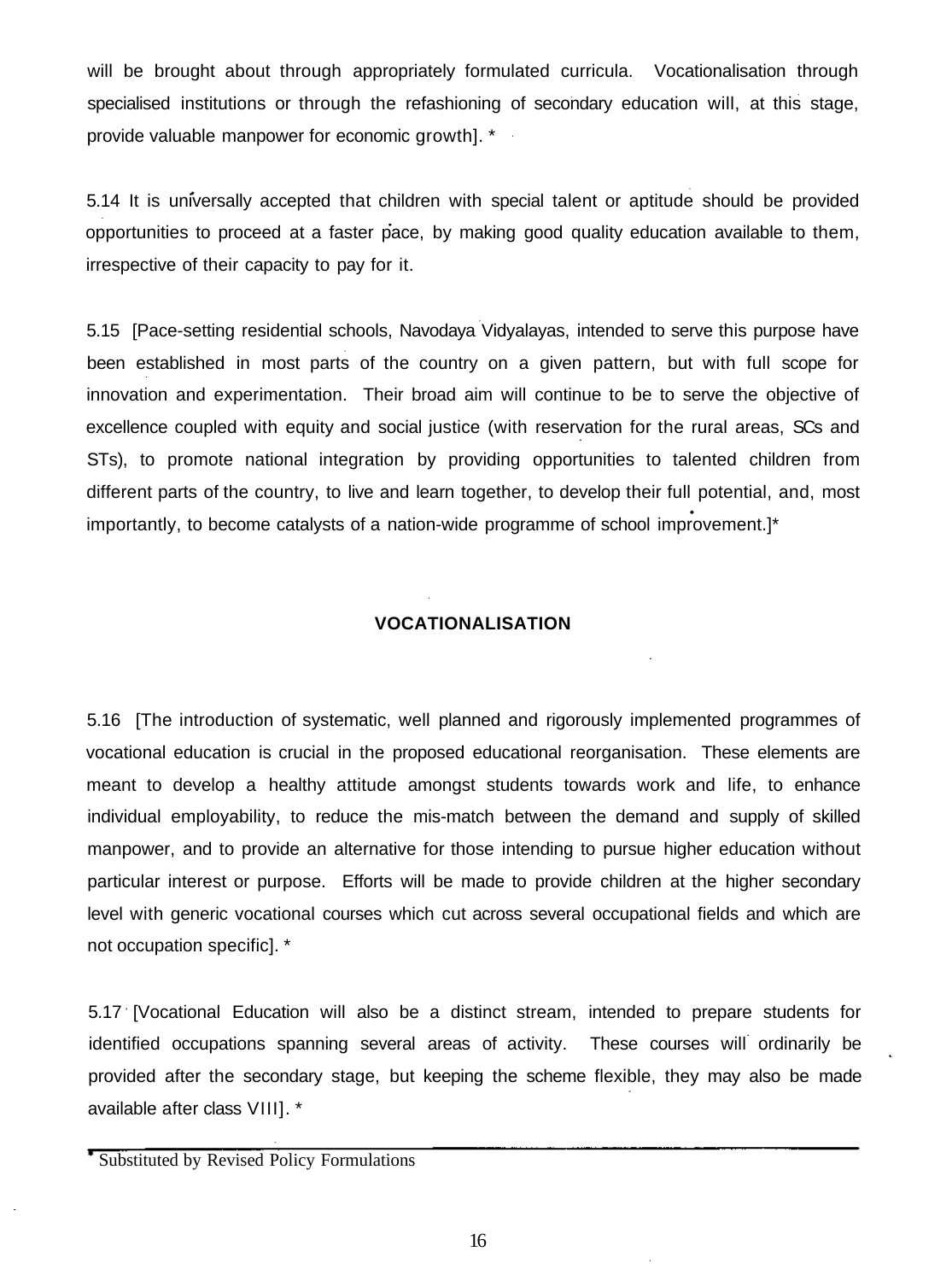5.18 Health planning and health service management should optimally interlock with the education and training of appropriate categories of health manpower through health-related vocational courses. Health education at the primary and middle levels will ensure the commitment of the individual to family and community health, and lead to health-related vocational courses at the +2 stage of higher secondary education. Efforts will be made to devise similar vocational courses based on Agriculture, Marketing, Social Services, etc. An emphasis in vocational education will also be on development of attitudes, knowledge, and skills for entrepreneurship and self-employment.

5.19 The establishment of vocational courses or institutions will be the responsibility of the Government as well as employers in the public and private sectors; the Government will, however, take special steps to cater to the needs of women, rural and tribal students and the deprived sections of society. Appropriate programmes will also be started for the handicapped.

5.20 Graduates of vocational courses will be given opportunities, under predetermined conditions, for professional growth, career improvement and lateral entry into courses of general, technical and professional education through appropriate bridge courses.

5.21 Non-formal, flexible and need-based vocational programmes will also be made available to neoliterates, youth who have completed primary education, school drop-outs, persons engaged in work and unemployed or partially employed persons. Special attention in this regard will be given to women.

5.22 Tertiary level courses will be organised for the young who graduate from the higher secondary courses of the academic stream and may also require vocational courses.

5.23 [It is proposed that vocational courses cover 10 per cent of higher secondary students by 1995 and 25 per cent by 2000. Steps will be taken to see that a substantial majority of the products of vocational courses are employed or become self-employed. Review of the courses offered would be regularly undertaken. Government will also review its recruitment policy to encourage diversification at the secondary level.]\*

Substituted by Revised Policy Formulations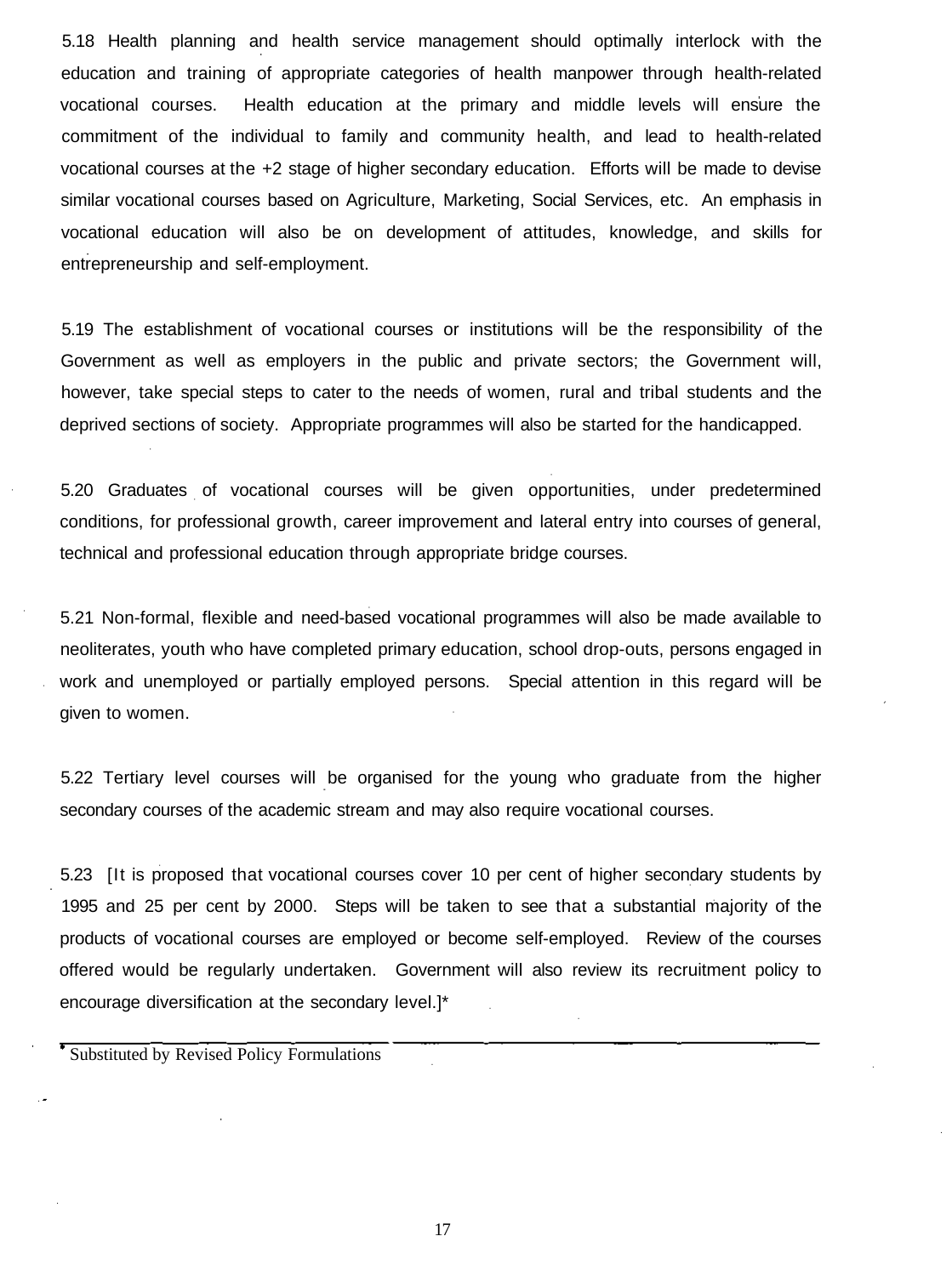#### **HIGHER EDUCATION**

5.24 Higher education provides people with an opportunity to reflect on the critical social, economic, cultural, moral and spiritual issues facing humanity. It contributes to national development through dissemination of specialised knowledge and skills. It is therefore a crucial factor for survival. Being at the apex of the educational pyramid, it has also a key role in producing teachers for the education system.

5.25 In the context of the unprecedented explosion of knowledge, higher education has to become dynamic as never before, constantly entering uncharted areas.

5.26 There are around 150 universities and about 5,000 colleges in India today. In view of the need to effect an all round improvement in the institutions, it is proposed that, in the near future, the main emphasis will be on the consolidation of, and expansion of facilities in, the existing institutions.

5.27 Urgent steps will be taken to protect the system from degradation.

5.28 In view of mixed experiences with the system of affiliation, autonomous colleges will be helped to develop in large numbers until the affiliating system is replaced by a freer and more creative association of universities with colleges. Similarly, the creation of autonomous departments within universities on a selective basis will be encouraged. Autonomy and freedom will be accompanied by accountability.

5.29 Courses and programmes will be redesigned to meet the demands of specialisation better. Special emphasis will be laid on linguistic competence. There will be increasing flexibility in the combination of courses.

5.30 State level planning and .co-ordination of higher education will be done through Councils of Higher Education. The UGC and these Councils will develop coordinative methods to keep a watch on standards.

5.31 Provision will be made for minimum facilities and admission will be regulated according to capacity. A major effort will be directed towards the transformation of teaching methods. Audiovisual aids and electronic equipment will be introduced; development .of science and technology curricula and material, research, and teacher orientation will receive attention. This will require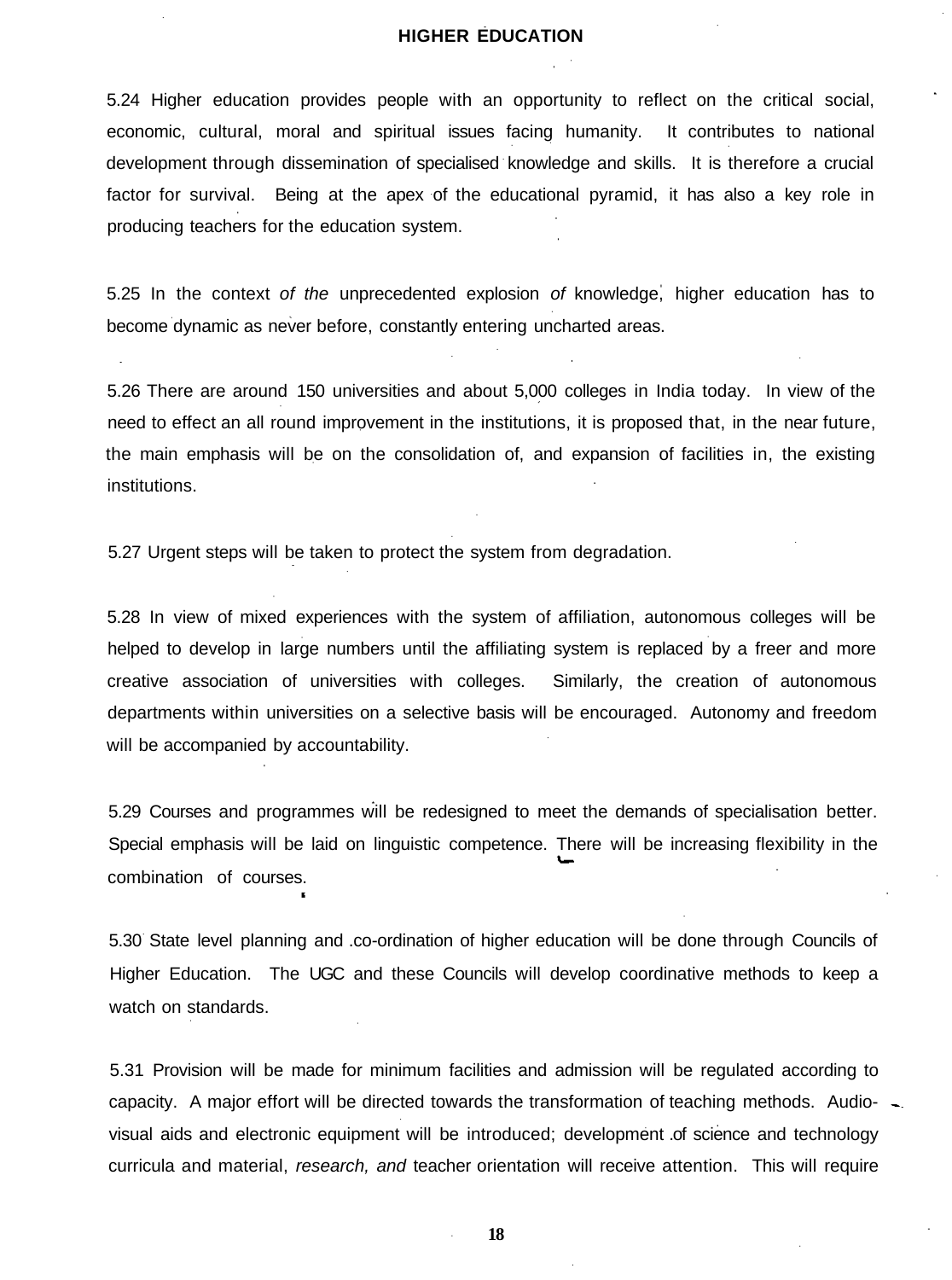preparation of teachers at the beginning of the service as well as continuing education thereafter. Teachers' performance will be systematically assessed. All posts will be filled on the basis of merit.

5.32 Research in the universities will be provided enhanced support and steps will be taken to ensure its high quality. Suitable mechanisms will be set up by the UGC for co-ordinating research in the universities, particularly in thrust areas of science and technology, with research undertaken by other agencies. An effort will be made to encourage the setting up of national research facilities within the university system, with proper forms of autonomous management.

5.33 [Research in Indology, the humanities and social sciences will receive adequate support. To fulfil the need for the synthesis of knowledge, inter-disciplinary research will be encouraged. Efforts will be made to delve into India's ancient fund of knowledge and to relate it to contemporary reality. This effort will imply the development of facilities for the intensive study of Sanskrit and other classical languages. An autonomous Commission will be established to foster and improve teaching, study and research in Sanskrit and other classical languages.]\*

5.34 In the interest of greater co-ordination and consistency in policy, sharing of facilities and developing inter-disciplinary research, a national body covering higher education in general, agricultural, medical, technical, legal and other professional fields will be set up.

#### **OPEN UNIVERSITY AND DISTANCE LEARNING**

5.35 [The open learning system has been initiated in order to augment opportunities for higher education, as an instrument of democratising education and to make it a lifelong process. The flexibility and innovativeness of the open learning system are particularly suited to the diverse requirements of the citizens of our country, including those who had joined the vocational stream.]\*

5.36 [The Indira Gandhi National Open University, established in 1985 in fulfilment of these objectives, will be strengthened. It would also provide support to establishment of open universities in the States]\*.

<sup>&#</sup>x27; *Substituted by Revised Policy Formulations*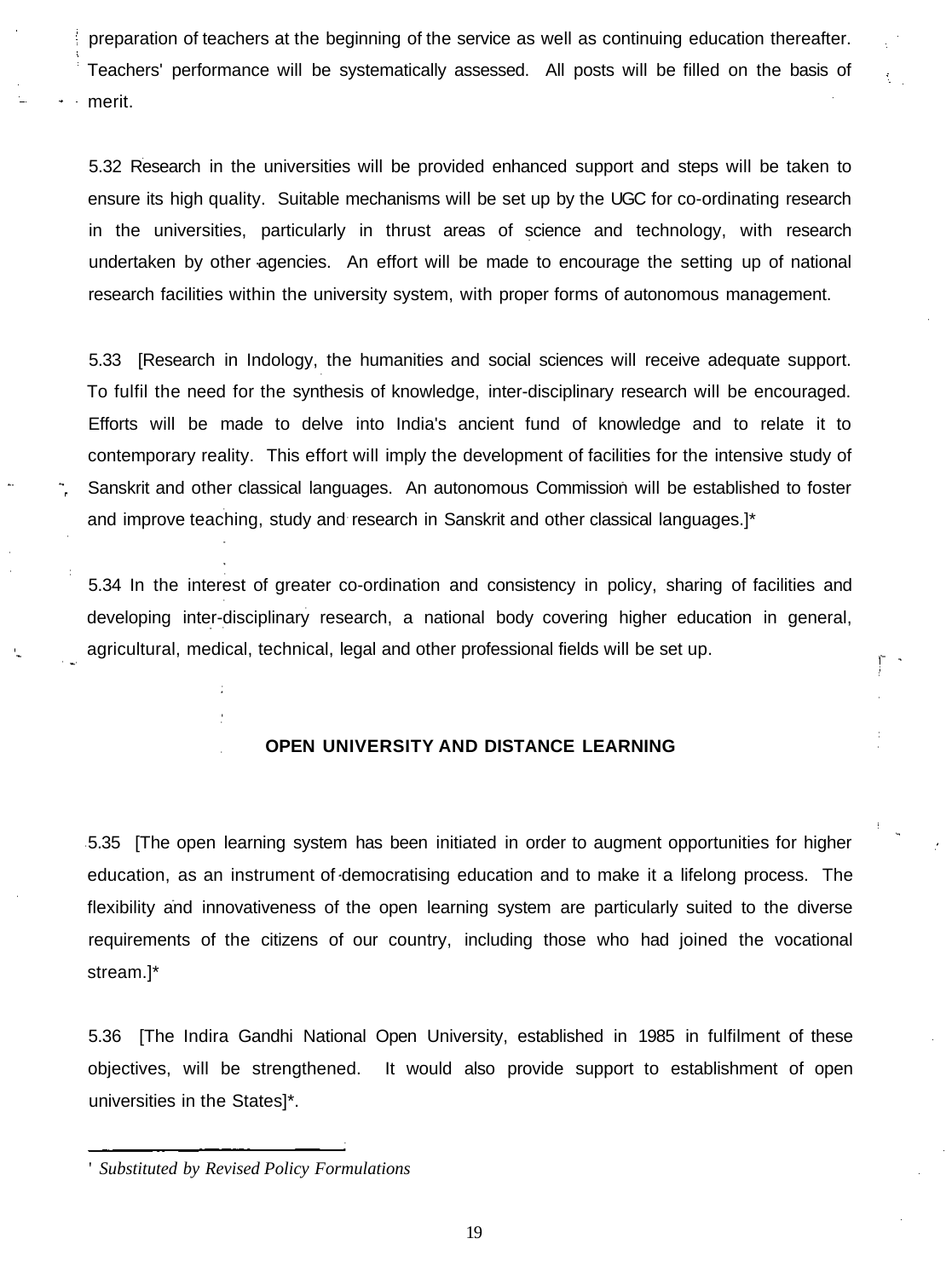5.37 [The National Open School will be strengthened and open learning facilities extended in a phased manner at the secondary level in all parts of the country]. \*

## **DELINKING DEGREES FROM JOBS**

5.38 A beginning will be made in de-linking degrees from jobs in selected areas.

5.39 The proposal cannot be applied to occupation-specific courses like Engineering, Medicine, Law, Teaching, etc. Similarly, the services of specialists with academic qualifications in the humanities, social sciences, sciences, etc. will continue to be required in various job positions.

5.40 De-linking will be applied in services for which a university degree need not be a necessary qualification. Its implementation will lead to a re-fashioning of job-specific courses and afford greater justice to those candidates who, despite being equipped for a given job, are unable to get it because of an unnecessary preference for graduate candidates.

5.41 [Concomitant with de-linking, an appropriate machinery, such as National Evaluation Organisation, will be established to conduct tests on a voluntary basis to determine the suitability of candidates for specific jobs, to pave the way for the emergence of norms of comparable competencies across the nation, and to bring about an over-all improvement in testing and measurement.]\*

#### **RURAL UNIVERSITY**

5.42 The new pattern of the Rural University will be consolidated and developed on the lines of Mahatma Gandhi's revolutionary ideas on education so as to take up the challenges of microplanning at grassroots levels for the transformation of rural areas. Institutions and programmes of Gandhian basic education will be supported.

Substituted by Revised Policy Formulations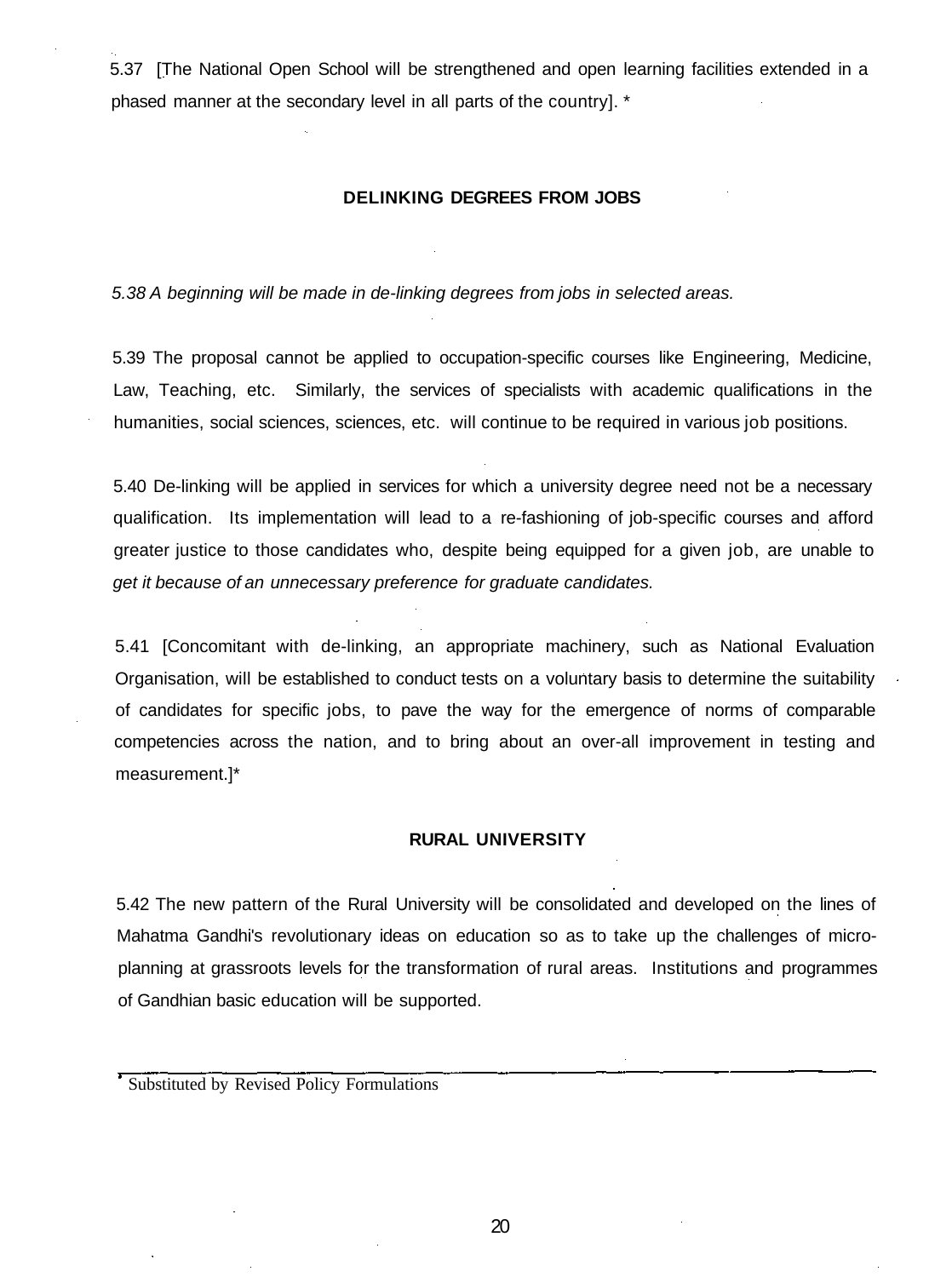#### **PART VI**

## **TECHNICAL AND MANAGEMENT EDUCATION**

6.1 Although the two streams of technical and management education are functioning separately, it is essential to look at them together, in view of their close relationship and complementary concerns. The reorganisation of Technical and Management Education should take into account the anticipated scenario by the turn of the century, with specific reference to the likely changes in the economy, social environment, production and management processes, the rapid expansion of knowledge and the great advances in science and technology.

6.2 The infrastructure and services sectors as well as the unorganised rural sector also need a greater induction of improved technologies and a supply of technical and managerial manpower. This will be attended to by the Government.

6.3 In order to improve the situation regarding manpower information, the recently set up Technical Manpower Information System will be further developed and strengthened.

6.4 Continuing education, covering established as well as emerging technologies, will be promoted.

6.5 As computers have become important and ubiquitous tools, a minimal exposure to computers and a training in their use will form part of professional education. Programmes of computer literacy will be organised on wide scale from the school stage.

6.6 In view of the present rigid entry requirements to formal courses restricting the access of a large segment of people to technical and managerial education, programmes through a distancelearning process, including use of the mass media will be offered. Technical and management education programmes, including education in polytechnics, will also be on a flexible modular pattern based on credits, with provision for multi-point entry A strong guidance and counselling service will be provided.

6.7 In order to increase the relevance of management education, particularly in the noncorporate and under-managed sectors, the management education system will study and document the Indian experience and create a body of knowledge and specific educational programmes suited to these sectors.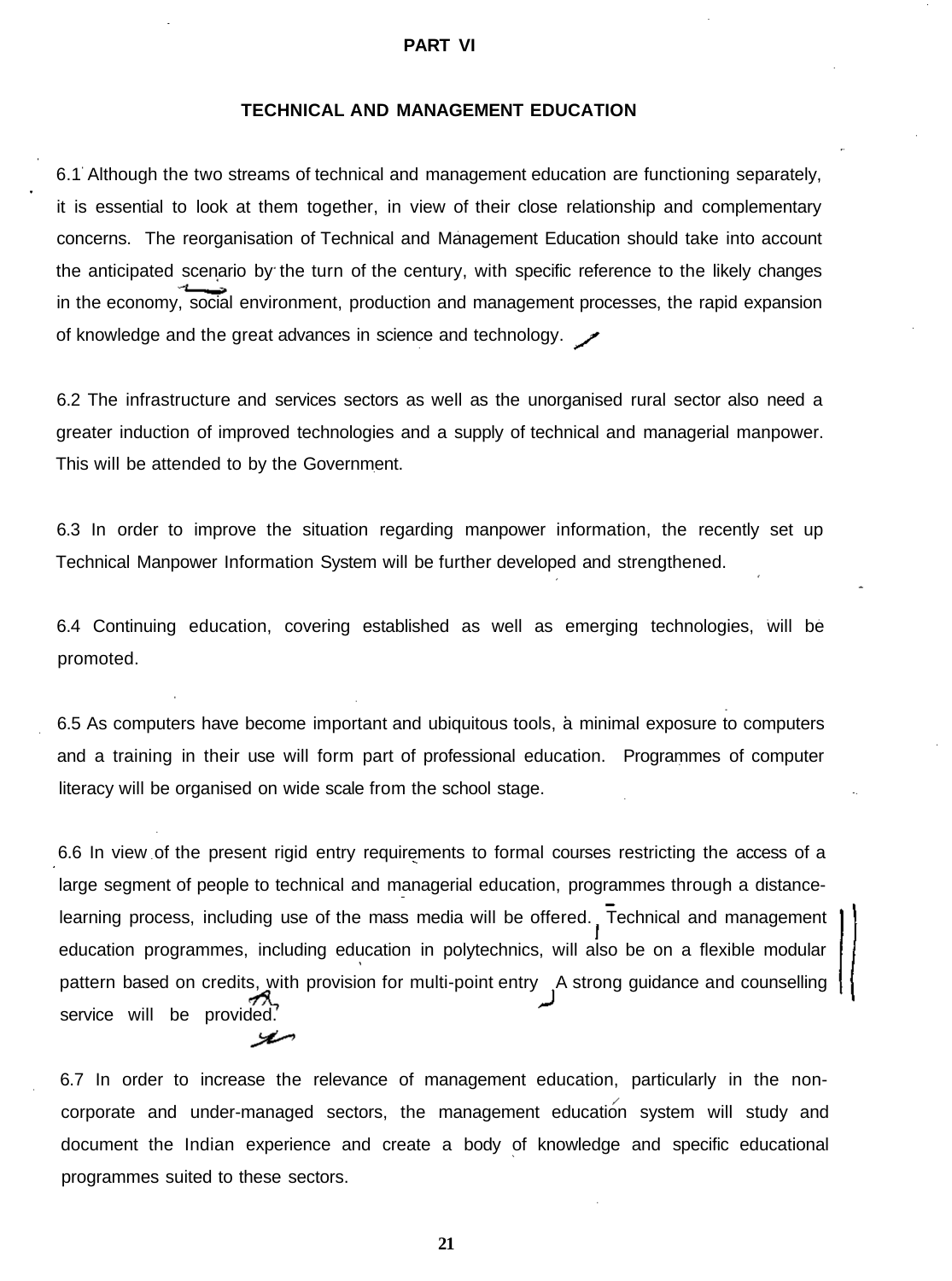6.8 Appropriate formal and non-formal programmes of technical education will be devised for the benefit of women, the economically and socially weaker sections, and the physically handicapped.

6.9 The emphasis of vocational education and its expansion will need a large number of teachers and professionals in vocational education, educational technology, curriculum development, etc. Programmes will be started to meet this demand.

6.10 To encourage students to consider "self-employment" as a career option, training in entrepreneurship will be provided through modular or optional courses, in degree or diploma programmes.

6.11 In order to meet the continuing needs of updating curriculum, renewal should systematically phase out obsolescence and introduce new technologies of disciplines.

# **INSTITUTIONAL THRUSTS**

6.12 [Some polytechnics in the rural areas have started training weaker groups in those areas for productive occupations through a system of community polytechnics. The community polytechnic system will be appropriately strengthened to increase its quality and coverage.]\*

#### **INNOVATION, RESEARCH AND DEVELOPMENT**

6.13 Research as a means of renovation and renewal of educational processes will be undertaken by all higher technical institutions. It will primarily aim at producing quality manpower capable of taking up R&D functions. 'Research for development will focus on improving present technologies, developing new indigenous ones and enhancing production and productivity. A suitable system for watching and forecasting technology will be set up.

<sup>\*</sup> *Substituted by Revised Policy Formulations*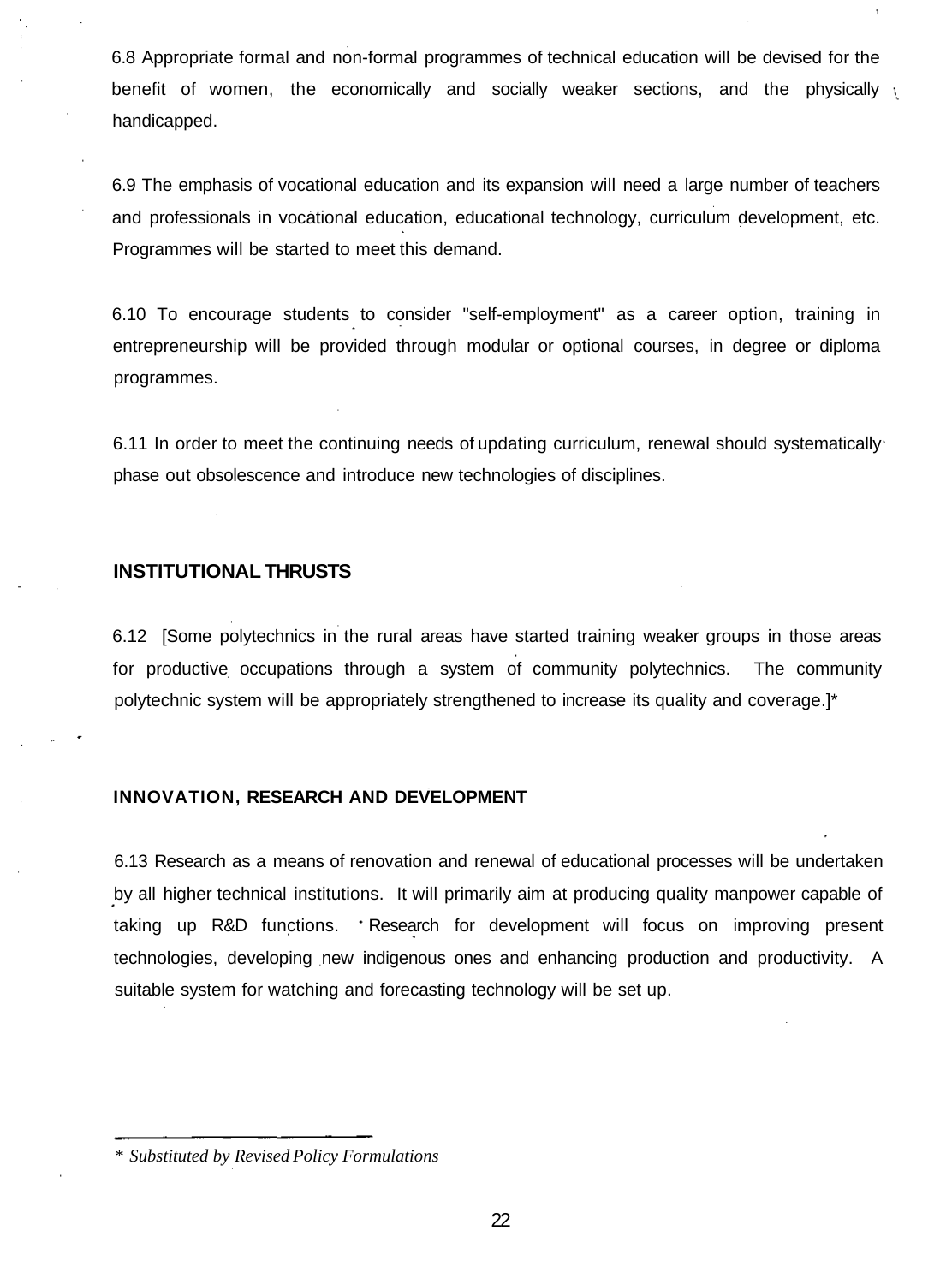6.14 The scope for co-operation, collaboration and networking relationships between institutions at various levels and with the user systems will be utilised. Proper maintenance and an attitude of innovation and improvement will be promoted systematically.

#### **PROMOTING EFFICIENCY AND EFFECTIVENESS AT ALL LEVELS**

6.15 As technical and management education is expensive, the following major steps will be taken for cost-effectiveness and to promote excellence:

- i) High priority will be given to modernisation and removal of obsolescence. However, modernisation will be undertaken to enhance functional efficiency and not for its own sake or as a status symbol.
- ii) Institutions will be encouraged to generate resources using their capacities to provide services to the community and industry. They will be equipped with up-to-date learning resources, library and computer facilities.
- iii) Adequate hostel accommodation will be provided, specially for girls. Facilities for sports, creative work and cultural activities will be expanded.

ſ

- iv) More effective procedures will be adopted in the recruitment of staff. Career opportunities, service conditions, consultancy norms and other perquisites will be improved.
- v) Teachers will have multiple roles to perform: teaching, research, development of learning resource material, extension and managing the institution. Initial and in-service training will be made mandatory for faculty members and adequate training reserves will be provided. Staff Development Programmes will be integrated at the State, and coordinated at Regional and National levels.
	- vi) The curricula of technical and management programmes will be targeted on current as well as the projected needs of industry or user systems. Active interaction between technical or management institutions and industry will be promoted in programme planning and implementation, exchange of personnel, training facilities and resources, research and consultancy and other areas of mutual interest.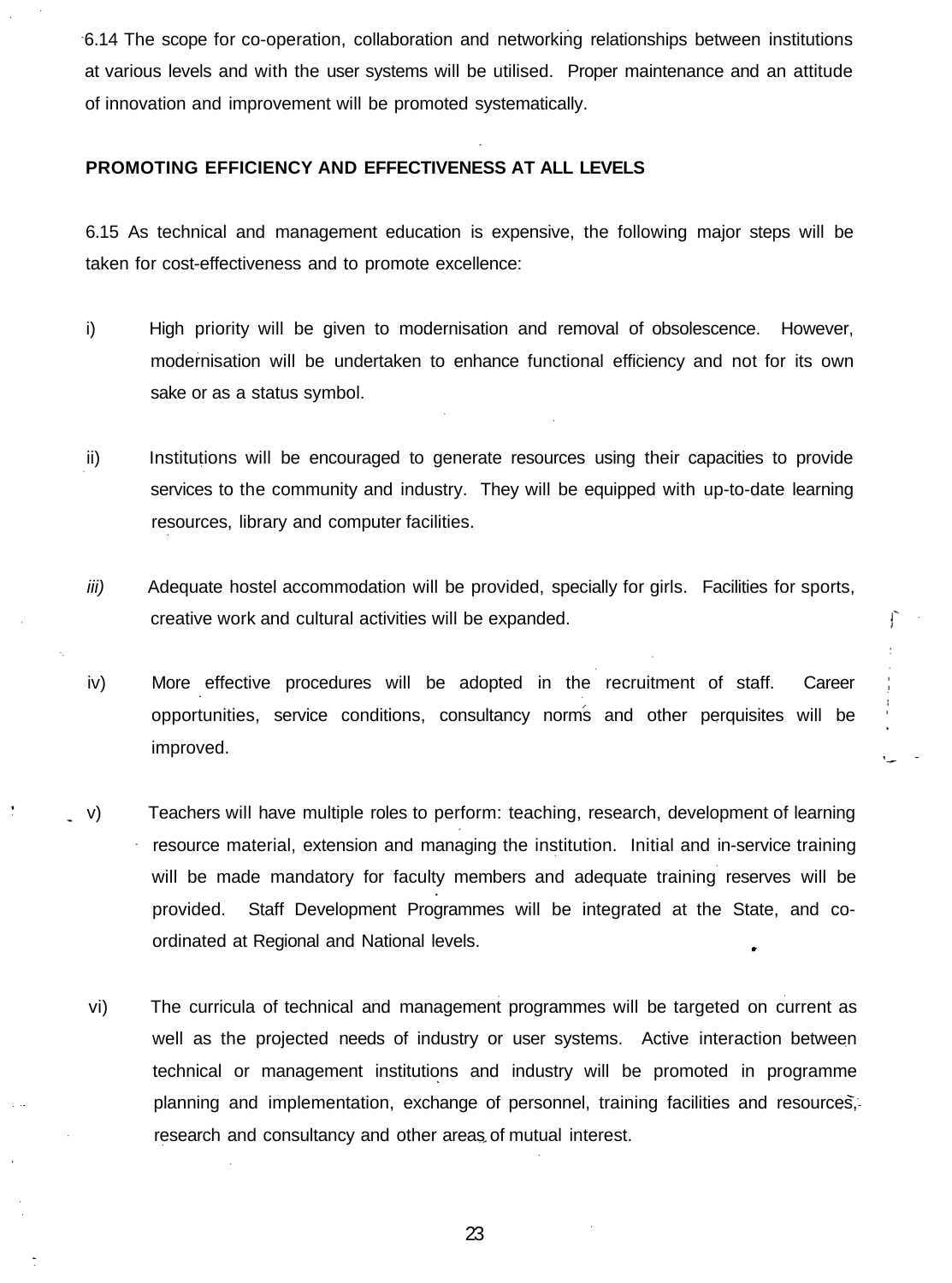vii) Excellence in performance of institutions and individuals will be recognised and rewarded. The emergence of substandard and mediocre institutions will be checked. A climate conducive to excellence and innovation will be promoted with full involvement of the faculty.

ſ

- viii) Select institutions will be awarded academic, administrative and financial autonomy of varying degrees, building in safeguards with respect to accountability.
- ix) Networking systems will have to be established between technical education and industry, R&D organisations, programmes of rural and community development, and with other sectors of education with complementary characteristics.

## **MANAGEMENT FUNCTIONS AND CHANGE**

6.16 In view of the likely emergence of changes in management systems and the need to equip students with the ability to cope with them, effective mechanisms will be devised to understand the nature and direction of change per se and to develop the important skill of managing change.

6.17 In view of the integrated nature of the task, the Ministry of Human Resource Development will co-ordinate the balanced development of engineering, vocational and management education as well as the education of technicians and craftsmen.

6.18 Professional societies will be encouraged and enabled to perform their due role in the advancement of technical and management education.

6.19 [The All India Council for Technical Education, which has been given statutory status, will be responsible for planning, formulation and the maintenance of norms and standards, accreditation, funding of priority areas, monitoring and evaluation, maintaining parity of certification and awards and ensuring the co-ordinated and integrated development of technical and management education. Mandatory periodic evaluation will be carried out by a duly constituted Accreditation Board. The Council will be strengthened and it will function in a decentralised manner with greater involvement of State governments and technical institutions of good quality.]\*

<sup>\*</sup> *Substituted by Revised Policy Formulations*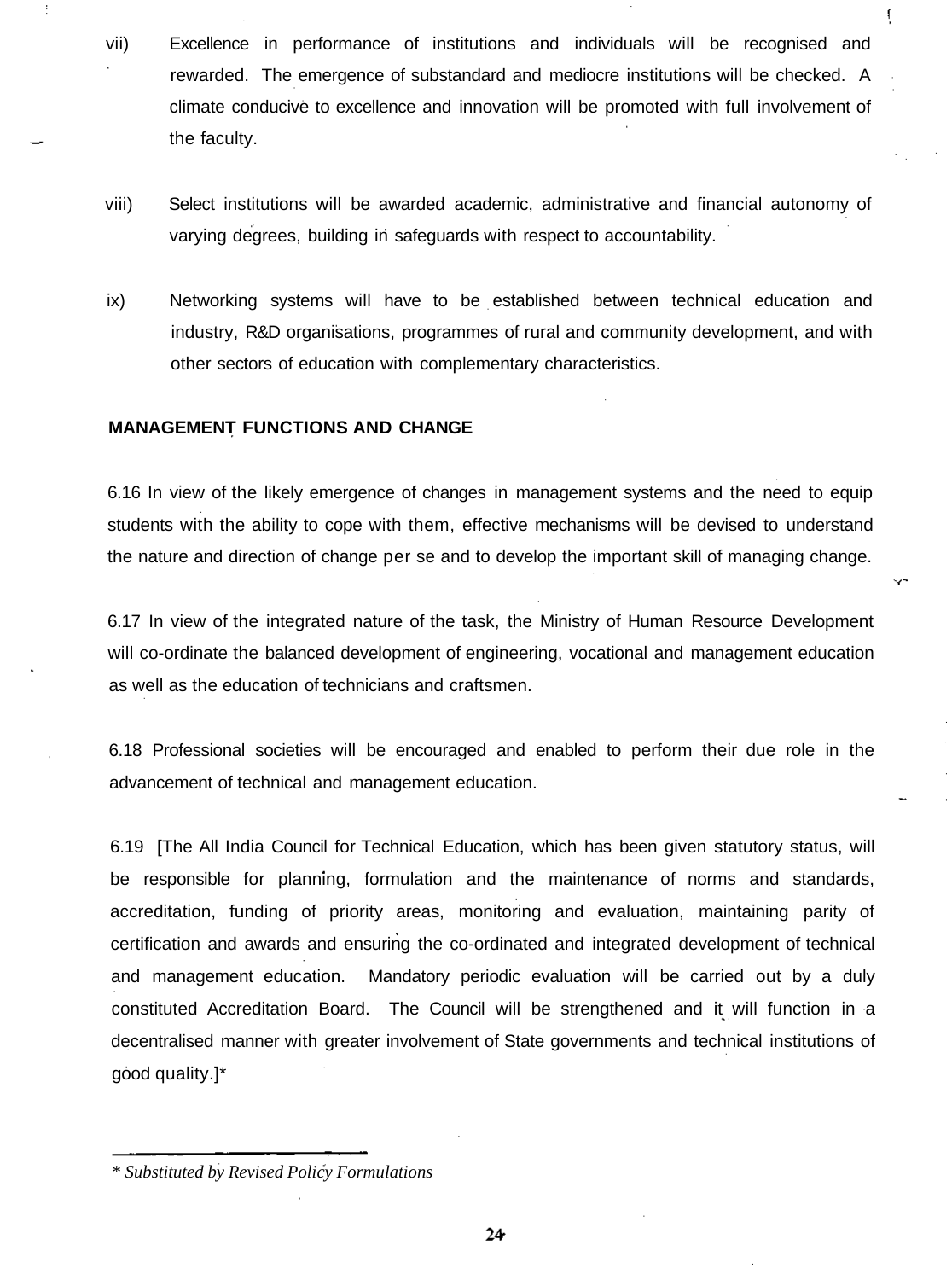6.20 In the interests of maintaining standards and for several other valid reasons, the commercialisation of technical and professional education will be curbed. An alternative system will be devised to involve private and voluntary effort in this sector of education, in conformity with accepted norms and goals.

## **PART VII**

#### **MAKING THE SYSTEM WORK**

7.1 It is obvious that these and many other new tasks of education cannot be performed in a state of disorder. Education needs to be managed in an atmosphere of utmost intellectual rigour, seriousness of purpose and, at the same time, of freedom essential for innovation and creativity. While far-reaching changes will have to be incorporated in the quality and range of education, the process of introducing discipline into the system will have to be started, here and now, in what exists.

7.2 The country has placed boundless trust in the educational system. The people have a right to expect concrete results. The first task is to make it work. All teachers should teach and all students study.

#### **7.3 The strategy in this behalf will consist of -**

- a ) better deal to teachers with greater accountability;
- b) provision of improved students services and insistence on observance of acceptable norms of behaviour;
- c) provision of better facilities to institutions; and
- d) creation of a system of performance appraisals of institutions according to standards and norms set at the National or State levels.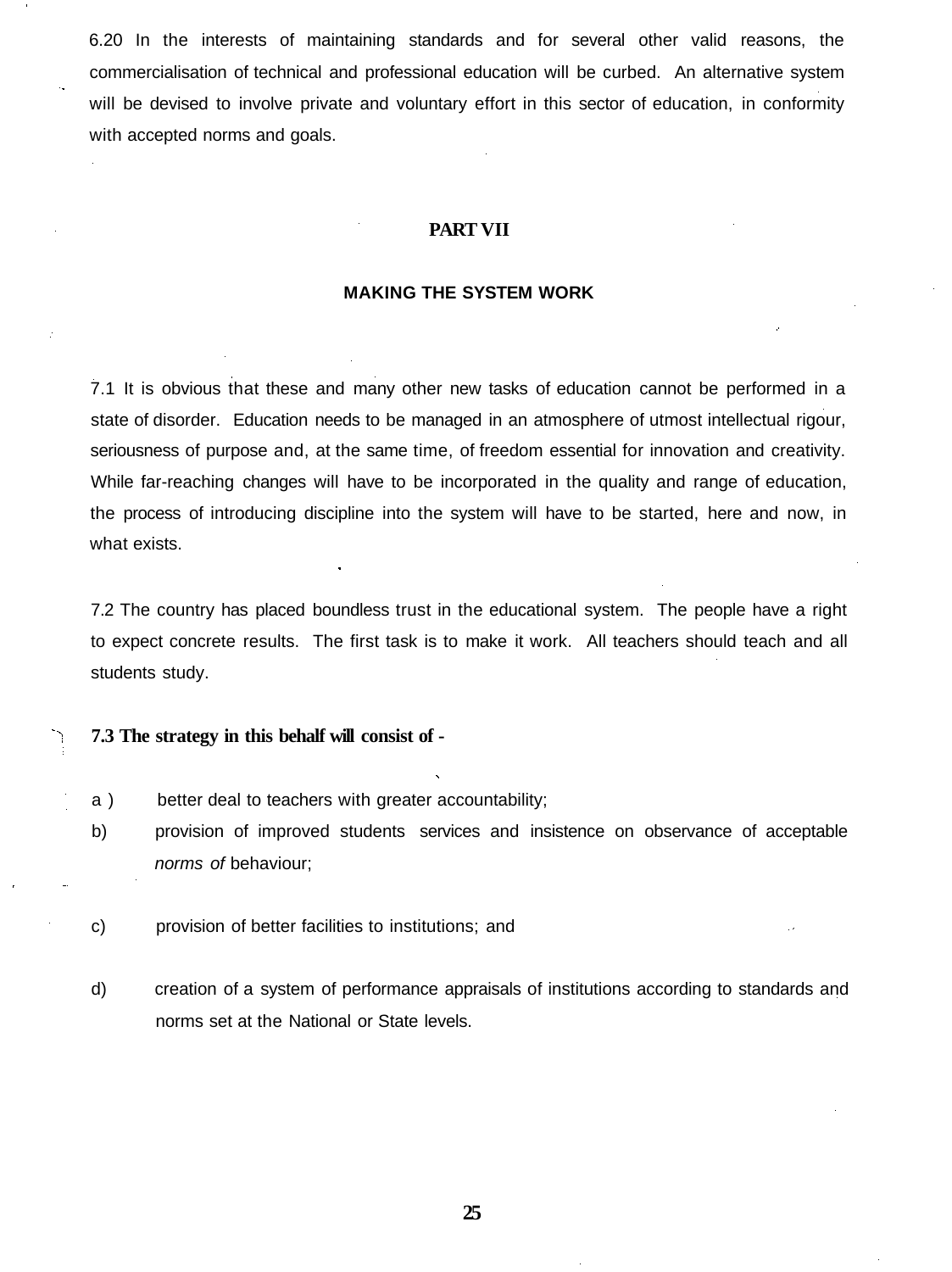#### **PART VIII**

## **REORIENTING THE CONTENT AND PROCESS OF EDUCATION**

#### **THE CULTURAL PERSPECTIVE**

8.1 The existing schism between the formal system of education and the country's rich and varied cultural traditions need to be bridged. The preoccupation with modern technologies cannot be allowed to sever our new generations from the roots in India's history and culture. De-culturisation, de-humanisation and alienation must be avoided at all costs. Education can and must bring about the fine synthesis between change-oriented technologies and the country's continuity of cultural tradition.

8.2 The curricula and processes of education will be enriched by cultural content in as many manifestations as possible. Children will be enabled to develop sensitivity to beauty, harmony and refinement. Resource persons in the community, irrespective of their formal educational qualifications, will be invited to contribute to the cultural enrichment of education, employing both the literate and oral traditions of communication. To sustain and carry forward the cultural tradition, the role of old masters, who train pupils through traditional modes will be supported and recognised.

8.3 Linkages will be established between the university system and institutions of higher learning in art, archaeology, oriental studies, etc. Due attention will also be paid to the specialised disciplines of Fine Arts, Museology, Folklore, etc. Teaching, training and research in these disciplines will be strengthened so as to replenish specialised manpower in them.

#### **VALUE EDUCATION**

8.4 The growing concern over the erosion of essential values and an increasing cynicism in society has brought to focus the need for readjustments in the curriculum in order to make education a forceful tool for the cultivation of social and moral values.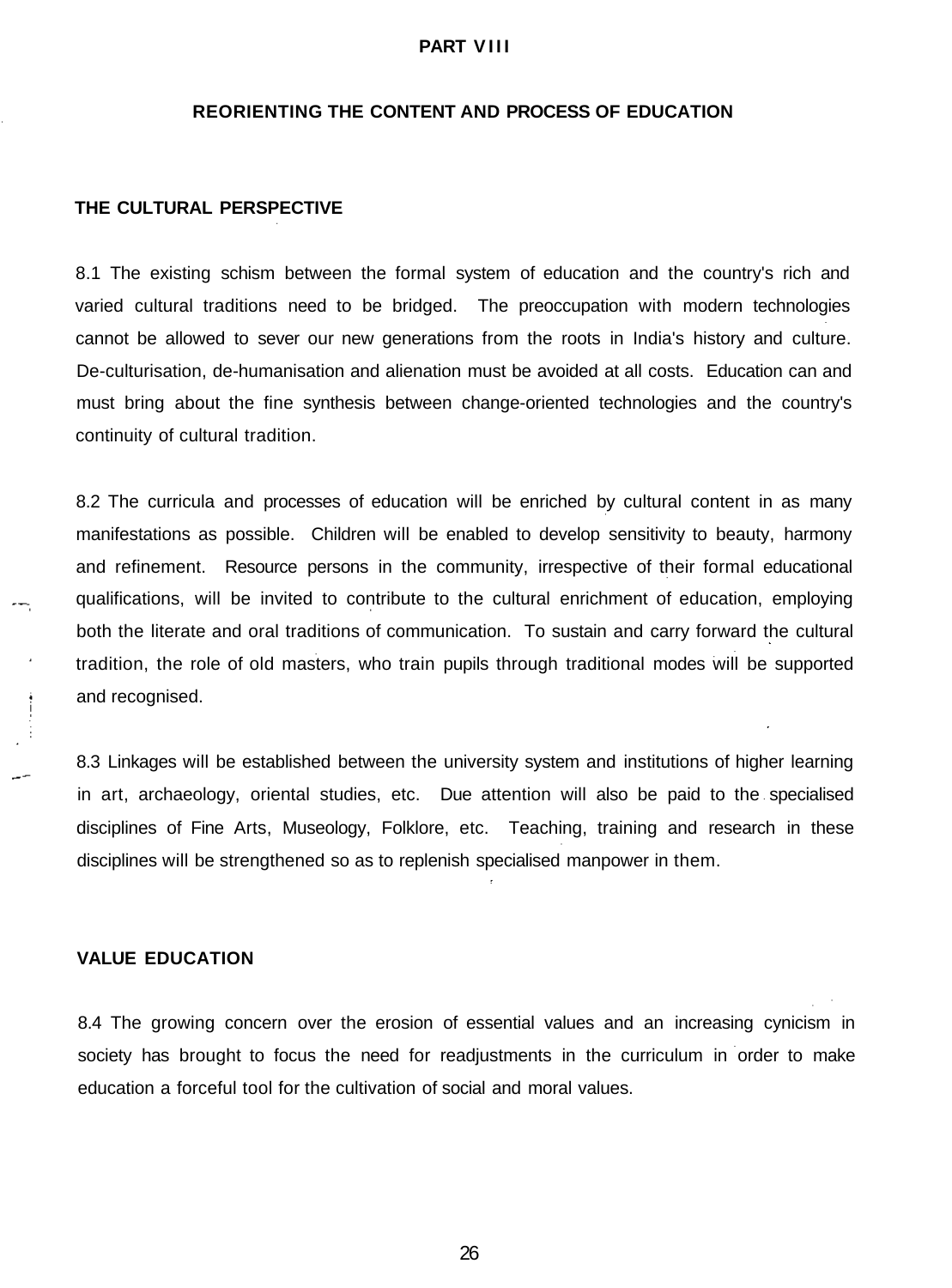8.5 In our culturally plural society, education should foster universal and eternal values, oriented towards the unity and integration of our people. Such value education should help eliminate obscurantism, religious fanaticism, violence, superstition and fatalism.

8.6 Apart from this combative role, value education has a profound positive content, based on our heritage, national and universal goals and perceptions. It should lay primary emphasis on this aspect.

#### **LANGUAGES**

8.7 The Education Policy of 1968 had examined the question of the development of languages in great detail; its essential provisions can hardly be improved upon and are as relevant today as before. The implementation of this part of the 1968 Policy has, however, been uneven. The Policy will be implemented more energetically and purposefully.

#### **BOOKS AND LIBRARIES**

8.8 The availability of books at low prices is indispensable for people's education. Effort will be made to secure easy accessibility to books for all segments of the population. Measures will be taken to improve the quality of books, promote the reading habit and encourage creative writing. Authors' interests will be protected. Good translations of foreign books into Indian languages will be supported. Special attention will be paid to the production of quality of books for children, including text books and work books.

8.9 Together with the development of books, a nation-wide movement for the improvement of existing libraries and the establishment of new ones will be taken up. Provision will be made in all educational institutions for library facilities and the status of librarians improved.

## **MEDIA AND EDUCATIONAL TECHNOLOGY**

8.10 Modern communication technologies have the potential to bypass several stages and sequences in the process of development encountered in earlier decades. Both the constraints of time and distance at once become manageable. In order to avoid structural dualism, modern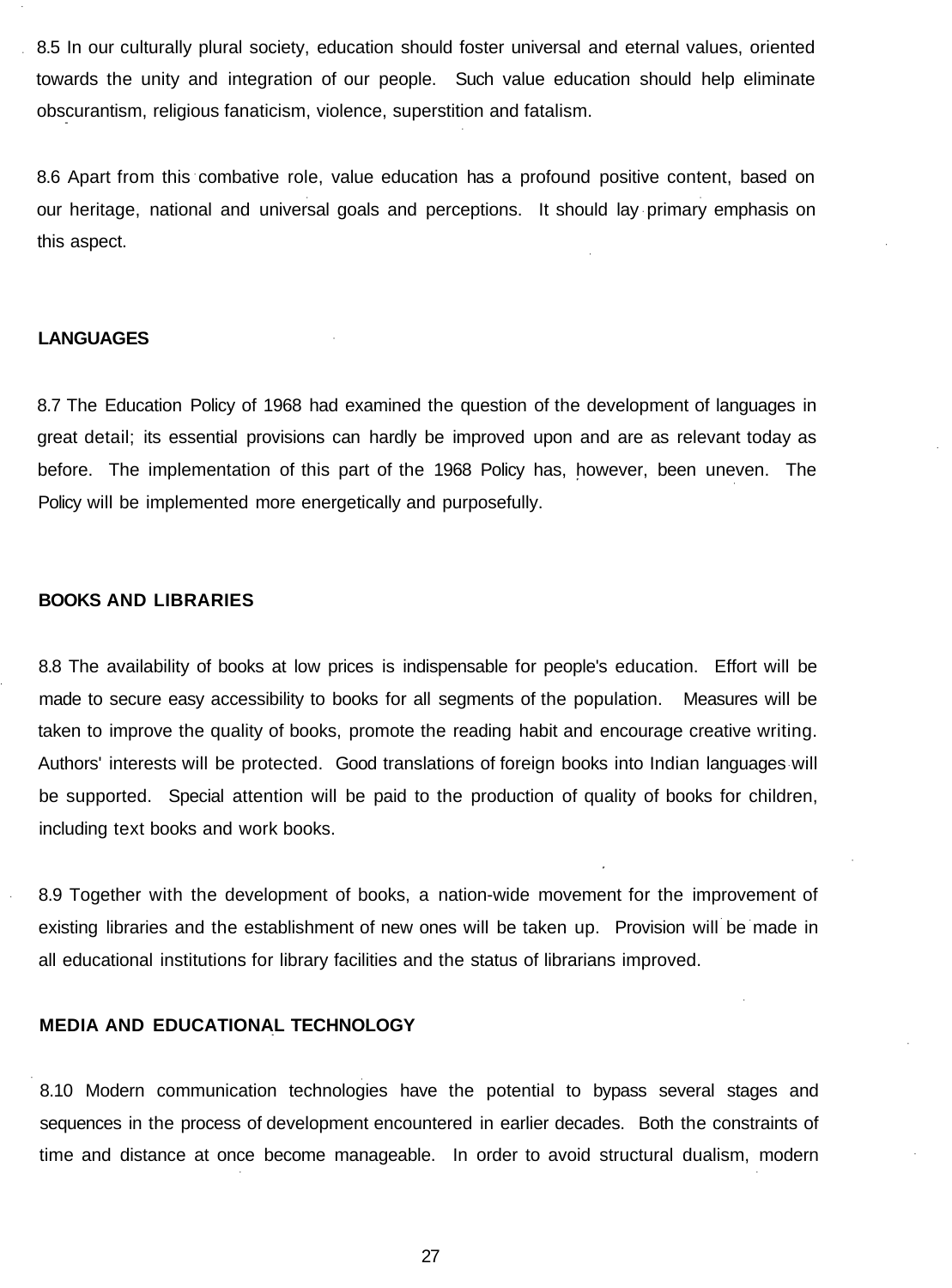educational technology must reach out to the most distant areas and the most deprived sections of beneficiaries simultaneously with the areas of comparative affluence and ready availability.

8.11 Educational technology will be employed in the spread of useful information, the training and re-training of teachers, to improve quality, sharpen awareness of art and culture, inculcate abiding values, etc., both in the formal and non-formal sectors. Maximum use will be made of the available infrastructure. In villages without electricity, batteries or solar packs will be used to run the programme.

8.12 The generation of relevant and culturally compatible educational programmes will form an important component of educational technology, and all available resources in the country will be utilised for this purpose.

8.13 The media have a profound influence on the minds of children as well as adults; some of them tend to encourage consumerism, violence, etc., and have a deleterious effect, Radio and T.V. programmes, which clearly militate against proper educational objectives, will be prevented. Steps will be taken to discourage such trends in films and other media also. An active movement will be started to promote the production of children's films of high quality and usefulness.

## **WORK EXPERIENCE**

8.14 Work experience, viewed as purposive and meaningful manual work, organised as an integral part of the learning process and resulting in either goods or services useful to the community, is considered as an essential component at all stages of education, to be provided through well-structured and graded programmes. It would comprise activities in accord with the interests, abilities and needs of students, the level of skills and knowledge to be upgraded with the stages of education. This experience would be helpful on his entry into the workforce. Prevocational programmes provided at the lower secondary stage will also facilitate the choice of the vocational courses at the higher secondary stage.

## **EDUCATION AND ENVIRONMENT**

8.15 There is a paramount need to create a consciousness of the environment. It must permeate all ages and all sections of society, beginning with the child. Environmental consciousness should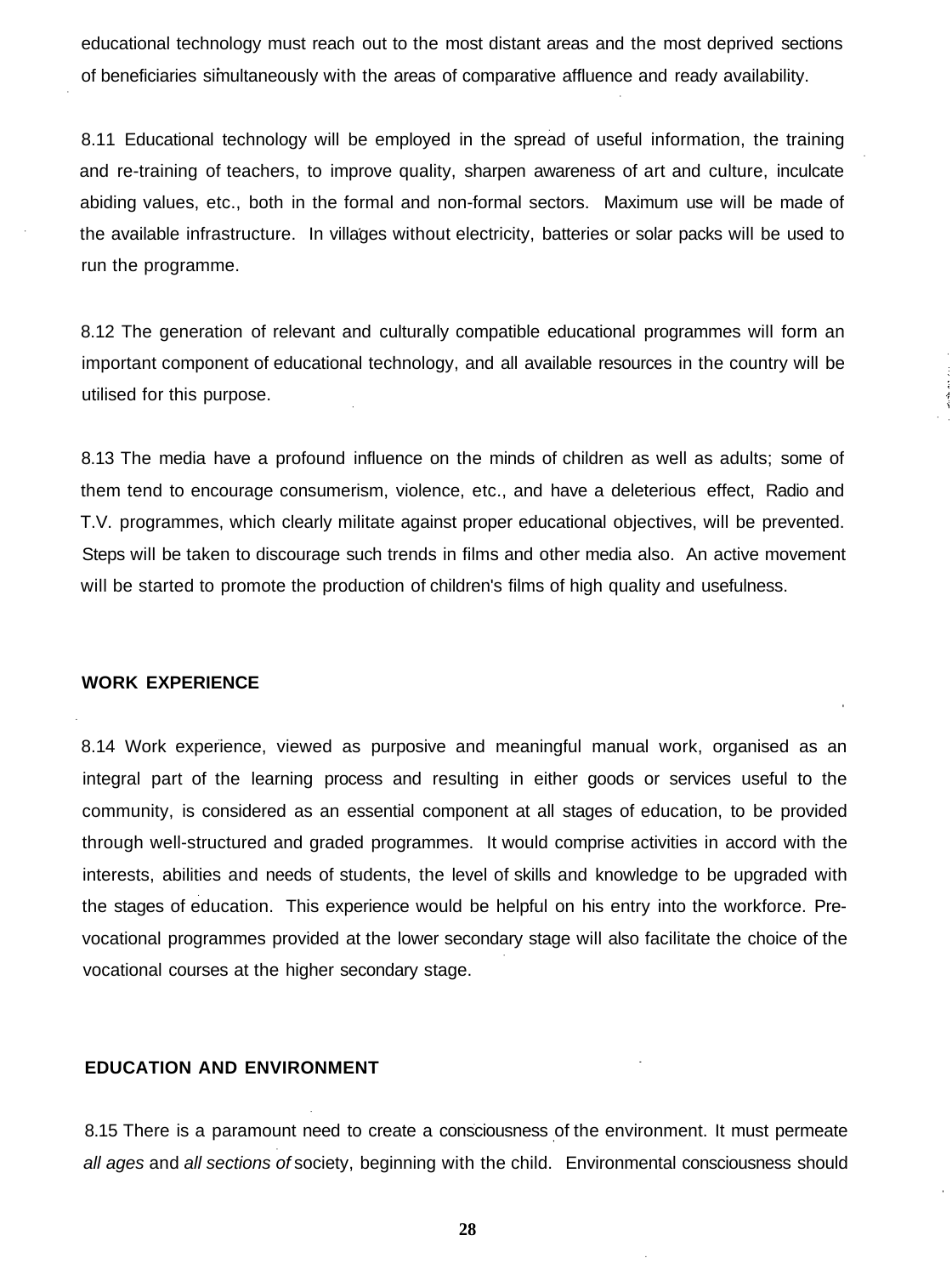inform teaching in schools and colleges. This aspect will be integrated in the entire educational process.

## **POPULATION EDUCATION**

8.16 [Population education must be viewed as an important part of the nation's strategy to contain the growth of population. Starting at the primary and secondary levels with inculcation of consciousness about the looming crisis due to expansion of population, educational programmes should actively motivate and inform youth and adults about family planning and responsible parenthood.}\*

## **MATHEMATICS TEACHING**

8.17 [Mathematics should be visualised as the vehicle to train a child to think, reason, analyse and to articulate logically. Apart from being a specific subject, it should be treated as a concomitant to any subject involving analysis and reasoning. With the recent introduction of computers in schools, educational computing and the emergence of learning through the understanding of cause-effect relationships and the interplay of variables, the teaching of mathematics will be suitably redesigned to bring it in line with modern technological devices.]\*

## **SCIENCE EDUCATION**

8.18 Science education will be strengthened so as to develop in the child well defined abilities and values such as the spirit of Inquiry, creativity, objectivity, the courage to question, and an aesthetic sensibility.

8.19 Science education programmes will be designed to enable the learner to acquire problem solving and decision making skills and to discover the relationship of science with health, agriculture, industry and other aspects of daily life. Every effort will be made to extend science education to the vast numbers who have remained outside the pale of formal education.

<sup>\*</sup> *Substituted by Revised Policy Formulations*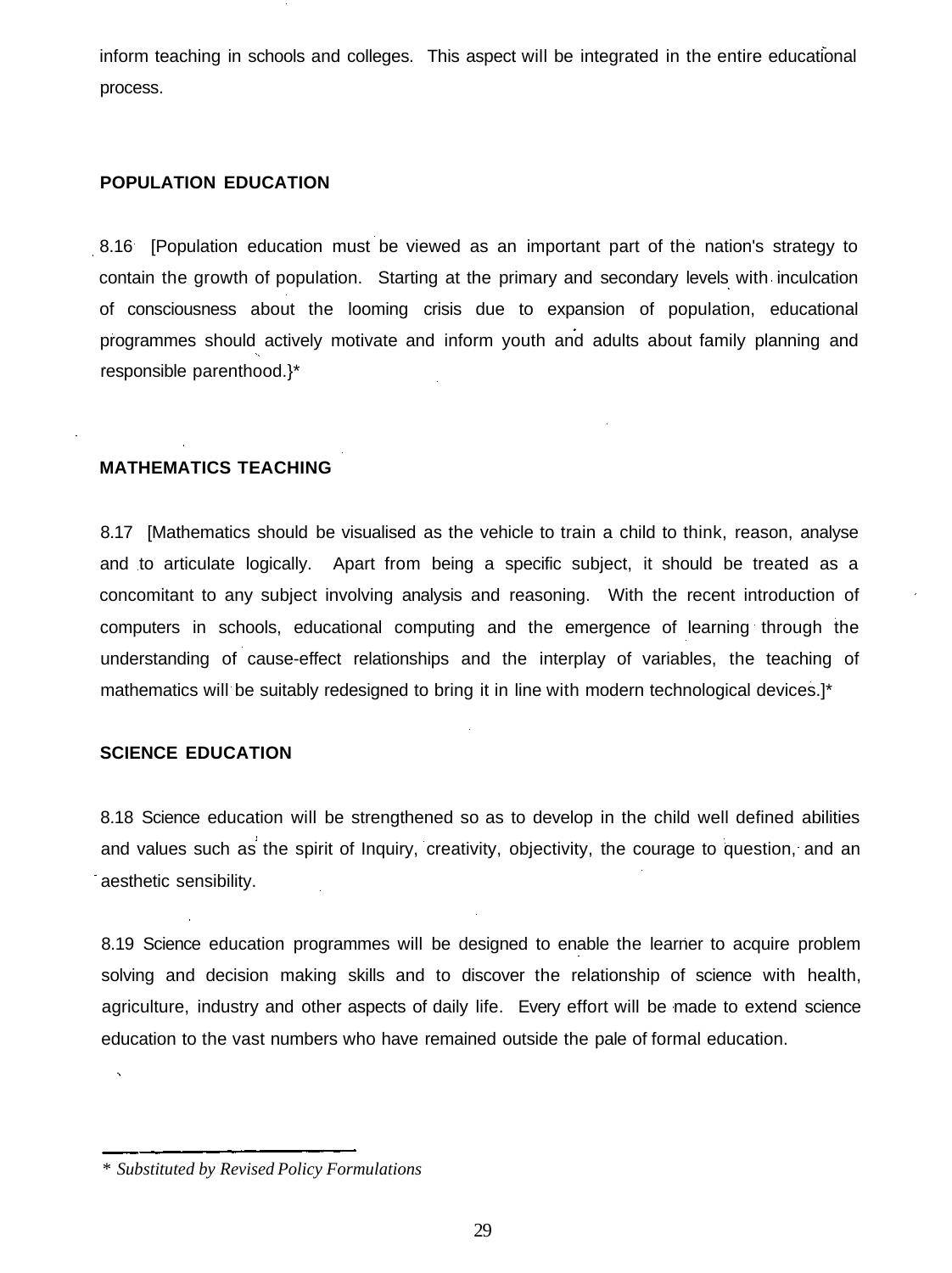## **SPORTS AND PHYSICAL EDUCATION**

8.20 [Sports and physical education are an integral part of the learning process, and will be included in the evaluation of performance. A nation-wide infrastructure for physical education, sports and games will be built into the educational edifice. The infrastructure will consist of playfields, equipment, coaches and teachers of physical education as part of the School Improvement Programme. Available open spaces in urban areas will be reserved for playgrounds, if necessary by legislation. Efforts will be made to establish sports institutions and hostels where specialised attention will be given to sports activities and sports-related studies, along with normal education. Appropriate encouragement will be given to those talented in sports and games. Due stress will be laid on indigenous traditional games.]\*

#### **YOGA**

8.21 [As a system, which promotes an integrated development of body and mind, Yoga will receive special attention. Efforts will be made to introduce Yoga in all schools. To this end, it will be introduced in teacher training courses.]\*

### **THE ROLE OF YOUTH**

8.22 Opportunities will be provided for the youth to Involve themselves in national and social development through educational institutions and outside them. Students will be required to participate In one or the other of existing schemes, namely, the National Service Scheme, National Cadet Corps, etc. Outside the Institutions, the youth will be encouraged to take up programmes of development, reform and extension. The National Service Volunteer Scheme will be strengthened.

## **THE EVALUATION PROCESS AND EXAMINATION REFORM**

8.23 Assessment of performance Is an Integral part of any process of learning and teaching. As part of sound educational strategy, examinations should be employed to bring about qualitative Improvements In education.

<sup>\*</sup> *Substituted by Revised Policy Formulations*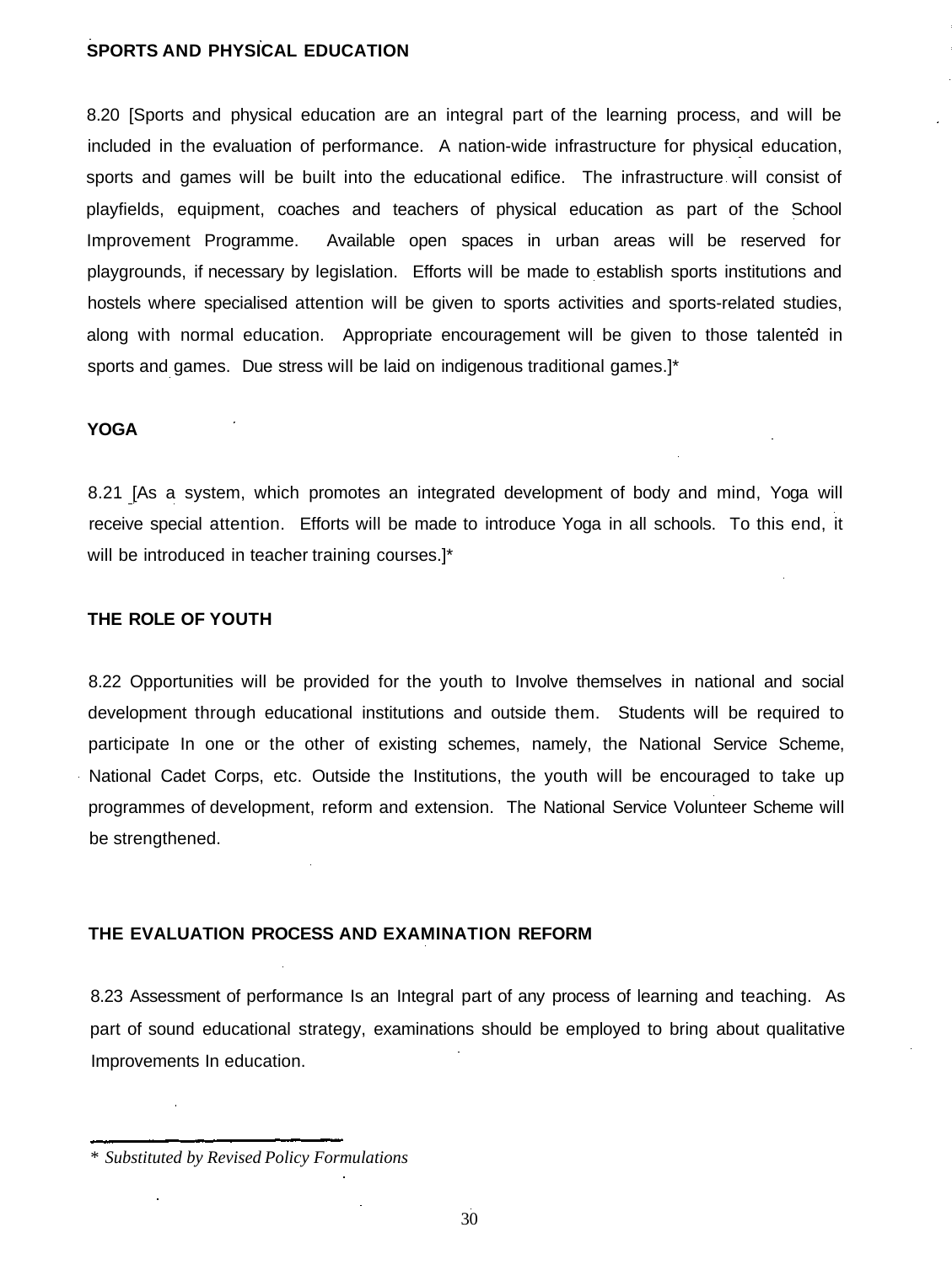8.24 The objective will be to re-cast the examination system so as to ensure a method of assessment that is a valid and reliable measure of student development and a powerful instrument for improving teaching and learning; in functional terms, this would mean:

i) The elimination of excessive element of chance and subjectivity;

- ii) The de-emphasis of memorisation;
- iii) Continuous and comprehensive evaluation that incorporates both scholastic and nonscholastic aspects of education, spread over the total span of instructional time;
- iv) Effective use of the evaluation process by teachers, students and parents;
- v) Improvement in the conduct of examination;
- vi) The introduction of concomitant changes in instructional materials and methodology;
- vii) Instruction of the semester system from the secondary stage in a phased manner; and

viii) The use of grades in place of marks.

8.25 [The above goals are relevant both for external examinations and evaluations within educational institutions. Evaluation at the institutional level will be streamlined and the predominance of external examinations reduced. A National Examination Reform Framework would be prepared to serve as a set of guidelines to the examining bodies, which would have the freedom to innovate and adapt the framework to suit the specific situations.]\*

#### **PART IX**

#### **THE TEACHER**

9.1 The status of the teacher reflects the socio-cultural ethos of a society; it is said that no people can rise above the level of its teachers. The Government and the community should

<sup>\*</sup> *Substituted by Revised Policy Formulations*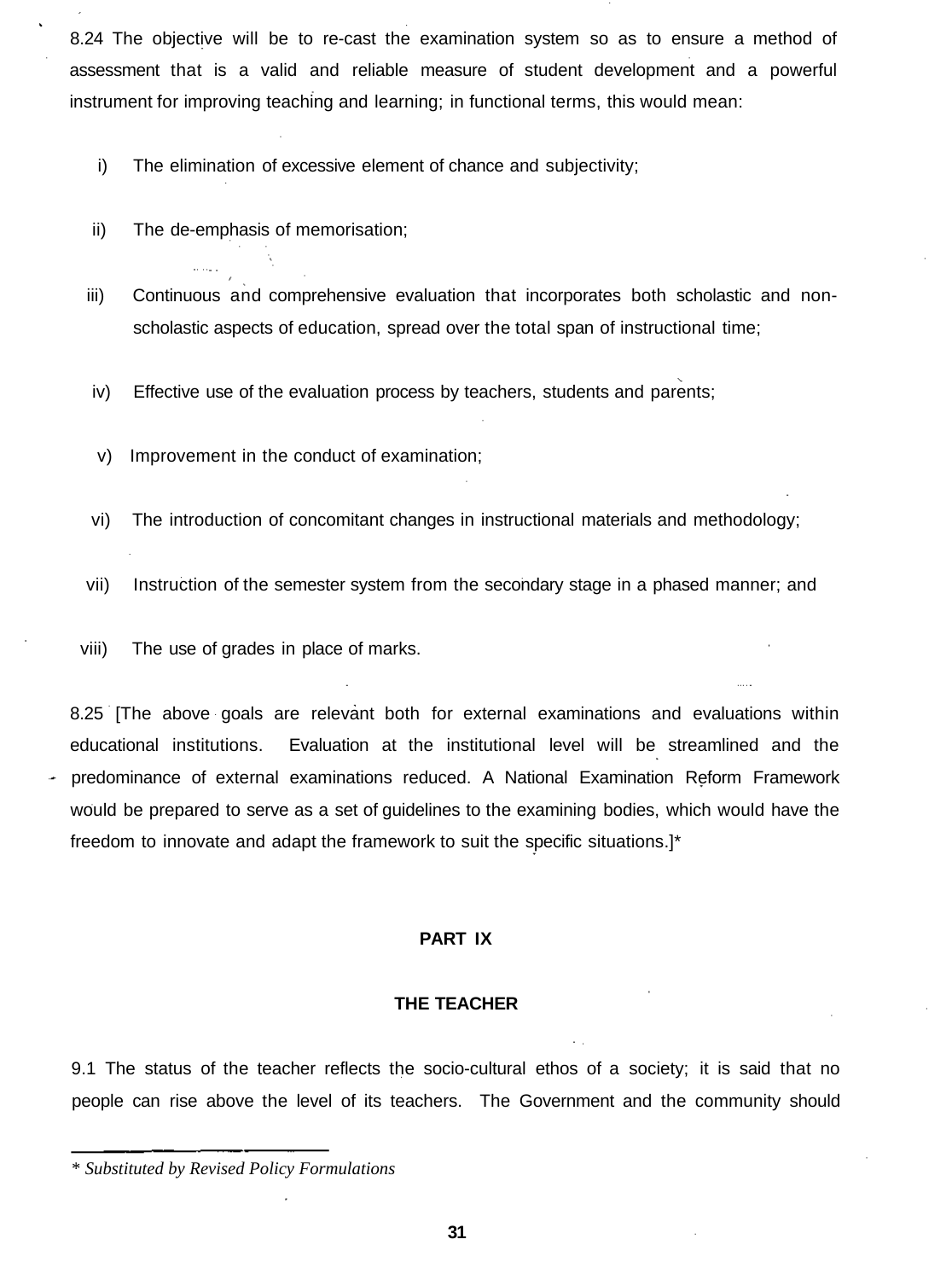endeavour to create conditions, which will help motivate and inspire teachers on constructive and creative lines. Teachers should have the freedom to innovate, to devise appropriate methods of communication and activities relevant to the needs and capabilities of and the concerns of the community.

9.2 The methods of recruiting teachers will be reorganised to ensure merit, objectivity and conformity with spatial and functional requirements. The pay and service conditions of teachers have to be commensurate with their social and professional responsibilities and with the need to attract talent to the profession. Efforts will be made to reach the desirable objective of uniform emoluments, service conditions and grievance-removal mechanisms for teachers throughout the country. Guidelines will be formulated to ensure objectivity in the postings and transfers of teachers. A system of teachers evaluation ~ open, participative and data-based - will be created and reasonable opportunities of promotion to higher grades provided. Norms of accountability will be laid down with incentives for good performance and disincentives for non-performance. Teachers will continue to play a crucial role in the formulation and implementation of educational programmes.

9.3 Teachers' associations must play a significant role in upholding professional integrity, enhancing the dignity of the teacher and in curbing professional misconduct. National level associations of teachers, could prepare a Code of Professional Ethics for Teachers and see to its observance.

## **TEACHER EDUCATION**

9.4 Teacher Education is a continuous process, and its pre-service and in-service components are inseparable. As the first step, the system of teacher education will be overhauled.

9.5 The new programmes of teacher-education will emphasise continuing education and the need for teachers to meet the thrusts envisaged in this Policy.

9.6 District Institutes of Education and Training (DIET) will be established with the capability to organise pre-service and in-service courses for elementary school teachers and for the personnel working in non-formal and adult education. As DIETs get established, sub-standard institutions will be phased out. Selected Secondary Teacher Training Colleges will be upgraded to complement the work of State Councils of Educational Research and Training. The National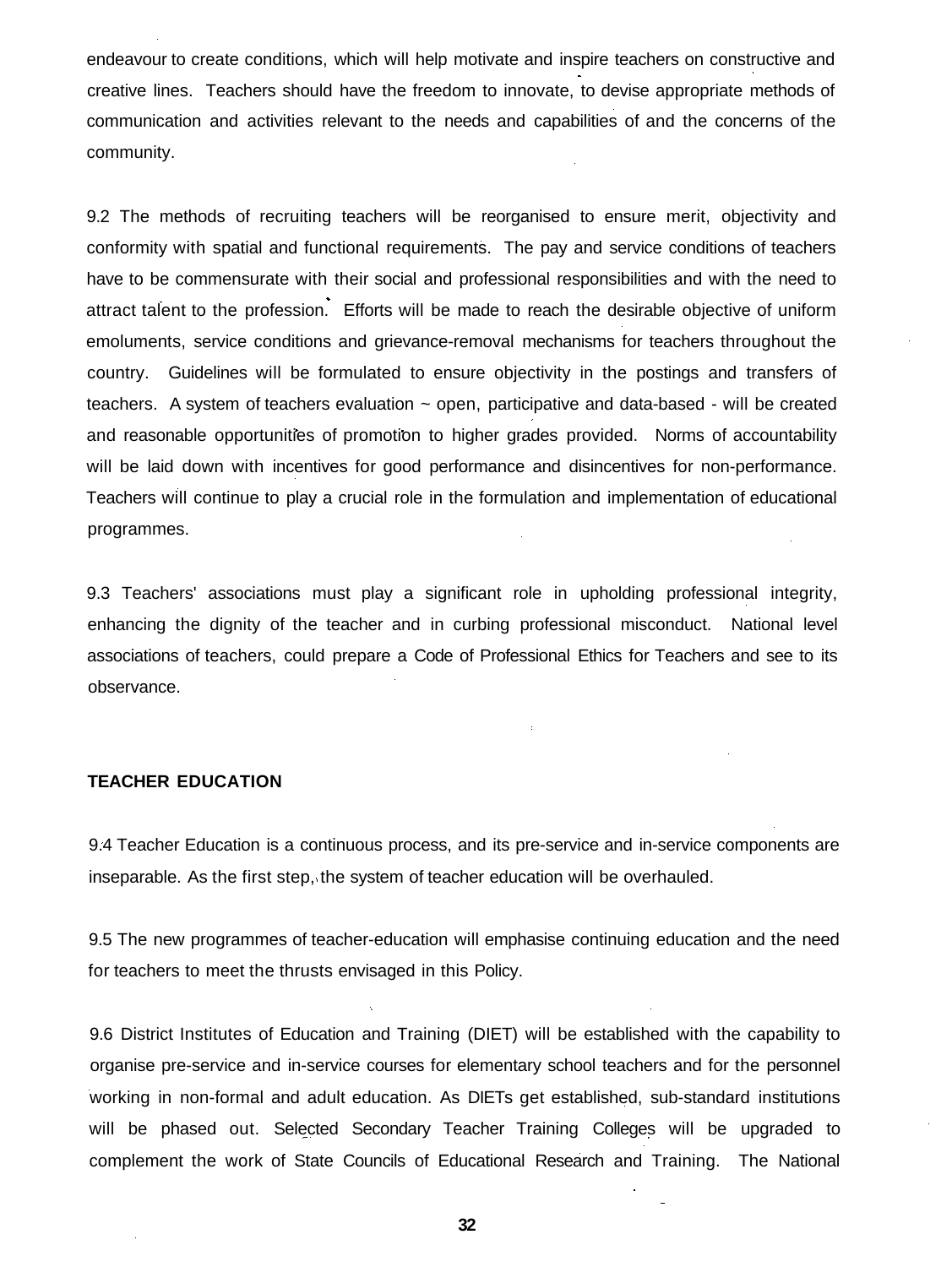Council of Teacher Education will be provided the necessary resources and capability to accredit institutions of teacher-education and provide guidance regarding curricula and methods. Networking arrangements will be created between institutions of teacher education and university departments of education.

## **PART X**

#### **THE MANAGEMENT OF EDUCATION**

10.1 An overhaul of the system of planning and the management of education will receive high priority. The guiding considerations will be:

- a) Evolving a long-term planning and management perspective of education and its integration with the country's developmental and manpower needs;
- b) Decentralisation and the creation of a spirit of autonomy for educational institutions;
- c) Giving pre-eminence to people's involvement, including association of non-governmental agencies and voluntary effort;
- d) Inducting more women in the planning and management of education;
- e) Establishing the principle of accountability in relation to given objectives and norms.

## **NATIONAL LEVEL**

10.2 The Central Advisory Board of Education will play a pivotal role in reviewing educational development, determining the changes required to improve the system and monitoring implementation. It will function through appropriate Committees and other mechanisms created to ensure contact with, and co-ordination among, the various areas of Human Resource Development. The Departments of Education at the Centre and in the States will be strengthened through the involvement of professionals.

z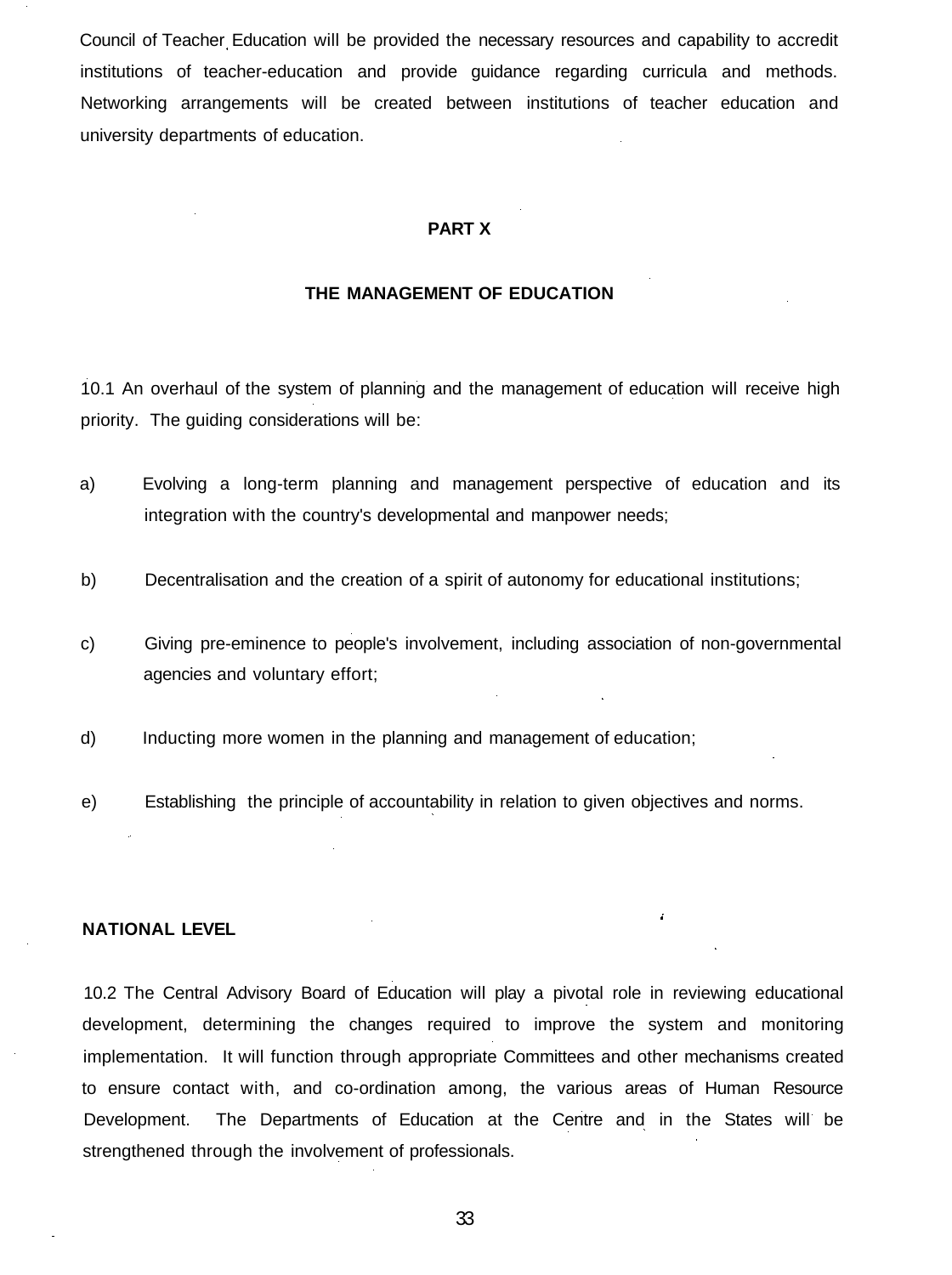10.3 A proper management structure in education will entail the establishment of the Indian Education Service as an All-India Service. It will bring a national perspective to this vital sector. The basic principles, functions and procedures of recruitment to this service will be decided in consultation with the State Governments.

## **STATE LEVEL**

10.4 State Governments may establish State Advisory Boards of Education on the lines of CABE. Effective measures should be taken to integrate mechanisms in the various State departments concerned with Human Resource Development.

10.5 Special attention will be paid to the training of educational planners, administrators and heads of institutions. Institutional arrangements for this purpose should be set up in stages.

#### **DISTRICT AND LOCAL LEVEL**

10.6 District boards of Education will be created to manage education up to the higher secondary level. State Governments will attend to this aspect with all possible expedition. Within a multilevel framework of educational development, Central, State and District and Local level agencies will participate in planning, co-ordination, monitoring and evaluation.

10.7 A very Important role must be assigned to the head of an educational institution. Heads will be specially selected and trained. School complexes will be promoted on a flexible pattern so as to serve as networks of institutions and synergic alliances to encourage professionalism among teachers to ensure observance of norms of conduct and to enable the sharing of experiences and facilities. It is expected that a developed system of school complexes will take over much of the inspection functions in due course.

10.8 Local communities, through appropriate bodies, will be assigned a major role in programmes of school improvement.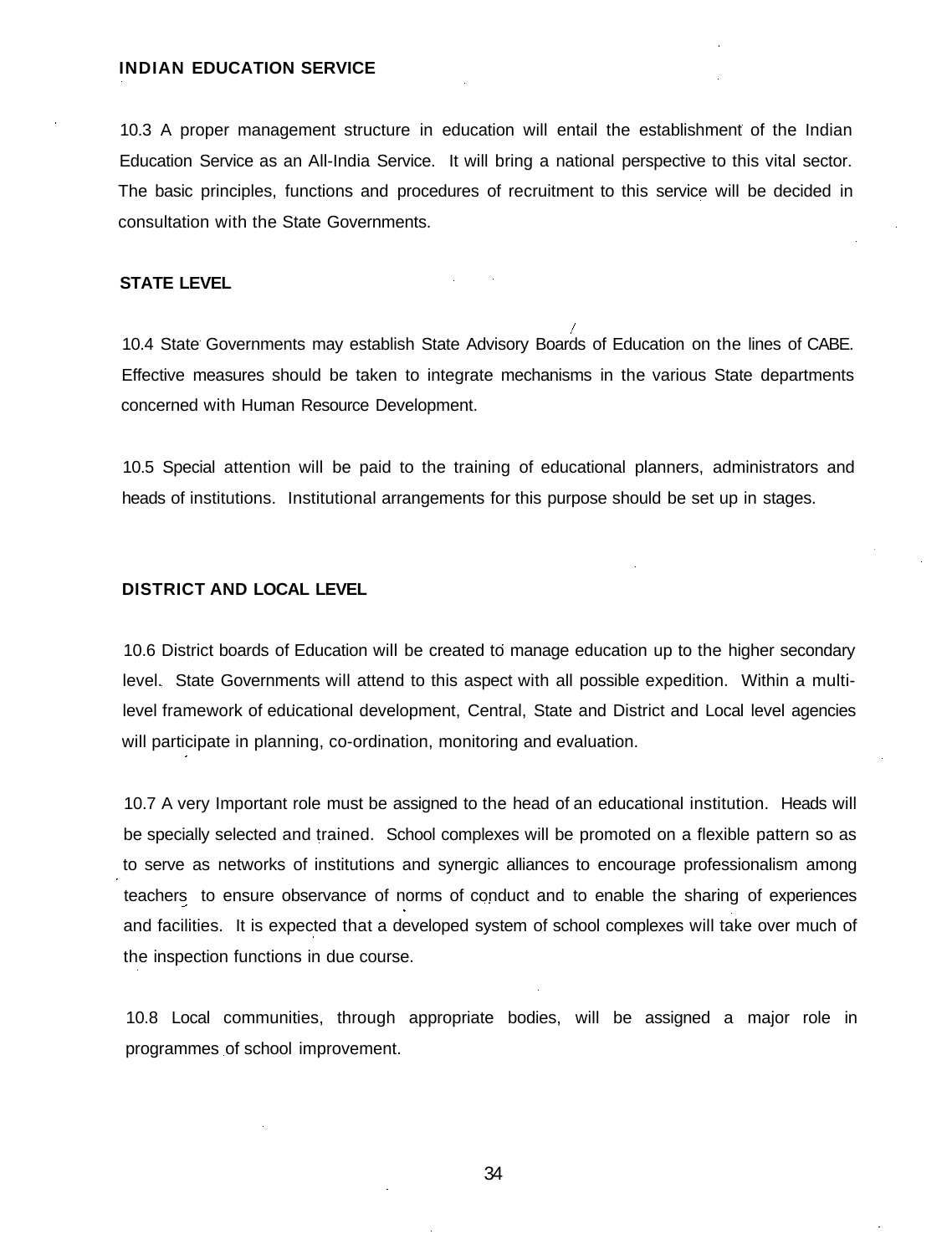## **VOLUNTARY AGENCIES AND AIDED INSTITUTIONS**

10.9 Non-government and voluntary effort including social activist groups will be encouraged, subject to proper management, and financial assistance provided. At the same time, steps will be taken to prevent the establishment of institutions set up to commercialise education.

#### **REDRESS OF GRIEVANCES**

10.10 [Educational tribunals, fashioned after Administrative Tribunals, will be established at the national and state levels]\*.

## **PART XI**

## **RESOURCES AND REVIEW**

 $-$  11.1 The Education Commission of 1964-66, the National Education Policy of 1968 and practically all others concerned with education have stressed that the egalitarian goals and the practical, development-oriented objectives of Indian society can be realised only by making investments in education of an order commensurate with the nature and dimensions of the task.

11.2 Resources, to the extent possible, will be raised by mobilising donations, asking the beneficiary communities to maintain school buildings and supplies of some consumables, raising fees at the higher levels of education and effecting some savings by the efficient use of facilities. Institutions involved with research and the development of technical and scientific manpower should also mobilize some funds by levying a cess or charge on the user agencies, including Government departments, and entrepreneurs. All these measures will be taken not only to reduce the burden on State resources but also for creating a greater sense of responsibility within the educational system. However, such measures will contribute only marginally to the total funding. The Government and the community in general will find funds for such programmes as: the universalisation of elementary education; liquidating illiteracy; equality of access to educational opportunities to all sections throughout the country; enhancing the social

Substituted by Revised Policy Formulations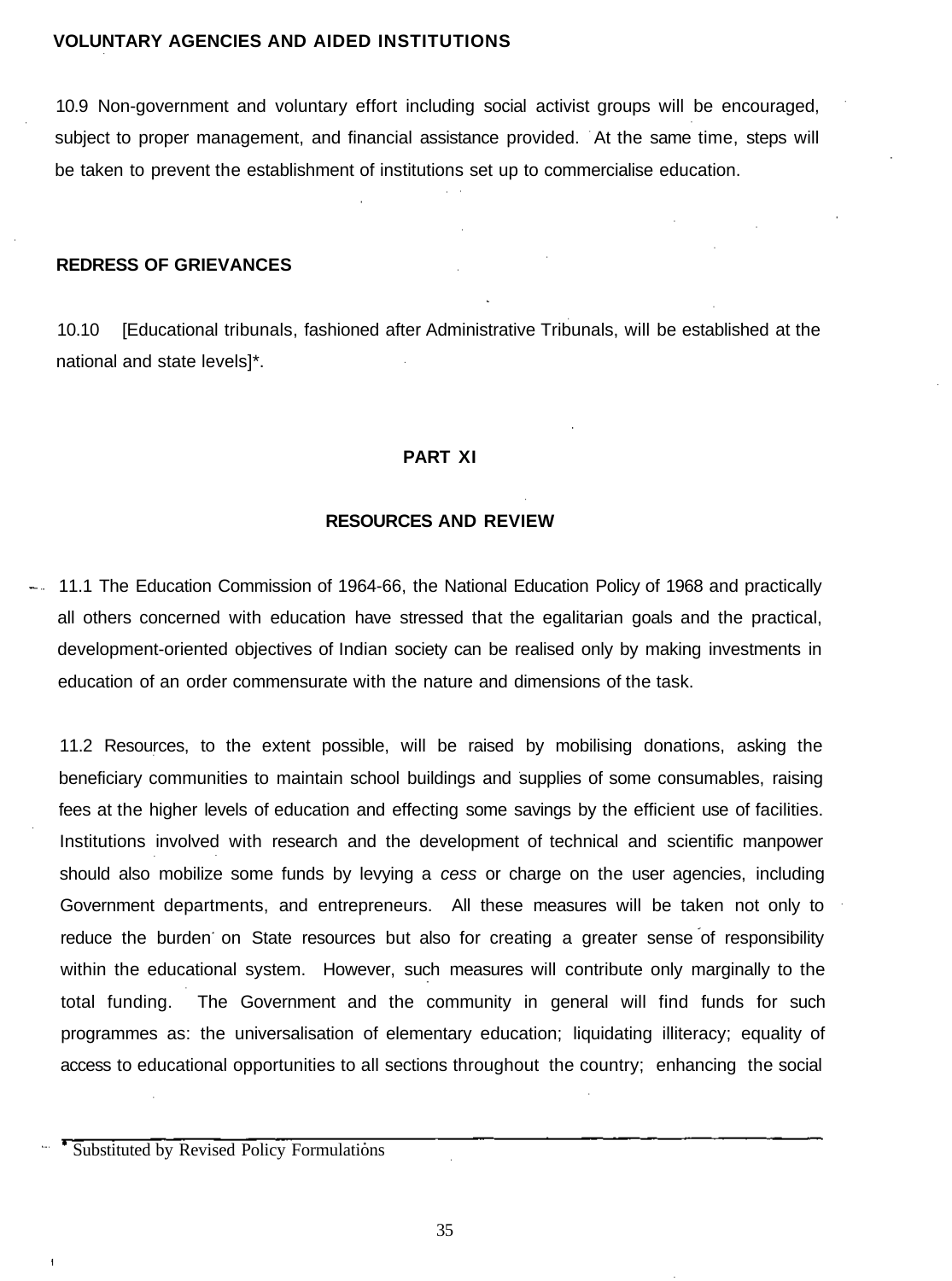relevance, quality and functional effectiveness of educational programmes; generating knowledge and developing technologies in scientific fields crucial to self-sustaining economic development and creating a critical consciousness of the values and imperatives of national survival.

11.3 The deleterious consequences of non-investment or inadequate investment in education are indeed very serious. Similarly, the cost of neglecting vocational and technical education and of research is also unacceptable. Sub-optimal performance in these fields could cause irreparable damage to the Indian economy. The network of institutions set up from time to time since Independence to facilitate the application of science and technology would need to be substantially and expeditiously updated, since they are fast becoming obsolete.

11.4 [In view of these imperatives, education will be treated as a crucial area of investment for national development and survival. The National Policy on Education, 1968, had laid down that the investment on education be gradually increased to reach a level of 6 per cent of the national income as early as possible. Since the actual level of investment has remained far short of that target, it is important that greater determination is shown now to find the funds for the programmes laid down in this Policy. While the actual requirements will be computed from time to time on the basis of monitoring and review, the outlay on education will be stepped up to ensure that during the Eighth Five Year Plan and onwards it will uniformly exceed 6 per cent of the national income.]\*

#### **REVIEW**

11.5 The implementation of the various parameters of the New Policy must be reviewed every five years. Appraisals at short Intervals will also be made to ascertain the progress of implementation and the trends emerging from time to time.

*Substituted by Revised Policy Formulations*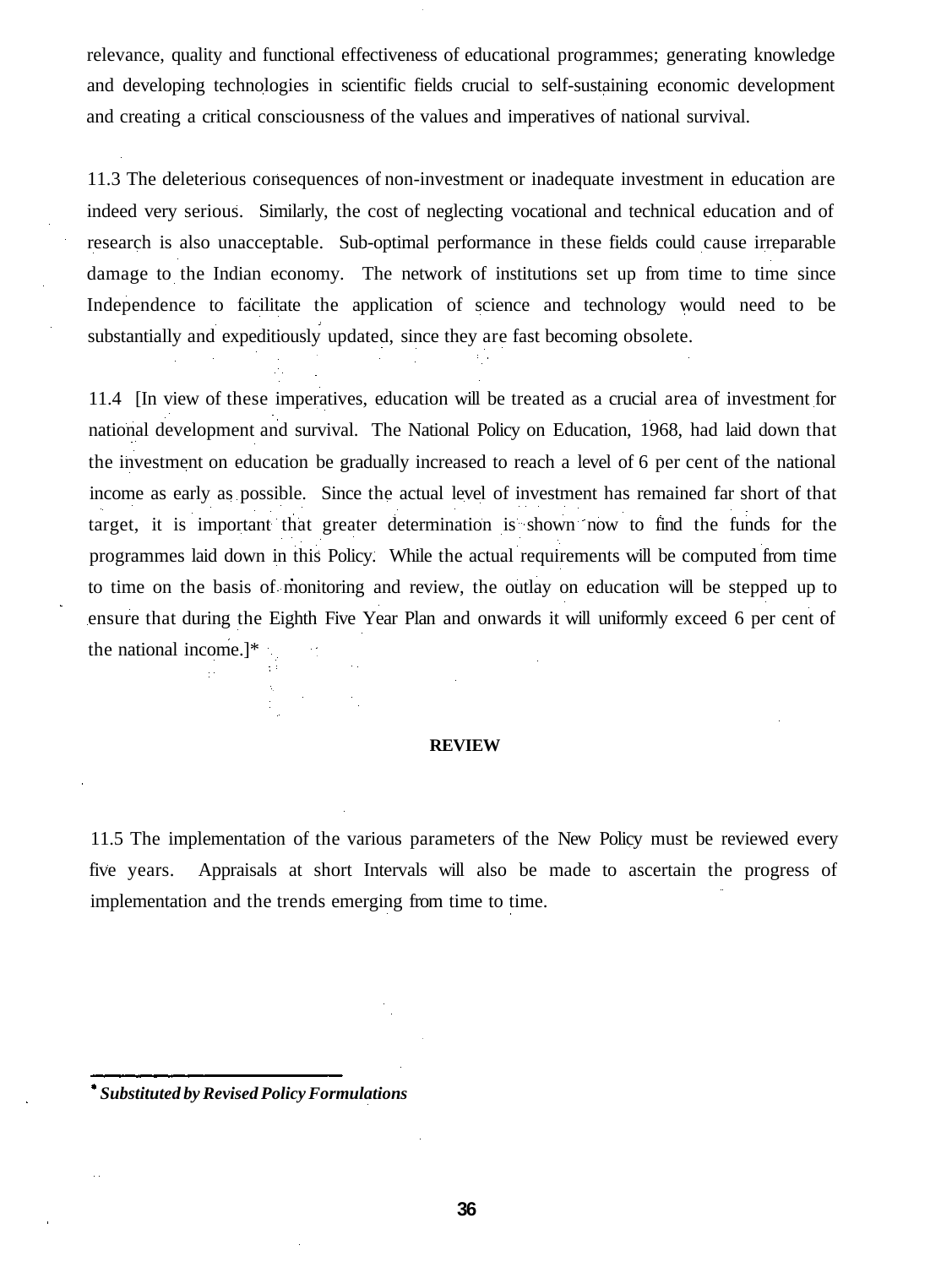# **PART XII**

#### **THE FUTURE**

12.1 The future shape of education in India is too complex to envision with precision. Yet, given our tradition, which has almost always put high premium on intellectual and spiritual attainment, we are bound to succeed in achieving our objectives.

12.2 The main task is to strengthen the base of the pyramid, which might come close to a billion people at the turn of the century. Equally, it is important to ensure that those at the top of the pyramid are among the best in the world. Our cultural well springs had taken good care of both ends in the past; the skew set in with foreign domination and influence. It should now be possible to further intensify the nation-wide effort in Human Resource Development, with Education playing its multifaceted role.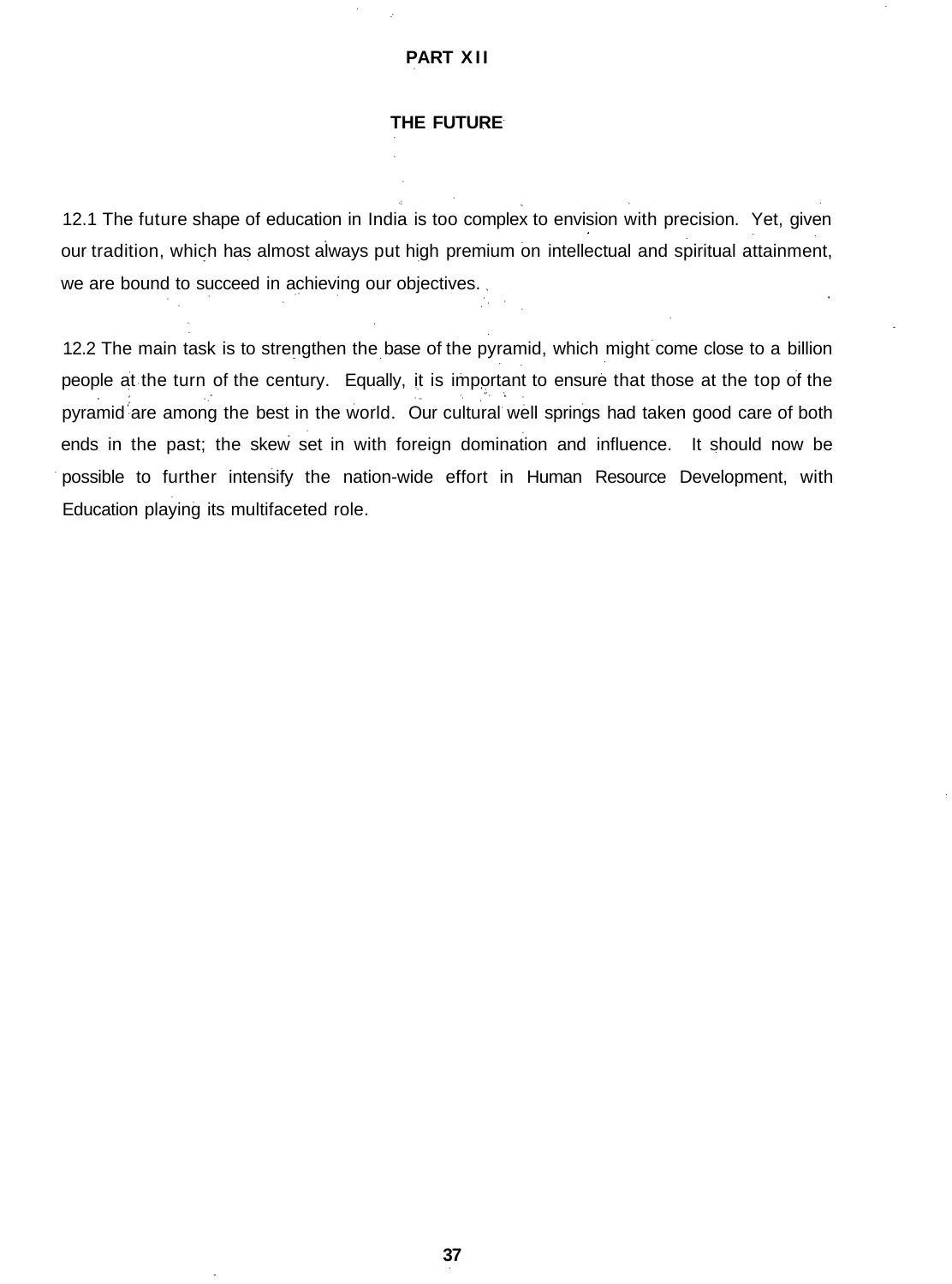# **NATIONAL POLICY ON EDUCATION, 1968**

Education has always been accorded an honoured place in Indian society. The great leaders of the Indian freedom movement realised the fundamental role of education and throughout the nation's struggle for independence, stressed its unique significance for national development. Gandhiji formulated the scheme of basic education, seeking to harmonise intellectual and manual work. This was a great step forward in making education directly relevant to the life of the people. Many other national leaders likewise made important contributions to national education before independence.

2. In the post-independence period, a major concern of the Government of India and of the States has been to give increasing attention to education as a factor vital to national progress and security. Problems of educational reconstruction were reviewed by several commissions and committees, notably the University Education Commission (1948-49) and the Secondary Education Commission (1952-53). Some steps to implement the recommendations of these Commissions were taken; and with the passing of the Resolution on Scientific Policy under the leadership of Jawaharlal Nehru, the development of science, technology and scientific research received special emphasis. Toward the end of the third Five Year Plan, a need was felt to hold a comprehensive review of the educational system with a view to initiating a fresh and more determined effort at educational reconstruction; and the Education Commission (1964-66) was appointed to advise Government on " the national pattern of education and on the general principles and policies for the development of education at all stages and in all aspects." The Report of the Education Commission has since been widely discussed and commented upon. Government is happy to note that a consensus on the national policy on education has emerged in the course of these discussions.

3. The Government of India is convinced that a radical reconstruction of education on the broad lines recommended by the education commission is essential for economic and cultural development of the country, for national integration and for realising the ideal of a socialistic pattern of society. This will involve a transformation of the system to relate it more closely to life of the people; a continuous effort to expand educational opportunity; a sustained and intensive effort to raise the quality of education at all stages; an emphasis on the development of science and technology; and the cultivation of moral and social values. The educational system must produce young men and women of character and ability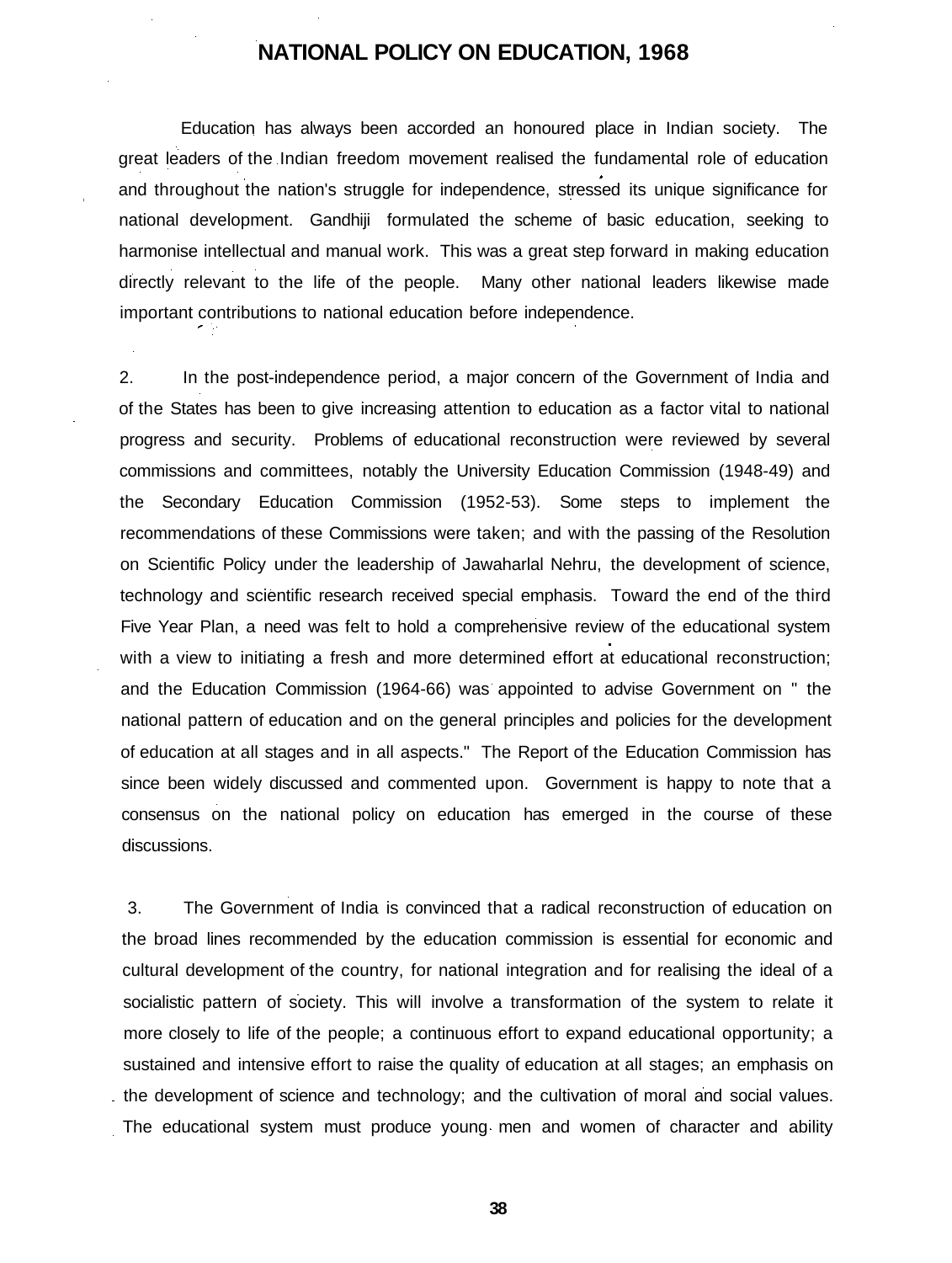committed to national service and development. Only then will education be able to play its vital role in promoting national progress, creating a sense of common citizenship and culture, and strengthening the national integration. This is necessary if the country is to attain its rightful place in the comity of nations in conformity with its great cultural heritage and its unique potentialities.

4. The Government of India accordingly resolves to promote the development of education in the country in accordance with the following principles:

**(1) Free and Compulsory Education:** Strenuous efforts should be made for the early fulfilment of the Directive principle under Article 45 of the Constitution seeking to provide free and compulsory education for all children up to the age of 14. Suitable programmes should be developed to reduce the prevailing wastage and stagnation in schools and to ensure that every child who is enrolled in schools successfully completes the prescribed course.

**{2)** • **Status, Emoluments and Education of Teachers:** (a) Of all the factors which determine the quality of education and its contribution to national development, the teacher is undoubtedly the most important. It is on his personal qualities and character, his educational qualifications and professional competence that the success of all educational endeavours must ultimately depend. Teachers must, therefore, be accorded an honoured place in society, Their emoluments and other service conditions should be adequate and satisfactory having regard to their qualifications and responsibilities.

(b) The academic freedom pf teachers to, pursue and publish independent studies and researches and to speak and write about significant national and international issues should be protected.

(c) Teacher education, particularly in-service education, should receive due emphasis.

**(3) Development of languages:** (a) Regional Languages: The energetic development of Indian Languages and literature is a sine qua non for educational and cultural development. Unless this is done, the creative energies of the people will not be released, standards of education will not improve, knowledge will not spread to the people and the gulf between the intelligentsia and masses will remain if not widen further. The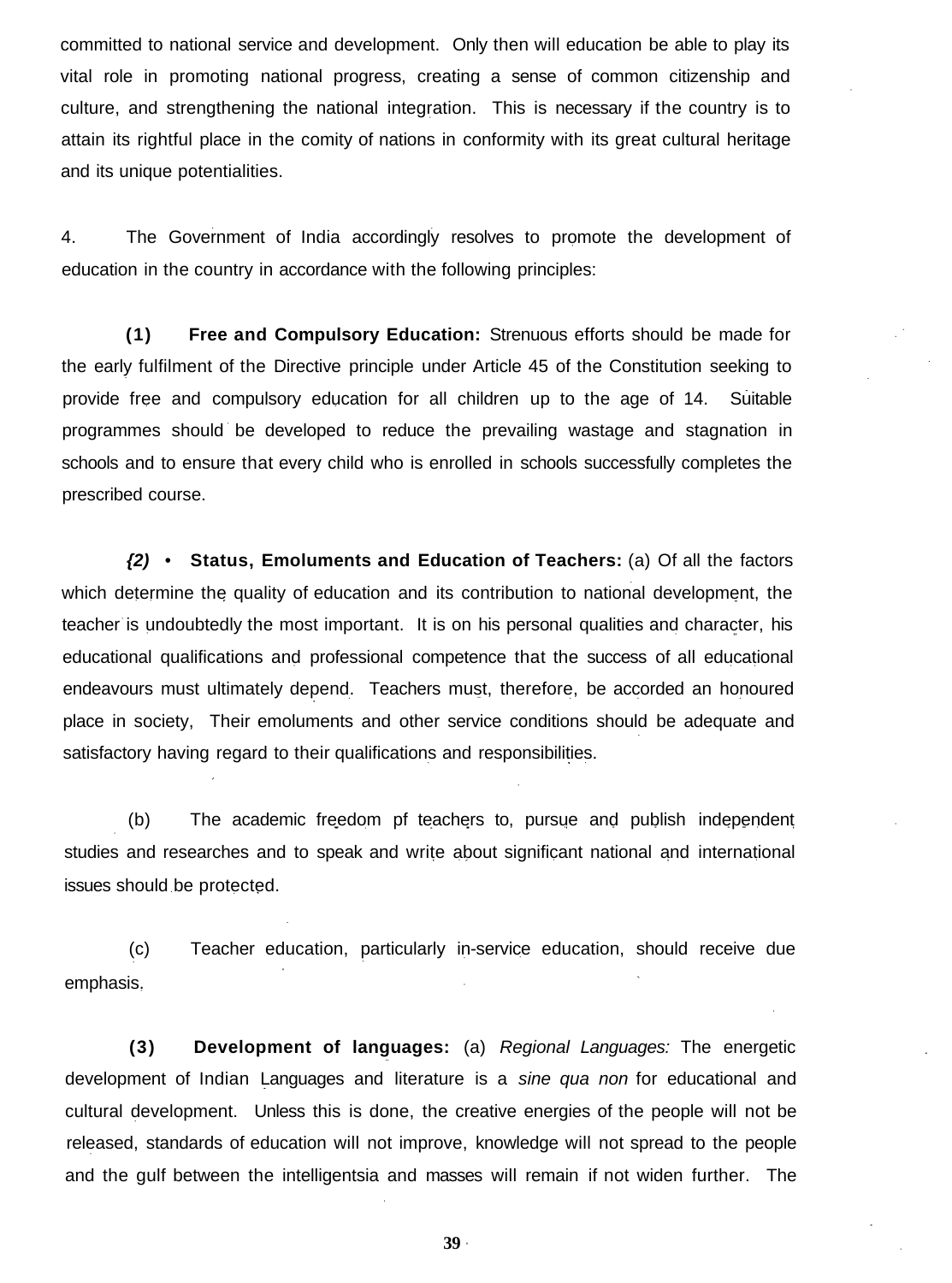regional languages are already in use as media of education at the primary and secondary stages. Urgent steps should now be taken to adopt them as media of education at the university stage.

(b) Three-Language Formula: At the secondary stage, the State Governments should adopt, and vigorously implement, the three-language formula which includes the study of a modern Indian language, preferably one of the southern languages, apart from Hindi and English in the Hindi-speaking States, and of Hindi along with the regional language and English in the Non-Hindi-speaking States. Suitable courses in Hindi and/or English should also be available in universities and colleges with a view to improving the proficiency of students in these languages up to the prescribed university standards.

(c) Hindi. Every effort should be made to promote the development of Hindi. In developing Hindi as the link language, due care should be taken to ensure that it will serve, as provided for in Article 351 of the Constitution, as a medium of expression for all the elements of the composite culture of India. The establishment, in non-Hindi States, of colleges and other institutions of higher education which use Hindi, as the medium of education should be encouraged.

(d) Sanskrit Considering the special importance of Sanskrit to the growth and development of Indian languages and its unique contribution to the cultural unity of the country, facilities for its teaching at the school and university stages should be offered on a more liberal scale. Development of new methods of teaching the language should be encouraged, and the possibility explored of including the study of Sanskrit in those courses (such as modern Indian languages, ancient Indian history, Indology and Indian philosophy) at the first and second degree stages, where such knowledge is useful.

(e) International Languages: Special emphasis needs to be laid on the study of English and other international languages. World knowledge is growing at a tremendous pace, especially in science and technology. India must not only keep up this growth but should also make her own significant contribution to it. For this purpose, study of English deserves to be specially strengthened.

**(4) Equalisation of Educational Opportunity:** Strenuous efforts should be made to equalise educational opportunity.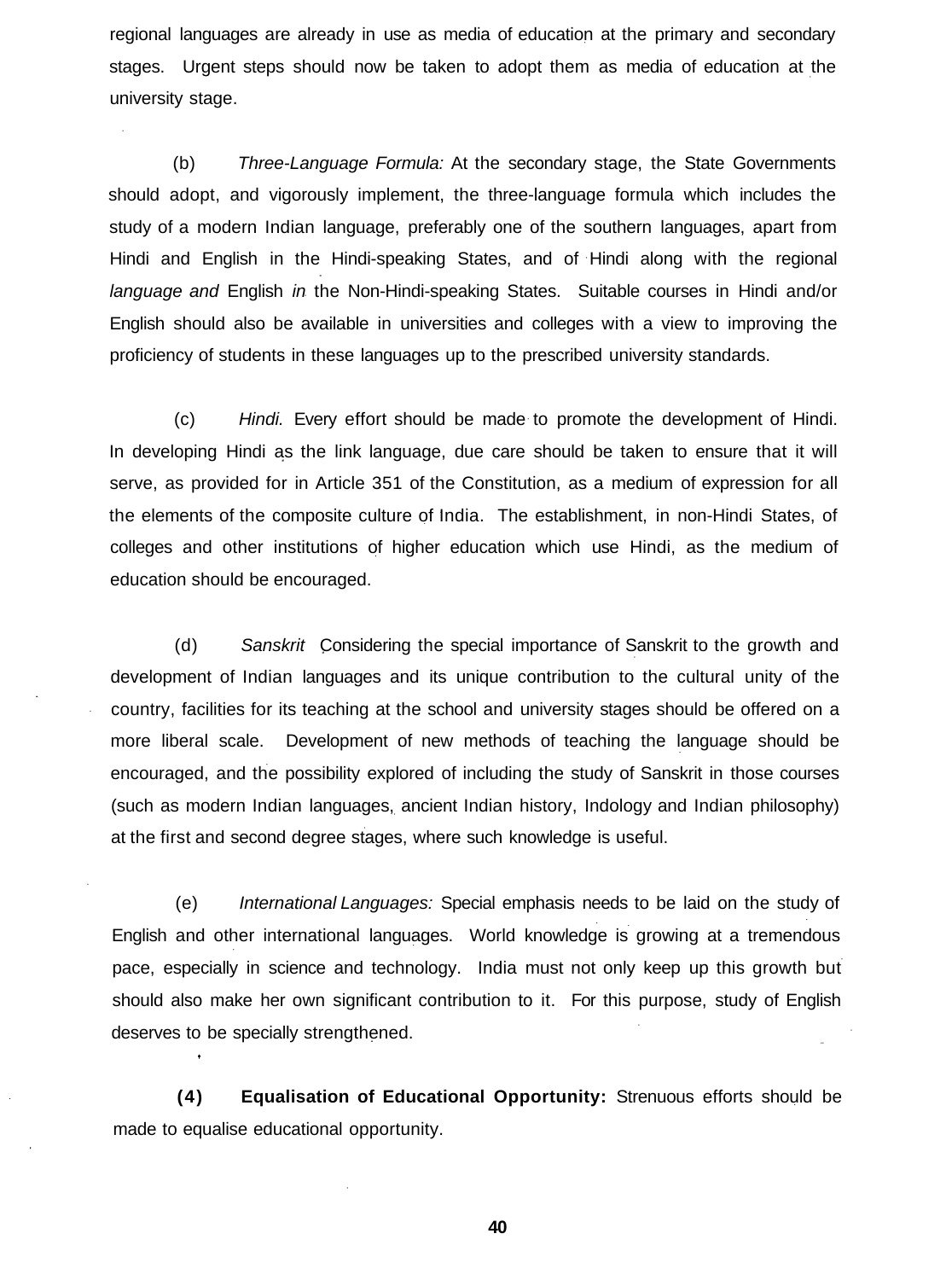(a) Regional imbalances in the provision of educational facilities should be corrected and good educational facilities should be provided in rural and other backward areas.

(b) To promote social cohesion and national integration the Common School System as recommended by the Education Commission should be adopted. Efforts should be made to improve the standard of education in general schools. All special schools like public schools should be required to admit students on the basis of merit and also to provide a prescribed proportion of free-studentships to prevent segregation of social classes. This will not, however, affect the rights of minorities under Article 30 of the Constitution.

(c) The education of girls should receive emphasis, not only on grounds of social justice, but also because it accelerates social transformation.

(d) More intensive efforts are needed to develop education among the backward classes and especially among the tribal people.

(e) Educational facilities for the physically and mentally handicapped children should be expanded and attempts should be made to develop integrated programmes enabling the handicapped children to study in regular schools.

**(5) Identification of Talent:** For the cultivation of excellence, it is necessary that talent in diverse fields should be identified at as early an age as possible, and every stimulus and opportunity given for its full development.

**(6) Work - Experience and National Service:** The school and the community should be brought closer through suitable programmes of mutual service and support. Work-experience and national service including participation in meaningful and challenging programmes of community service and national reconstruction should accordingly become an integral part of education. Emphasis in these programmes should be on self-help, character formation and on developing a sense of social commitment.

**(7) Science Education and Research:** With a view to accelerating the growth of the national economy, science education and research should receive high priority. Science and mathematics should be an integral part of general education till the end of the school stage.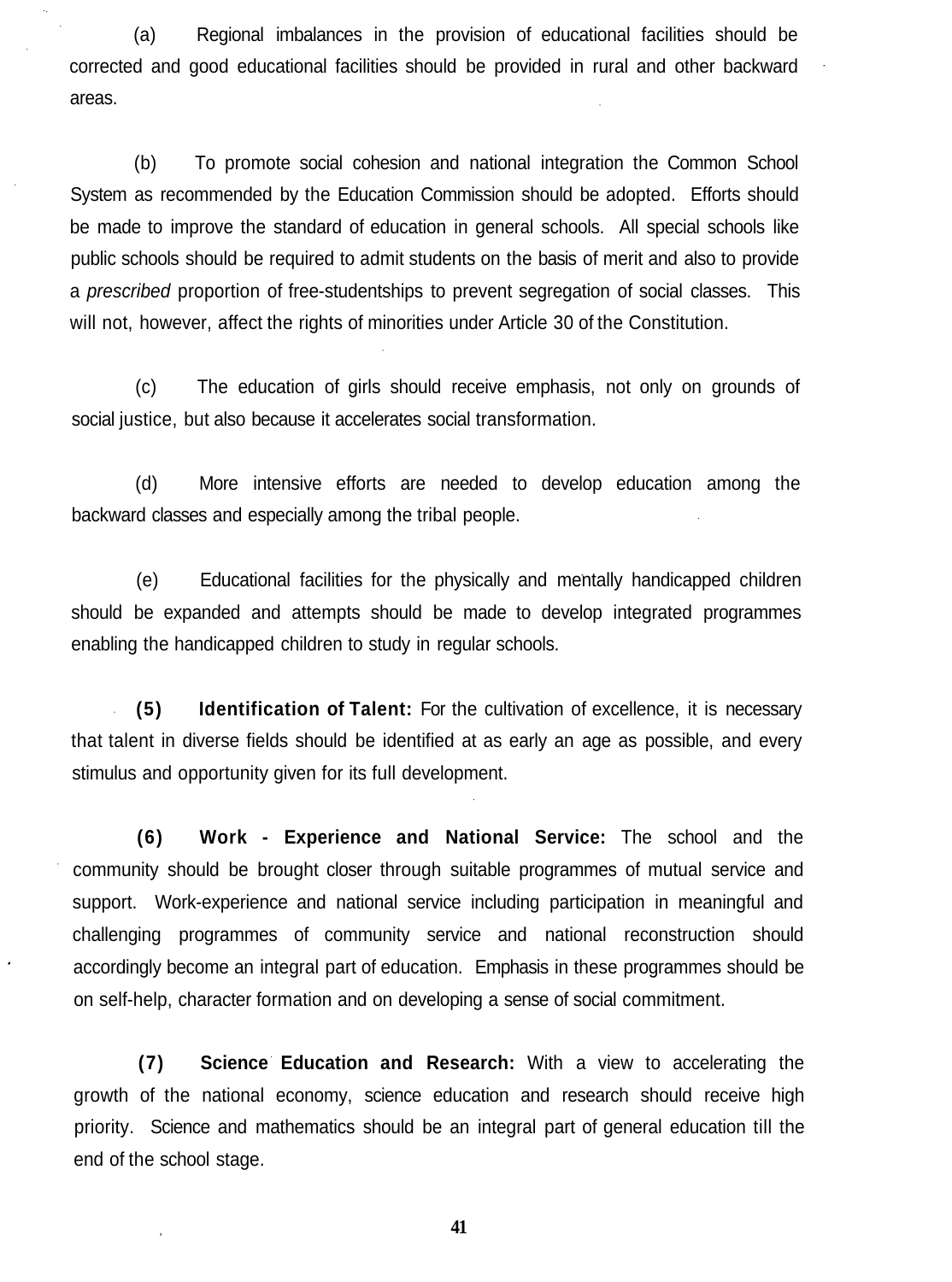**(8) Education for Agriculture and Industry:** Special emphasis should be placed on the development of education for agriculture and industry.

(a) There should be at least one agricultural university in every State. These should, as far as possible, be single campus universities; but where necessary, they may have constituent colleges on different campuses. Other universities may also be assisted, where the necessary potential exists, to develop strong departments for the study of one ore more aspects of agriculture.

(b) In technical education, practical training in industry should form an integral part of such education. Technical education and research should be related closely to industry, encouraging the flow of personnel both ways and providing for continuous cooperation in the provision, design and periodical review of training programmes and facilities.

(c) There should be a continuous review of the agricultural, industrial and other technical manpower needs of the country and efforts should be made continuously to maintain a proper balance between the output of the educational institutions and employment opportunities.

**(9) Production of Books:** The quality of books should be improved by attracting the best writing talent through a liberal policy of incentives and remuneration. Immediate steps should be taken for the production of high quality textbooks for schools and universities. Frequent changes of textbooks should be avoided and their prices should be low enough for students of ordinary means to buy them.

The possibility of establishing autonomous book corporations on commercial lines should be examined and efforts should be made to have a few basic textbooks common throughout the country. Special attention should be given to books for children and to university level books in regional languages.

**(10) Examinations:** A major goal of examination reforms should be to improve the reliability and validity of examinations and to make evaluation a continuous process aimed at helping the student to improve his level of achievement rather than at 'certifying' the quality of his performance at a given moment of time.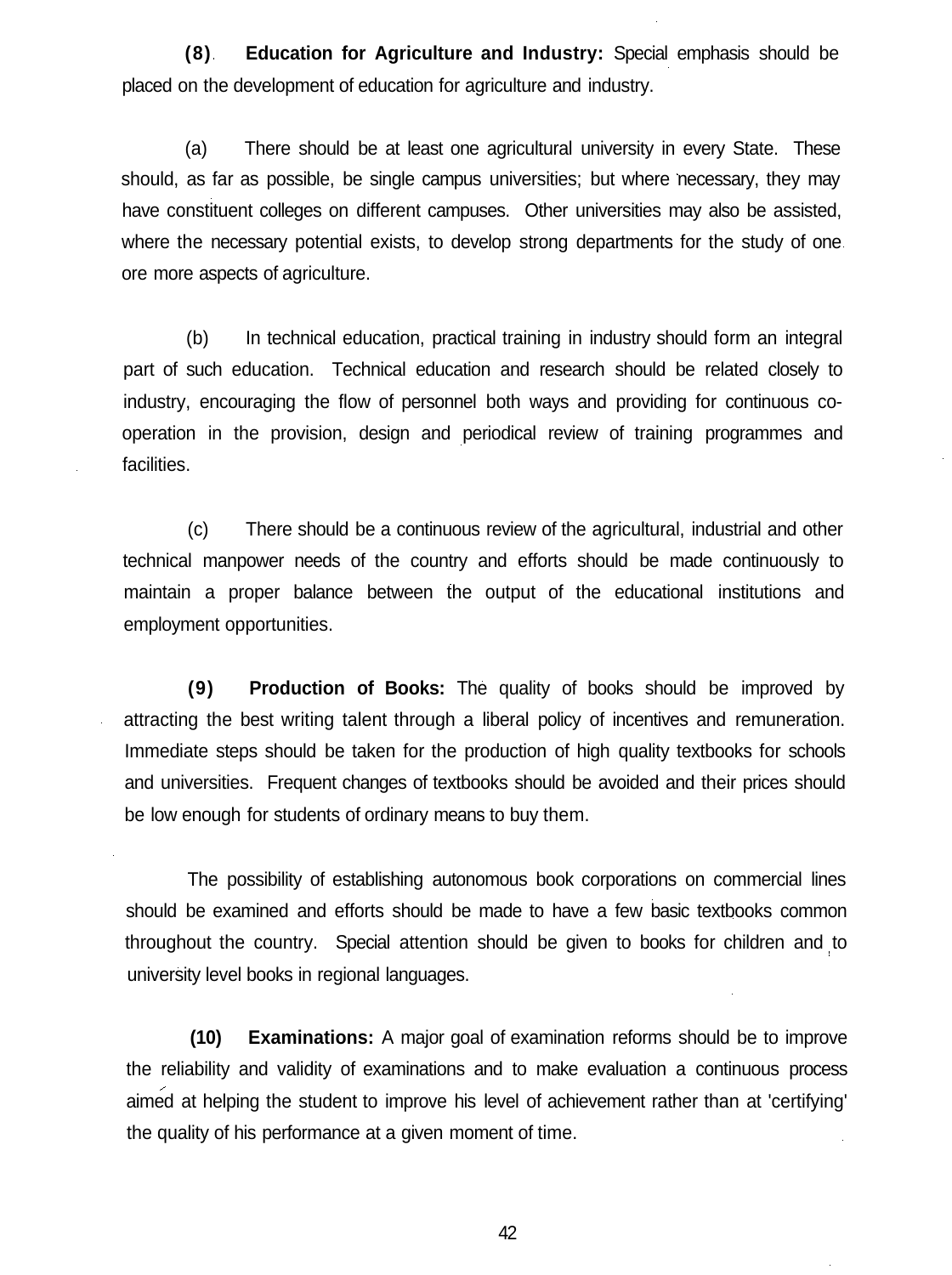**(11) Secondary Education:** (a) Education opportunity at the secondary (and higher) level is a major instrument of social change and transformation. Facilities for Secondary education should accordingly be extended expeditiously to areas and classes, which have been denied these in the past.

(b) There is need to increase facilities for technical and vocational education at this stage. Provision of facilities for secondary and vocational education should conform broadly to requirements of the developing economy and real employment opportunities. Such linkage is necessary to make technical and vocational education at the secondary stage effectively terminal. Facilities for technical and vocational education should be suitably diversified to cover a large number of fields such as agriculture, industry, trade and commerce, medicine and public health, home management, arts and crafts, secretarial training, etc.

**(12) University Education:** (a) the number of whole-time students to be admitted to a college or university department should be determined with reference to the laboratory, library and other facilities and to the strength of the staff.

(b) Considerable care is needed in establishing new universities. These should be started only after an adequate provision of funds has been made for the purpose and due care has been taken to ensure proper standards.

(c) Special attention should be given to the organisation of postgraduate courses and to the improvement of standards of training and research at this level.

(d) Centres of advanced study should be strengthened and a small number of 'cluster of centres' aiming at the highest possible standards in research and training should be established.

(e) There is need to give increased support to research in universities generally. The institutions for research should, as far as possible, function within the fold of universities or in intimate association with them.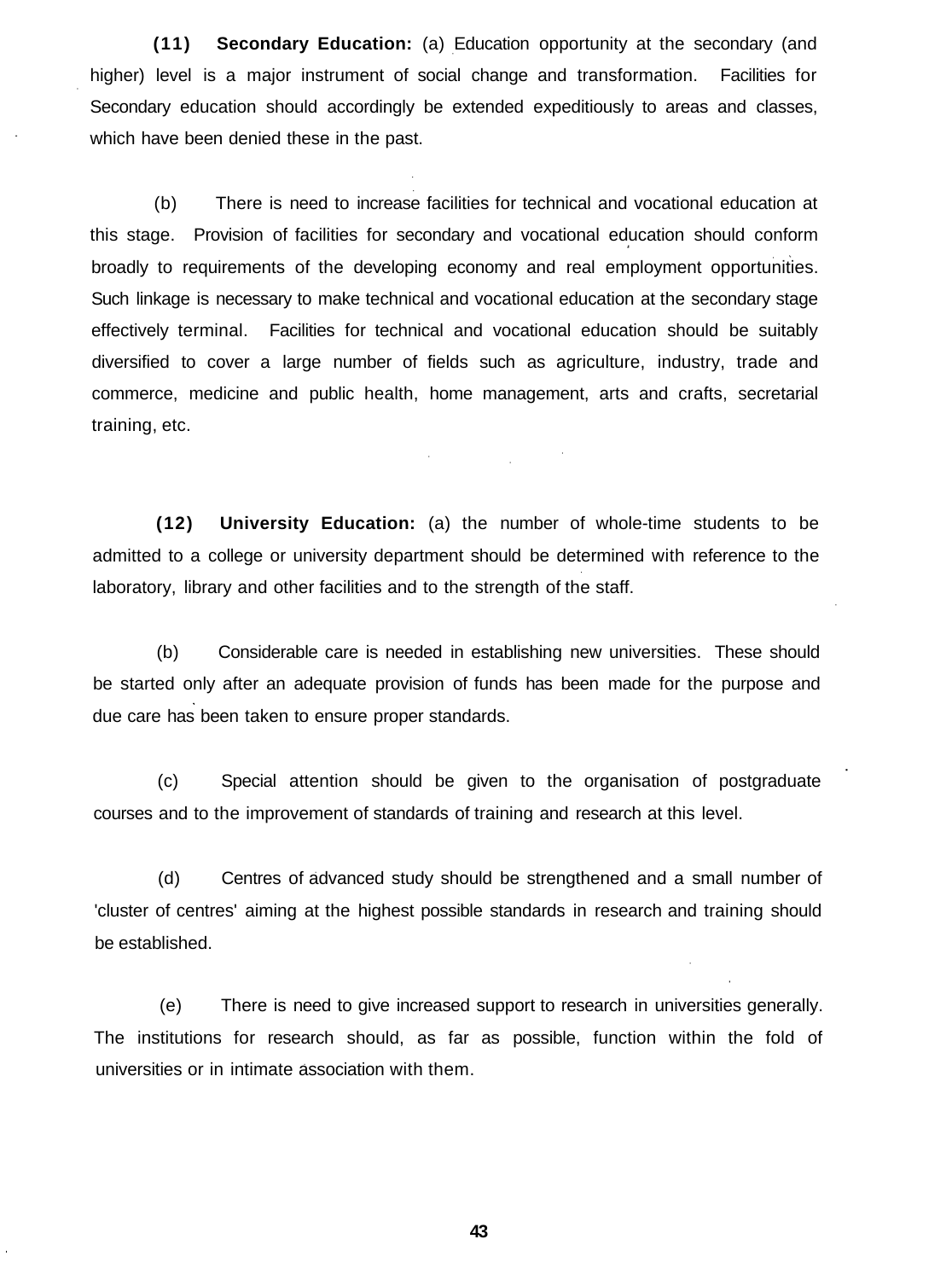**(13) Part-time Education and Correspondence Courses:** Part time education and correspondence courses should be developed on a large scale at the university stage. Such facilities should also be developed for secondary school students, for teachers and for agricultural, industrial and other workers. Education through part-time and correspondence courses should be given the same status as full-time education. Such facilities will smoothen transition from school to work, promote the cause of education and provide opportunities to the large number of people who have the desire to educate themselves further but cannot do so on a full-time basis.

**(14) Spread of Literacy and Adult Education:** (a) The liquidation of mass illiteracy is necessary not only for promoting participation in the working of democratic institutions and for accelerating programmes of production, especially in agriculture, but for quickening the tempo of national development in general. Employees in large commercial, industrial and other concerns should be made functionally literate as early as possible. A lead in this direction should come from the industrial undertakings in the public sector. Teachers and students should be actively involved in organising literacy campaigns, especially as part of the Social and National Service Programme.

(b) Special emphasis should be given to the education of young practising farmers and to the training of youth for self-employment.

**(15) Games and Sports:** Games and sports should be developed on a large scale with the object of improving the physical fitness and sportsmanship of the average student as well as of those who excel in this department. Where playing field and other facilities for developing a nation-wide programme of physical education do not exist, these should be provided on a priority basis.

**(16) Education of Minorities:** Every effort should be made not only to protect the rights of minorities but to promote their educational interests as suggested in the statement issued by the Conference of the Chief Ministers of States and Central Ministers held in August, 1961.

**(17) The Educational Structure:** It will be advantageous to have a broadly uniform educational structure in all parts of the country. The ultimate objective should be to adopt the 10+2+3 pattern, the higher secondary stage of two years being located in schools, colleges or both according to local conditions.